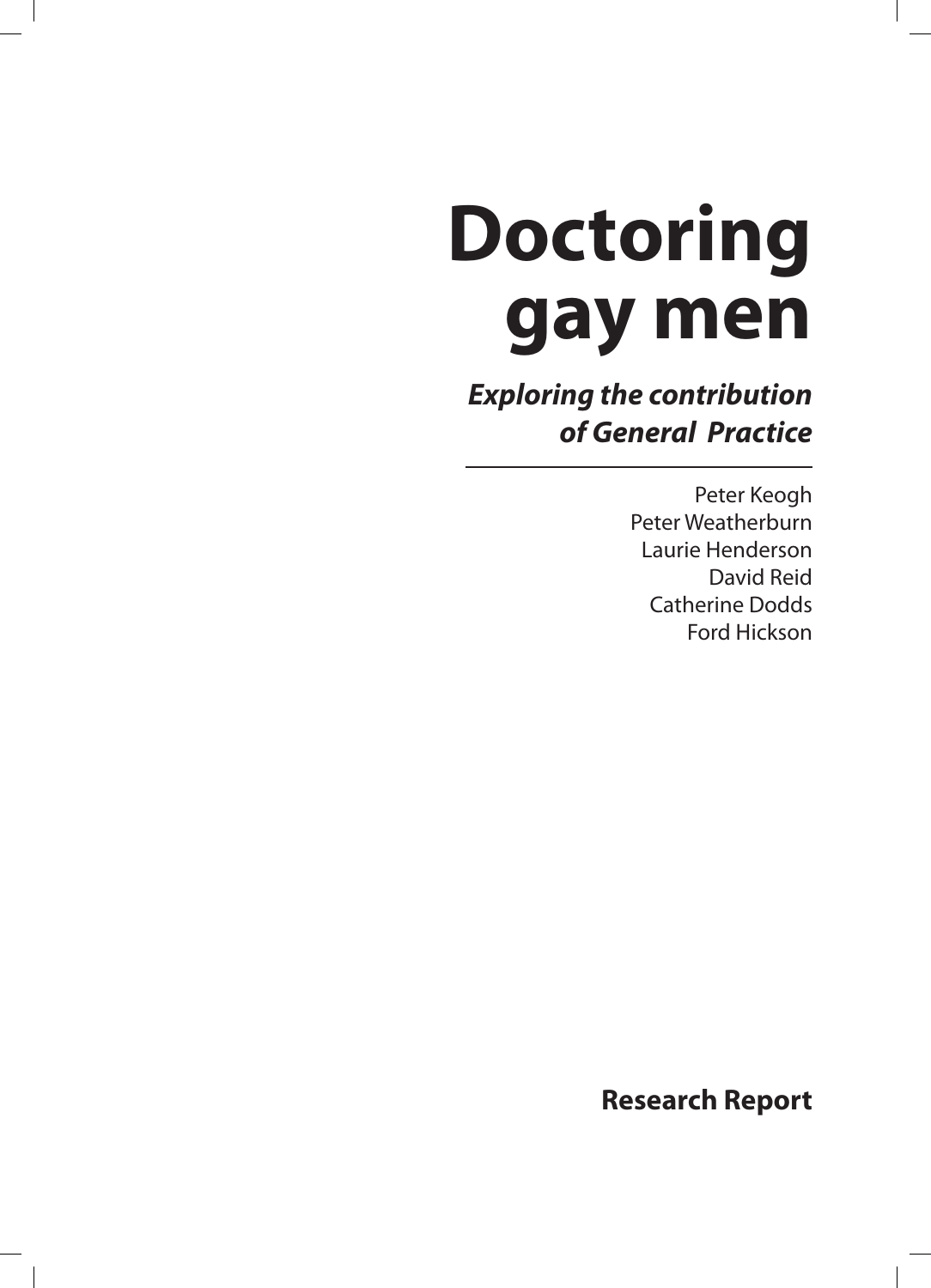## **Acknowledgements**

Our greatest debt is owed to the men who took part in these studies. In 2003, 14,551 men resident in England, Wales, Scotland and Northern Ireland took part in the Gay Men's Sex Survey, and a further 41 were interviewed in-depth about their experiences of health service utilisation. Without their willingness to share their experiences so honestly with us, research like this would not be possible.

Thanks also to our partner agencies. 150 health promotion agencies distributed the 2003 Gay Men's Sex Survey or promoted it to their service users. All are listed and thanked in the main report of that endeavour (see Reid et al., 2004). Also three agencies helped us undertake the qualitative study outside London. Our thanks to Tom Doyle and David Armitage of Yorkshire Mesmac; John McKernaghan and Emma Hudson at BEGIN in Wakefield; and Nick Broderick, Sal Khalifa and Oliver Gilbody at TRADE in Leicester.

Thanks also to Mandy Eaton and Gary Hammond of Sigma Research for prompt and accurate transcription of the in-depth interviews and to Gary (again) for the persevering with the immense and profoundly dull task of manual data input for the booklet version of the Gay Men's Sex Survey. Also thanks to the draft readers for their feedback especially Will Nutland at Terrence Higgins Trust and Michael Stephens at Sigma Research.

The Gay Men's Sex Survey 2003 was funded by Terrence Higgins Trust as part of the CHAPS research and development programme. Additional monies from Healthy Gay Scotland and the Rainbow Project allowed us to include Scottish- and Northern Irish-resident men also. The qualitative element of this research was funded by the five Primary Care Trusts in North Central London - Barnet, Camden, Enfield, Haringey, and Islington - with additional monies from the CHAPS research and development budget to broaden the qualitative study to other parts of England. Our sincere thanks to all funders.

> **Peter Keogh** Senior Research Fellow



**www.sigmaresearch.org.uk**

Published by Sigma Research © July 2004 ISBN: 1 872956 75 0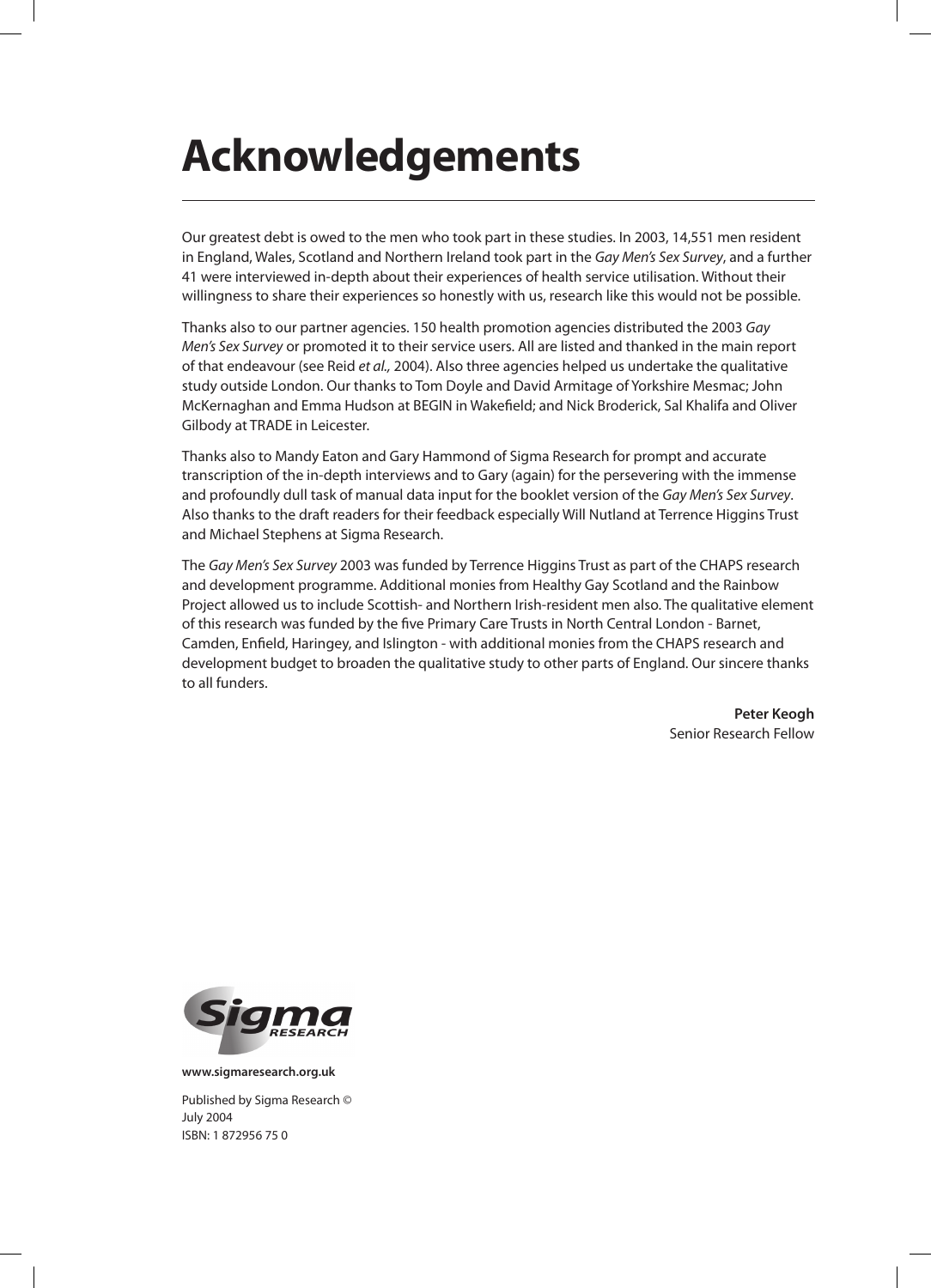## **Contents**

| 1.    | Introduction                                                         | 1              |
|-------|----------------------------------------------------------------------|----------------|
| 1.1   | <b>Research background</b>                                           | $\mathbf{1}$   |
| 1.2   | Policy background                                                    | $\overline{2}$ |
| 1.3   | <b>Quantitative survey methods</b>                                   | 3              |
| 1.4   | Quantitative survey sample demographics                              | 4              |
| 1.4.1 | Area of residence                                                    | $\overline{4}$ |
| 1.4.2 | Ethnicity                                                            | 4              |
| 1.4.3 | Migration and length of residence in the UK                          | 5              |
| 1.4.4 | Age                                                                  | 6              |
| 1.4.5 | Formal education                                                     | 6              |
| 1.4.6 | HIV testing history                                                  | 6              |
| 1.5   | <b>Qualitative survey methods</b>                                    | 6              |
| 1.6   | Qualitative sample demographics                                      | $\overline{7}$ |
| 2.    | <b>Quantitative survey</b>                                           | 8              |
| 2.1   | <b>Health service utilisation</b>                                    | 8              |
| 2.2   | <b>Registration with a GP practice</b>                               | 9              |
| 2.3   | <b>Disclosure to staff at GP surgery</b>                             | 9              |
| 2.4   | Reason for last visit to a GP                                        | 11             |
| 2.5   | <b>Service acceptability</b>                                         | 12             |
| 2.5.1 | Acceptability of last visit by disclosure to GP                      | 12             |
| 2.5.2 | Acceptability of last visit by reason for visit                      | 13             |
| 2.6   | <b>Demographic variation</b>                                         | 14             |
| 2.6.1 | Variation by area of residence                                       | 14             |
| 2.6.2 | Variation by ethnic group                                            | 15             |
| 2.6.3 | Variation by length of residence in the UK                           | 15             |
| 2.6.4 | Variation by age group                                               | 16             |
| 2.6.5 | Variation by formal education                                        | 17             |
| 2.6.6 | Variation by HIV testing history                                     | 17             |
| 2.7   | Factors associated with sexual health being reason for last GP visit | 18             |
| 2.7.1 | Using a GP surgery for a sexual health check-up                      | 18             |
| 2.7.2 | Using a GP surgery for HIV testing                                   | 19             |
| 2.8   | <b>Summary</b>                                                       | 20             |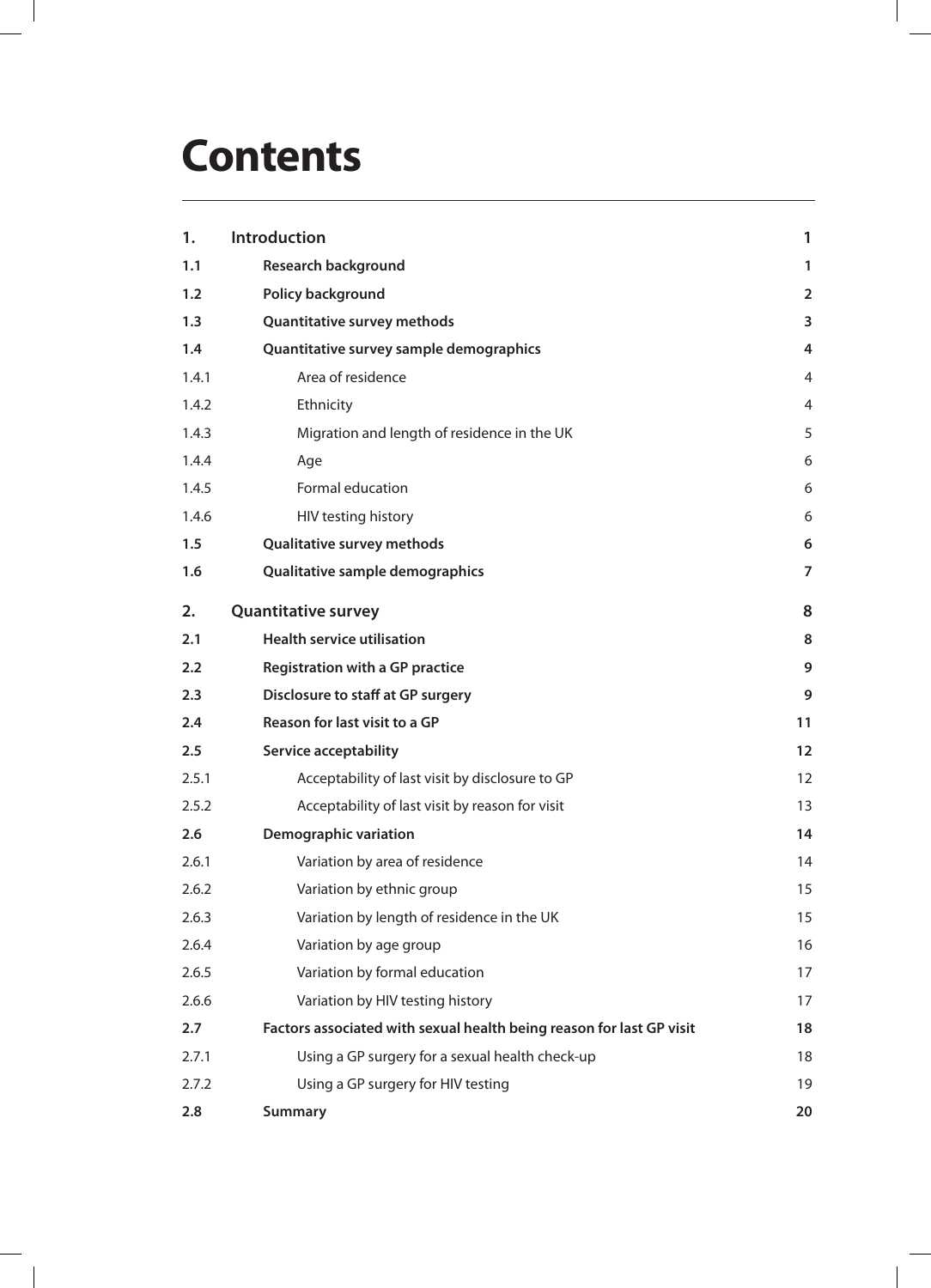| 3.  | Gay men's relationships with their GP                          | 21 |
|-----|----------------------------------------------------------------|----|
| 3.1 | <b>Choosing a GP practice</b>                                  | 21 |
| 3.2 | Environment and atmosphere of the practice                     | 22 |
| 3.3 | <b>Roles of GPs</b>                                            | 23 |
| 3.4 | Relationship with the GP: men with no medical conditions       | 24 |
| 3.5 | Relationship with the GP: men with long-term illness (not HIV) | 25 |
| 3.6 | Relationship with the GP: men with diagnosed HIV infection     | 27 |
| 3.7 | <b>Discussion</b>                                              | 29 |
| 4.  | Disclosing sexual identity to a GP                             | 31 |
| 4.1 | Men with no medical conditions                                 | 31 |
| 4.2 | Men with long-term illness (not HIV)                           | 35 |
| 4.3 | Men with diagnosed HIV                                         | 38 |
| 4.4 | <b>Discussion</b>                                              | 40 |
| 5.  | Presenting to the GP with sexual health symptoms               | 41 |
| 5.1 | Men with no medical conditions                                 | 41 |
| 5.2 | Men with long-term illness (not HIV)                           | 46 |
| 5.3 | Men with diagnosed HIV                                         | 49 |
| 5.4 | <b>Discussion</b>                                              | 51 |
| 6.  | <b>Conclusions and recommendations</b>                         | 52 |
| 6.1 | Talking about being gay in clinical settings                   | 52 |
| 6.2 | A gay GP or a good GP?                                         | 54 |
| 6.3 | <b>Sexual health promotion in General Practice</b>             | 55 |
|     | <b>References</b>                                              | 56 |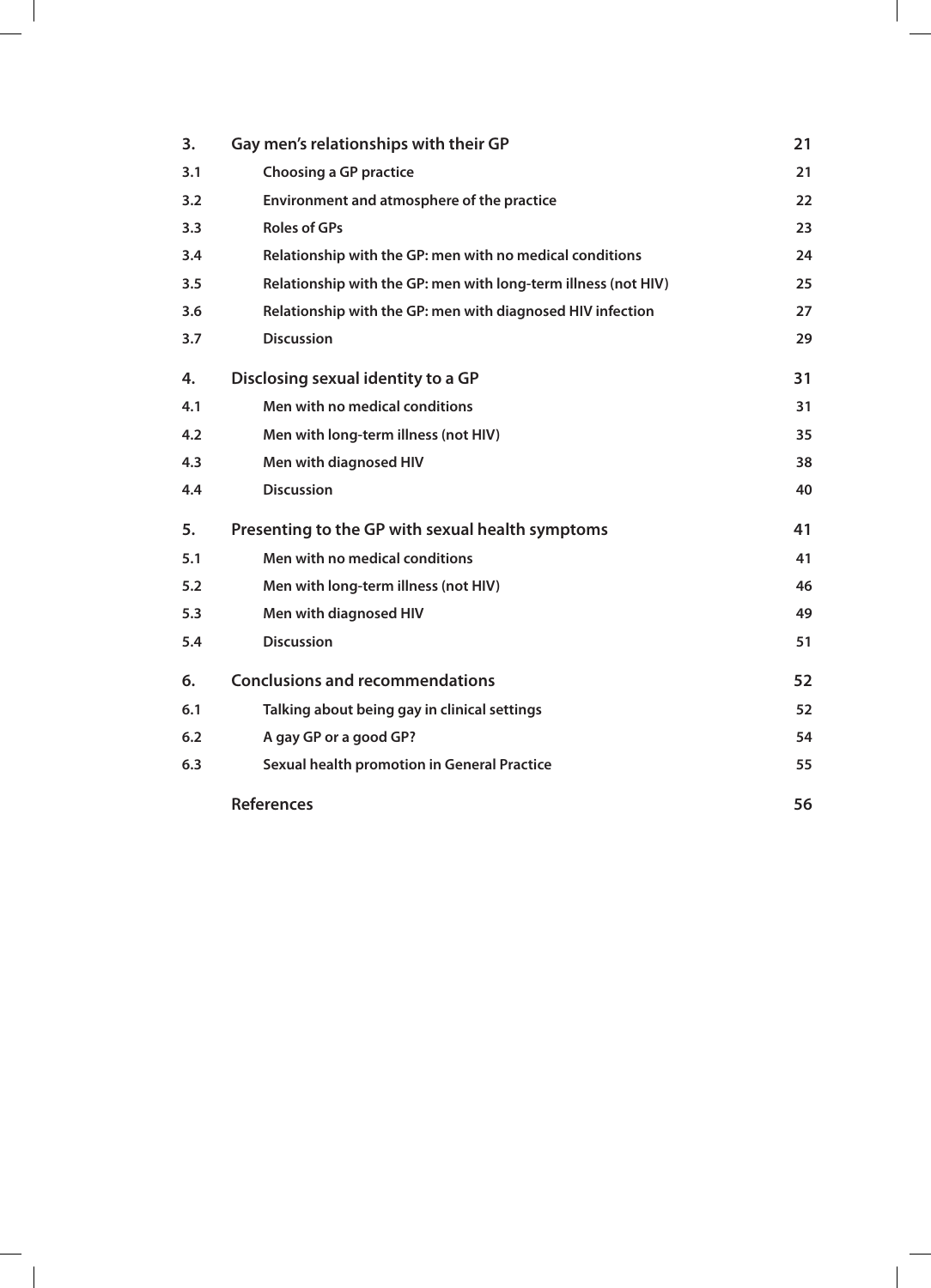## **Introduction** 1

Primary care is the first point of contact with the NHS for many people. It includes services provided outside hospitals by general practitioners, practice nurses, community nurses, health visitors, dentists, opticians, pharmacists etc. This report is concerned mainly with gay and bisexual men's experiences of, and interactions with General Practice (GP) surgeries. Two concerns prompted this research. First, research which continually indicates that men are less likely to access primary care services than women (Lloyd & Forrest 2001; Manfield et al. 2003) which contrasts with unreported findings from our Gay Men's Sex Survey (henceforth GMSS) revealing relatively high uptake of primary care services among gay and bisexual men. Second, recent government policy (Department of Health 2001; 2002; 2003a; 2003b) has sought to increase the role of GP staff in delivering sexual health services.

This report addresses three main questions. First, what are the patterns in usage of GP and other health services among gay and bisexual men across the UK? Second, what factors mediate their use and disclosure of their sexuality to their GP? Finally, what factors need to be taken into account when we consider the GP surgery as a site for sexual health services? This research not only investigates the various ways in which gay and bisexual men regard their relationships with their doctors and other General Practice staff, but also examines the many barriers to direct communication about sexuality in GP surgeries.

In this chapter, we provide an overview of the main policy developments and research regarding gay men and GPs. We also include a presentation of our research methods and the demographics of our two samples.

## **1.1 RESEARCH BACKGROUND**

The health inequalities debates of the 1980s (Department of Health 1980; Wilkinson 1986) gave rise to a body of academic and practice-oriented literature which examined the different ways men and women interacted with health promotion interventions (Hunt & Annandale 1999). Much attention was paid to the percentages of men registered with and attending GP surgeries (Lloyd & Forrest 2001; www.menshealthforum.org.uk; www.workingwithmen.org). Other work explored how differences in health-seeking behaviour lead to poorer health outcomes for men at a population level (O'Dowd & Jewell 1998; Toerien & Durrheim 2001; Khadra & Oakeshott 2002; Manfield et al. 2003; Wilkins & Baker 2004). While women are socialised in an environment which encourages them to seek help, submit to medical surveillance and discuss their health with each other (Harding 1997; Bendelow 2000; Bush 2000), men tend to demonstrate traditional individualised masculinity by disregarding risk, pain and illness (Cameron & Bernardes 1998).

Research about the health needs and behaviours of gay and bisexual men demonstrates that health inequalities are likely to exist between gay men and adult men generally, for example, in terms of rates of alcohol and drug use, smoking and psychological morbidity (see D'Augelli 2004; Green 2003; King et al. 2003). Moreover, qualitative research into gay men's use of and attitudes towards General Practice in the UK (Cant 1999; Webb 1999) establish a number of dominant themes including difficulties around disclosure of sexuality. Research conducted in the UK has demonstrated that between 41% and 44% of gay men have not disclosed their sexuality to their GP (Wadsworth & McCann 1992; Fitzpatrick et al. 1994; Webb 1999). It has been suggested that such non-disclosure indicates gay men's lack of trust in their GP (Bains & Cross 1997; Scott 1998), usually based on concerns about how information is recorded in medical notes and the uses to which it is put (for example whether or not it is made available to financial institutions or employers). In a smaller number of cases, men fear a negative response from their doctor.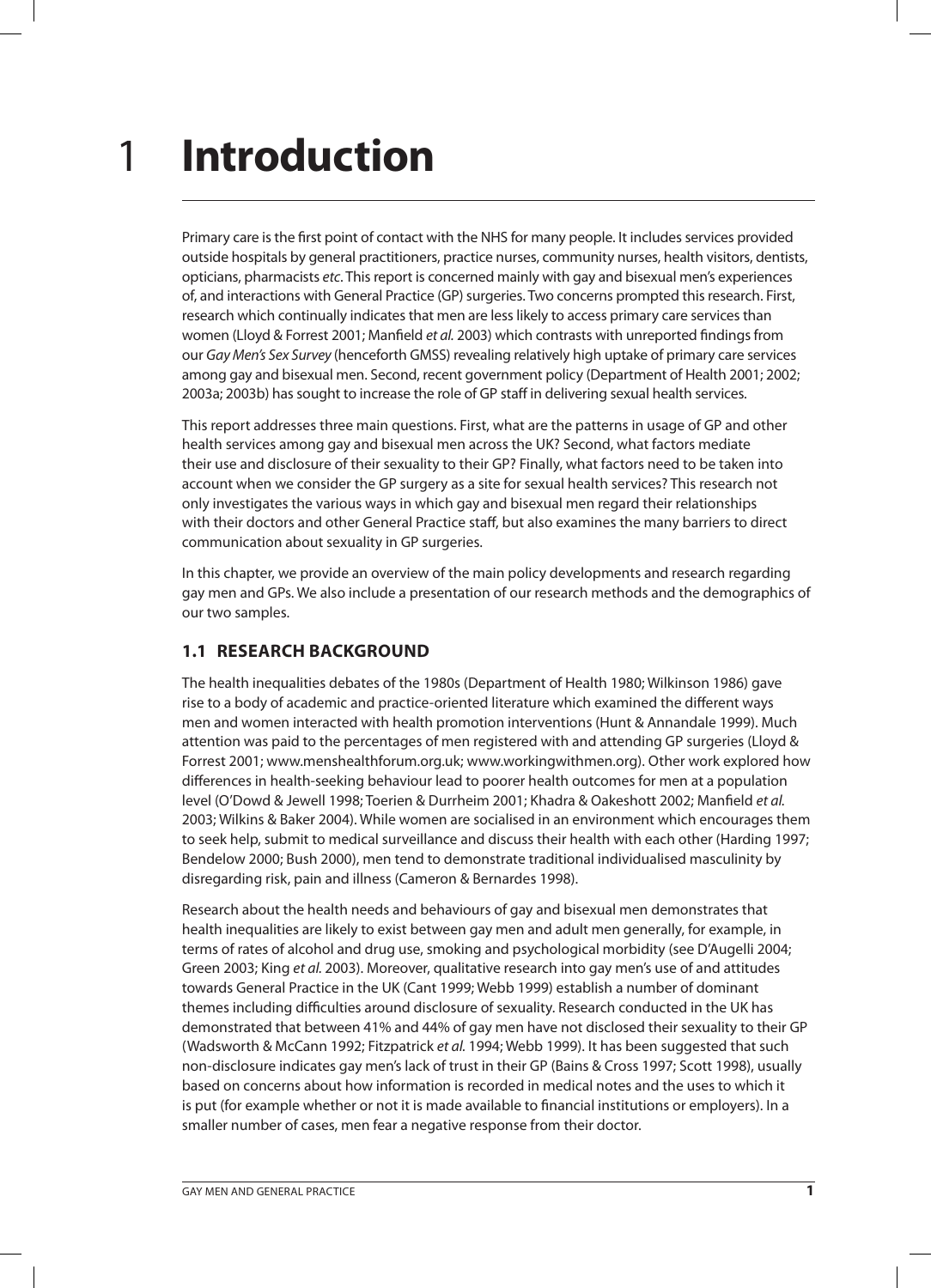Poor communication about sex and sexuality between gay men and doctors in a General Practice environment has negative outcomes. First, an opportunity to intervene in sexual risk behaviour relating to HIV and STI exposure is missed where discussion of sexual behaviour is absent (that is, while the vast majority of gay men use their GPs, many also access sexual health services through genito-urinary medicine (GUM) clinics). Second, poor communication and lack of disclosure may make gay and bisexual men feel that their sexuality is an outlawed aspect of their identity within the General Practice setting. This 'homosceptic' (Cant 1999) environment contributes to the development of a conviction among gay patients that gay sexuality is somehow distinct from experiences of health, illness and well-being. Thus the opportunity to discuss factors such as relationship concerns, bereavement, drug and alcohol use, or a host of other health issues related to sexual identity is absent. With such significant barriers to an individual's capacity for open and honest communication with his doctor, it is argued that gay men (and lesbians) do not 'seek needed preventive screening tests and other early interventions, or delay seeking treatment for acute health conditions – thus exacerbating acute and chronic conditions' (Jillson 2002: 155). Ultimately this results in unequal access to quality primary health care for gay and bisexual men and other sexual minorities, as large numbers feel unable to share important lifestyle and sexual health issues with their health providers.

Research concludes that despite the continued assertion that sexual identity is key to gay men's health (sexual or otherwise) and hence their care in General Practice contexts (Webb 1999; Cant 1999; Matthews & Fletcher 2001), doctors frequently feel that such issues are best dealt with elsewhere. International research findings indicate that doctors lack confidence in their own skills to deal with matters of sex and sexuality adequately, fearing that enquiries will only embarrass the patient (Bluespruce et al. 2001). Yet Australian research indicates that patients would be happy to discuss sexual health at the GP surgery if their doctor initiated the conversation (Ward & Sanson-Fisher 1995). Thus, doctors miss the opportunity to discuss sexual risk behaviours with those subsections of the population most likely to be involved in HIV exposure and existing sexually transmitted infections remain undiagnosed (Ward & Sanson-Fisher 1995). Apart from strict consideration of clinical morbidity, the situation amounts to a denial of sexuality and sexual health in the General Practice context.

Partly in response to such research, a number of documents have emerged in the UK on sexual health in primary care, both for the general patient population and for gay and bisexual men in particular. These take two forms: academic-style texts and research reports on the factors contributing to the success (or lack thereof) of sexual health interventions in the GP context (Curtis et al. 1995; Jewitt & Bonell 1995; Carter et al. 1998; Cant 1999; Webb 1999) and resources – such as training packs – which contain practical advice about developing the sexual health role of GP surgeries (Bains & Cross 1997; Levy 1997; Scott 1998; Adams 2001). Most of this literature is focussed around adapting the behaviours and concerns of practice staff in relation to sex while broadening the range of sexual discourses and interventions that are deemed acceptable in the General Practice setting.

## **1.2 POLICY BACKGROUND**

In the past three years, England's Department of Health (DoH) has issued several policy documents concerned with NHS sexual health and HIV services (Department of Health 2001; 2002; 2003a; 2003b).

The National strategy for sexual health and HIV (DoH 2001) lists a number of elements of sexual health service that "current good practice recommends should be available in every GP setting". Termed 'level 1' services, for men they include: sexual history taking and risk assessment; HIV testing and counselling; assessment and referral of men with STI symptoms; and hepatitis B immunisation. The strategy recommends remedial action on the currently inconsistent provision of sexual health services by gradually building the sexual health capacity of primary health care teams in terms of skills, access, standards and the improved availability of training and education.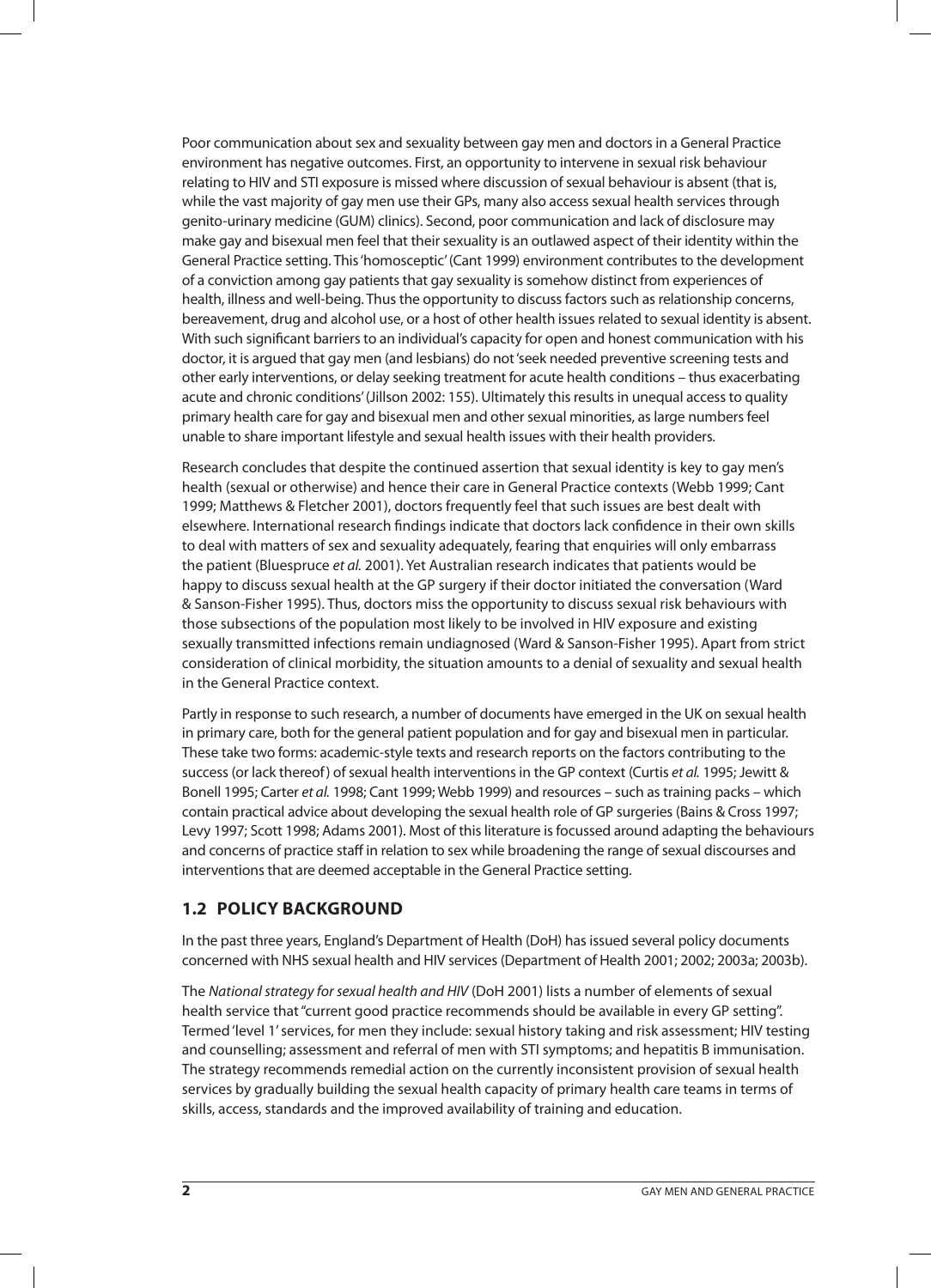The strategy's subsequent Implementation action plan (DoH 2002) undermined any expectation that all 'level 1' services should be provided straightaway by all General Practices. It stressed instead that the priority should be to ensure that the "local community" has ready access to sexual health services through a range of appropriate settings, including General Practice, family planning and GUM clinics. The stated aim became to develop and modernise sexual health services within primary care, over time.

Further government guidance emerged within Effective commissioning of sexual health and HIV services (DoH 2003a) which set out a ten-year plan for the implementation of the original strategy. It suggests primary care practices should negotiate the pace of change with primary care trusts (PCTs) and aim towards providing the full range of 'level 1' elements, which will also be available on a selfreferring basis from 'dedicated' sexual health providers.

Underpinning these recommendations was the notion that accredited General Practitioners with Special Interest in Sexual Health would be available within PCTs to provide specialist sexual health services within GP settings. Yet in a brief guidance document (DoH 2003b) about this accreditation process, the impression is given that all GPs were currently expected to be providing 'level 1' service. This position is reconfirmed in a recent review of the new GMS contracts that will apply to the majority of general practitioners in England (Independent Advisory Group for Sexual Health & HIV 2004: 7) that states these 'essential' services must be provided by contracted GPs. Similar to the Implementation Action Plan (DoH 2002) and the Commissioning Toolkit (DoH 2003a), this review mentions that the resource and training needs of staff to deliver such services will have to be addressed, but unlike these earlier documents, the newsletter of the Independent Advisory Group (2004) implies that service delivery expectations are immediate and that skills development is a priority rather than a longer-term goal. Ultimately, the confused and conflicting positions reflected across these documents mean that the role of the individual GP in sexual health provision for the entire population – including gay and bisexual men – remains unclear.

## **1.3 QUANTITATIVE SURVEY METHODS**

The quantitative data reported in chapter 2 is taken from the Gay Men's Sex Survey 2003. The survey was carried out during the summer of 2003 by Sigma Research in partnership with 150 health promotion agencies across the United Kingdom. This report complements the main report from the 2003 data (Reid et al. 2004) and data from previous surveys (Hickson et al. 2003; Reid et al. 2002; Hickson et al. 2001; Weatherburn et al. 2000; Hickson et al. 1999; Hickson et al. 1998).

The Gay Men's Sex Survey uses a short self-completion questionnaire to collect a limited amount of information from a substantial number of men. The questionnaire was produced as a small (A6) booklet which was self-sealing for Freepost return. In 2003, 36,904 copies of the booklet were directly distributed to gay men and bisexual men by 139 HIV health promotion and gay agencies. Recruitment was open for a four month period (July to October 2003). Booklets were returned stamped by 68 different agencies. The average (median) number of booklets returned per agency was 14 (range 1 to 310).

Overall, 3,909 booklets were returned via Freepost to our offices, giving a completion and return rate of 10.6% of those booklets that we distributed to agencies. 4.1% of these booklets were excluded from analysis because the respondent was not UK-resident, did not have sex with another man in the last year – and did not intend to in the future – or was under 14 years of age.

Recruitment to GMSS also occurred via the internet. The questionnaire was available for completion on-line via a specific website <www.sigmasurvey.org.uk>. The existence of the on-line version was substantially promoted by two major gay commercial internet service providers – and 27 community and health promotion web-sites. The web version was available for completion online for four months (July to October 2003). During these four months we received 12,716 responses. 15% of responses were excluded from analysis because the participants were not UK-resident, did not have sex with another man in the last year – and did not intend to in the future – or were under 14 years of age.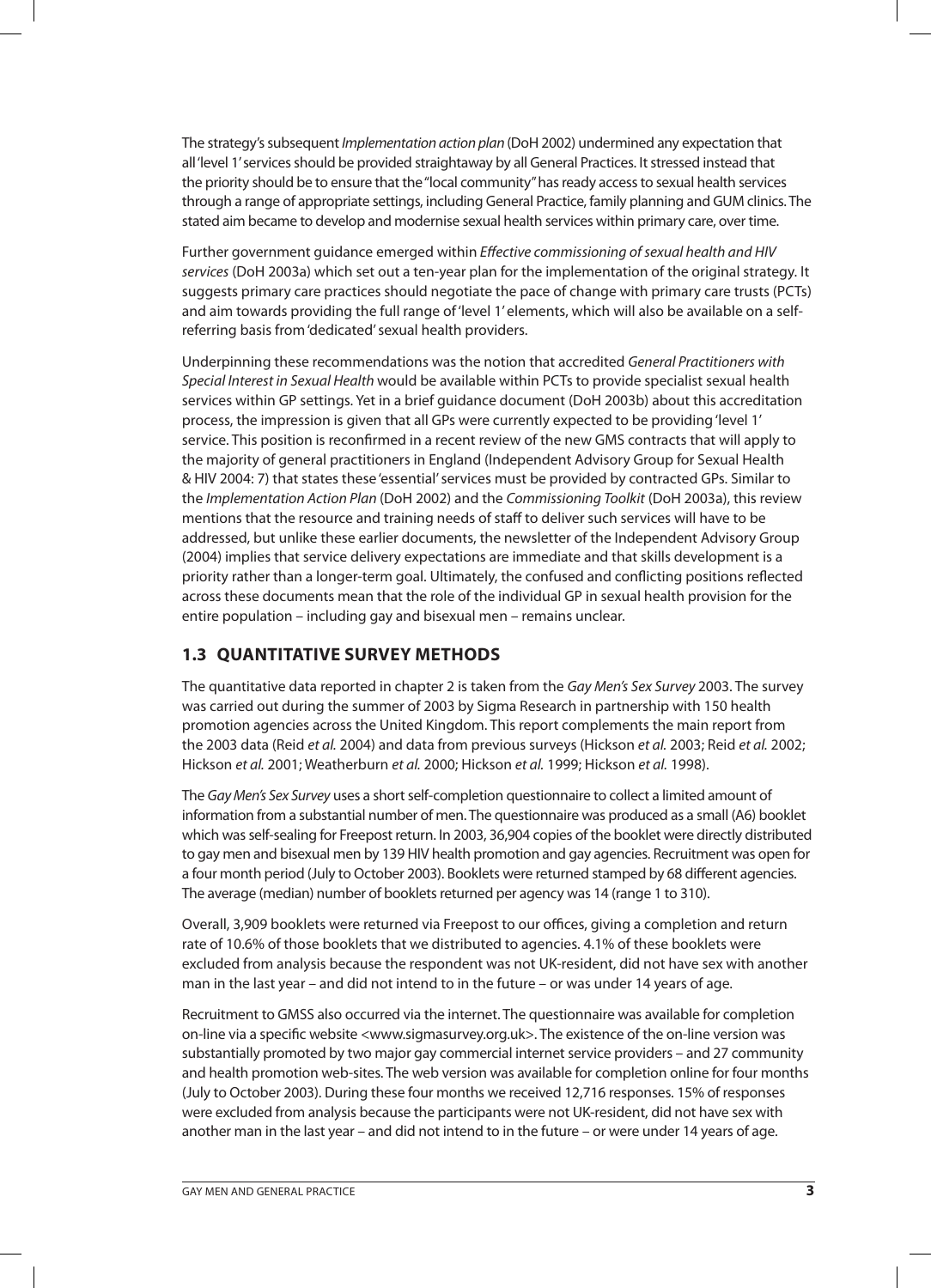## **1.4 QUANTITATIVE SURVEY SAMPLE DEMOGRAPHICS**

This section describes the sample of 14,551 men resident in England, Wales, Scotland and Northern Ireland. For a comparison of demographic variables by recruitment source see the main report for 2003 (Reid et al. 2004).

## **1.4.1 Area of residence**

First we consider where men lived. Men were asked which country they lived in, and if they lived in the UK, which Local Authority they lived in. For regional comparisons in this report we use seven large geographic areas: four English Health and Social Service Directorates, also Wales, Scotland and Northern Ireland. Our website contains downloadable data reports that give summary findings for smaller geographic units.

| Area of residence             | No. of men | % of all men |
|-------------------------------|------------|--------------|
| <b>Northen Ireland</b>        | 340        | 2.3          |
| <b>Wales</b>                  | 568        | 3.9          |
| <b>Scotland</b>               | 1042       | 7.2          |
| <b>England</b>                | 12601      | 86.6         |
| London                        | 3434       | 23.6         |
| North (England)               | 2819       | 19.4         |
| South (England)               | 2649       | 18.2         |
| Midlands & Eastern (England)  | 2636       | 18.1         |
| Directorate unknown (England) | 1063       | 7.3          |
| <b>Totals</b>                 | 14551      | 100.0        |

## **1.4.2 Ethnicity**

Men were asked What is your ethnic group? and allowed to indicate one of the 16 options replicated from the 2001 UK Census (Office of National Statistics 2003). Other answers were allocated to categories according to Office of National Statistics instructions. Full details of the ethnic origins of the questionnaire sample are available elsewhere (Reid et al. 2004).

For group comparisons in the rest of this report we use six groups: Asian / Asian British; Black / Black British; White British; White other; mixed ethnicities; and other ethnicities (including Chinese). Categories are collapsed as follows : Black African (38), African-Carribean (91) and any other Black background (17) to Black or Black British; Indian (163), Pakistani (6), Bangladeshi (2) and any other Asian background (28) to Asian or Asian British; and White Irish (509) and any other White background (997) to White other.

| Ethnic group $(n=14,498)$        | % (n)        |
|----------------------------------|--------------|
| <b>White British</b>             | 84.0 (12177) |
| <b>White Other</b>               | 10.4 (1506)  |
| <b>Mixed</b>                     | 1.9(270)     |
| Other ethnic group (inc Chinese) | 1.4(200)     |
| <b>Asian or Asian British</b>    | 1.4 (199)    |
| <b>Black or Black British</b>    | 1.0(146)     |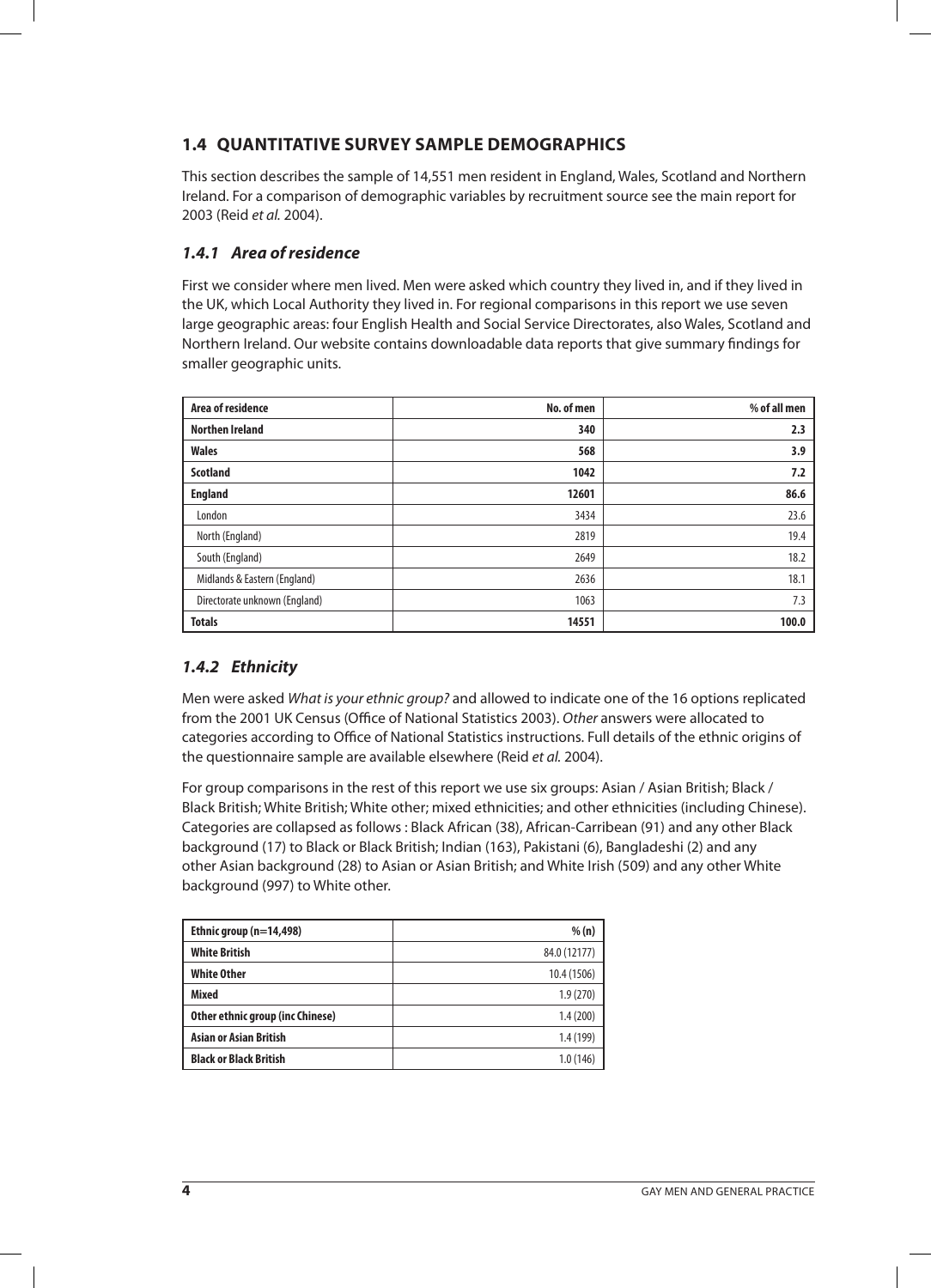## **1.4.3 Migration and length of residence in the UK**

All men were asked both which country they were born in and, if they were born outside the UK, how long they had lived in the UK. While 88% of all men were born in the United Kingdom, 114 countries of birth were listed overall. For the purposes of this report countries of birth (outside the UK and Republic of Ireland) have been re-coded to continents, with North and South America kept separate. Further detailed analysis of these data is available in Reid et al. (2004)

| Country/continent of your birth (n=14,470) |                     | No. of men | % of all men |
|--------------------------------------------|---------------------|------------|--------------|
| UK                                         | England             | 10401      | 72.3         |
|                                            | Scotland            | 1220       | 8.5          |
|                                            | Wales               | 659        | 4.6          |
|                                            | Northern Ireland    | 441        | 3.0          |
| Elsewhere                                  | Republic of Ireland | 168        | 1.2          |
|                                            | Europe              | 562        | 3.9          |
|                                            | Africa              | 256        | 1.8          |
|                                            | Asia                | 241        | 1.7          |
|                                            | North America       | 206        | 1.4          |
|                                            | South America       | 59         | 0.4          |
|                                            | <b>Oceania</b>      | 177        | 1.2          |

On average, migrants to the UK had lived in the UK for 7 years (median 84 months, range 1 to 699 months). Men born in the Republic of Ireland had lived in the UK longest (median 122 months, range 2 to 576 months) and men born in South America had been resident in the UK the shortest time on average (median 63 months, range 2 to 577 months). The table below shows the number of years men had lived in the UK, broken down into four time periods.

| Time living in the UK by<br>Country / continent of birth | % less than<br>1 year | % 1-3 years | $%4 - 10$ years | % over 10 years |
|----------------------------------------------------------|-----------------------|-------------|-----------------|-----------------|
| Republic of Ireland                                      | 8.3                   | 12.5        | 28.6            | 50.6            |
| Europe                                                   | 6.1                   | 12.7        | 41.6            | 39.6            |
| North America                                            | 15.3                  | 17.2        | 26.1            | 41.4            |
| Africa                                                   | 8.6                   | 18.8        | 34.8            | 37.9            |
| Asia                                                     | 10.8                  | 16.7        | 33.8            | 38.8            |
| South America                                            | 8.5                   | 23.7        | 47.5            | 20.3            |
| <b>Oceania</b>                                           | 14.1                  | 15.8        | 39.0            | 31.1            |
| <b>Overall</b>                                           | 9.4                   | 15.5        | 36.1            | 39.0            |

Overall, a quarter of men born outside the UK, had been resident in the UK less than three years (9.4% less than a year, 15.5% for 1-3 years). Men from North America and Oceania were most likely to have migrated to the UK in the last year. Men from South America were the most likely to have migrated to the UK in the last 3 years (32.2%) and were least likely to have lived in the UK for over 10 years.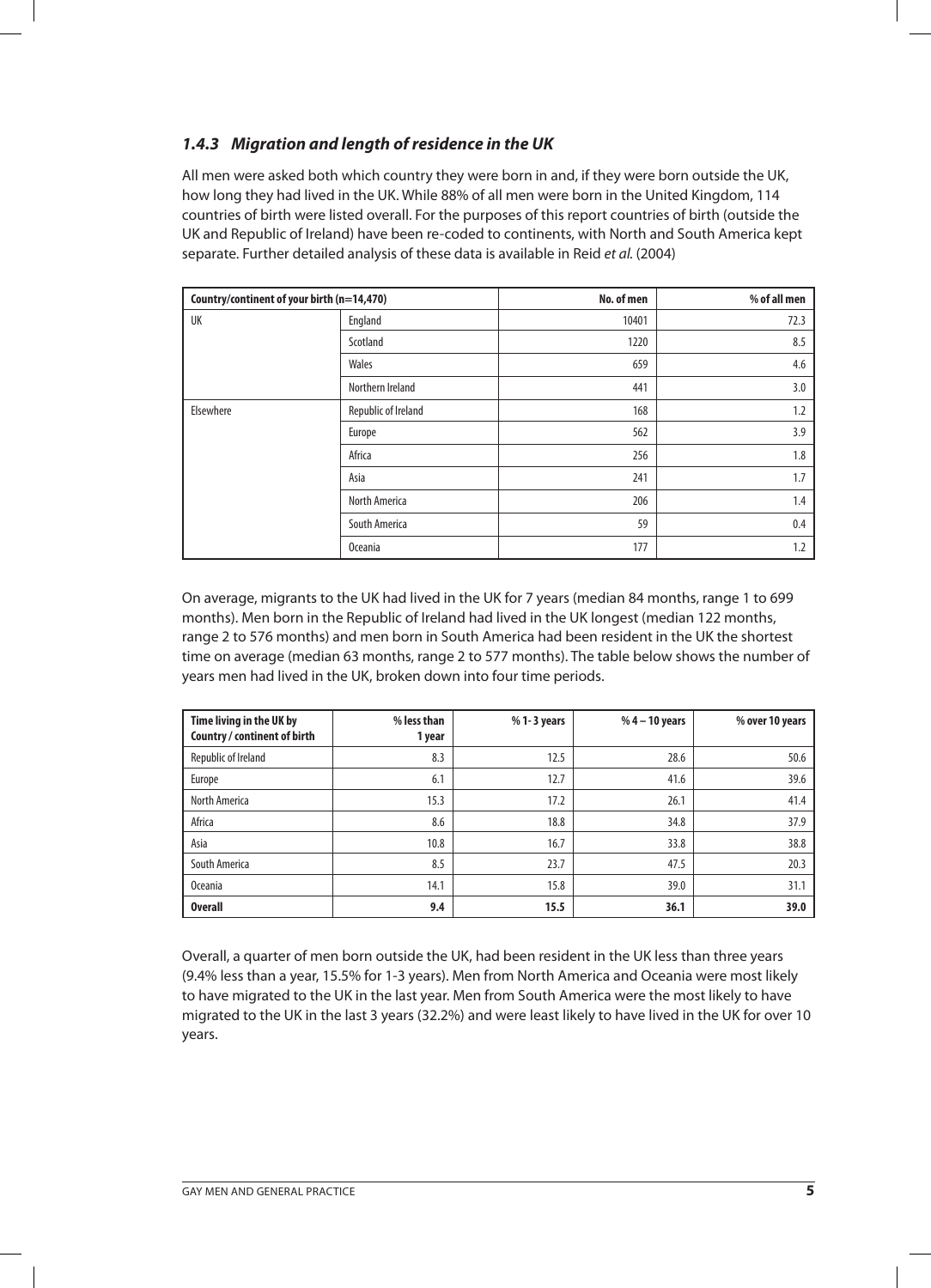## **1.4.4 Age**

The average (mean) age of the whole sample was 33 years (standard deviation  $(sd) = 11.5$ , median 31, range 14 to 90). While a very wide age range was recruited, half were aged between 24 and 40.

## **1.4.5 Formal education**

Men were allocated to one of three groups on the basis of their highest educational qualification. Those with no qualifications (4.8%) or O-levels / CSE / GCSE (20.2%, usually leaving education at 16) were classified as having low educational qualifications. Those who indicated a degree or greater (44.3%) were classified as having *high* educational qualifications. Most of the remaining men were classified as having medium (30.6%) educational qualifications, including all those with A-levels or equivalent (22.7%) and the majority of those with other qualifications (7.9%).

## **1.4.6 HIV testing history**

Men were asked, Have you ever received an HIV test result? and were given three possible answers (Yes, I've tested positive; Yes my last test was negative; and No, I've never tested for HIV). Overall, 6.3% had tested positive, 49.6% tested negative and 44.1% had never tested for HIV.

## **1.5 QUALITATIVE SURVEY METHODS**

The qualitative data presented in chapters 3 to 5 was generated from in-depth interviews with a sample of 41 gay and bisexual men.

The recruitment process was complex. Recruitment was controlled along the following demographic variables: residence (half residing in London and half residing in Wakefield or Leicester); age (equal distribution over five age bands – under 20s, 20s, 30s, 40s, over 50s) and health status (a third with no medical conditions, a third with a long-term medical condition other than HIV and a third with diagnosed HIV).

In all, 41 gay and bisexual men who were currently registered with a GP were recruited from two sources. First, men who completed GMSS 2003 on-line were invited to take part in qualitative research by means of a link at the end of the survey. Men who were interested were directed to a further, short, qualifying questionnaire, which if they qualified, was sent direct to Sigma Research. Second, CHAPS partner agencies in Leicester and West Yorkshire were approached to recruit into specific sub-groups of gay men. All respondents were paid £20 cash for their participation which consisted of a one-off face-to-face interview.

A limited reflexive methodology was used in the design and administration of interviews. A focus group was convened to inform the design of a semi-structured interview schedule. Focus group participants (six in all) were recruited through the internet version of GMSS 2003. The interviews were conducted by three trained interviewers who met regularly to discuss the content of the schedule and to debrief. The schedule was regularly revised as a result of these discussions. Interviews lasted between one and two hours. With the consent of respondents they were audio tape-recorded and fully transcribed. Interviews covered men's use of health services and their experiences of these services with special emphasis on the following topic areas: current health and health seeking behaviour; use of health services; experience with GPs; HIV treatment and care; private health care; occupational health care; GUM services; and knowledge and experience of HIV prevention technologies.

Each interview transcript was synopsised. These synopses were used by three researchers working independently to generate themes and conduct a full thematic analysis. Various tests and further analyses were conducted to check internal reliability of initial analyses. A separate analysis was conducted of transcripts in the three 'health status' sub-groups: men with no medical conditions (NMC), men with long-term illness (LTI) and men with diagnosed HIV (HIV+).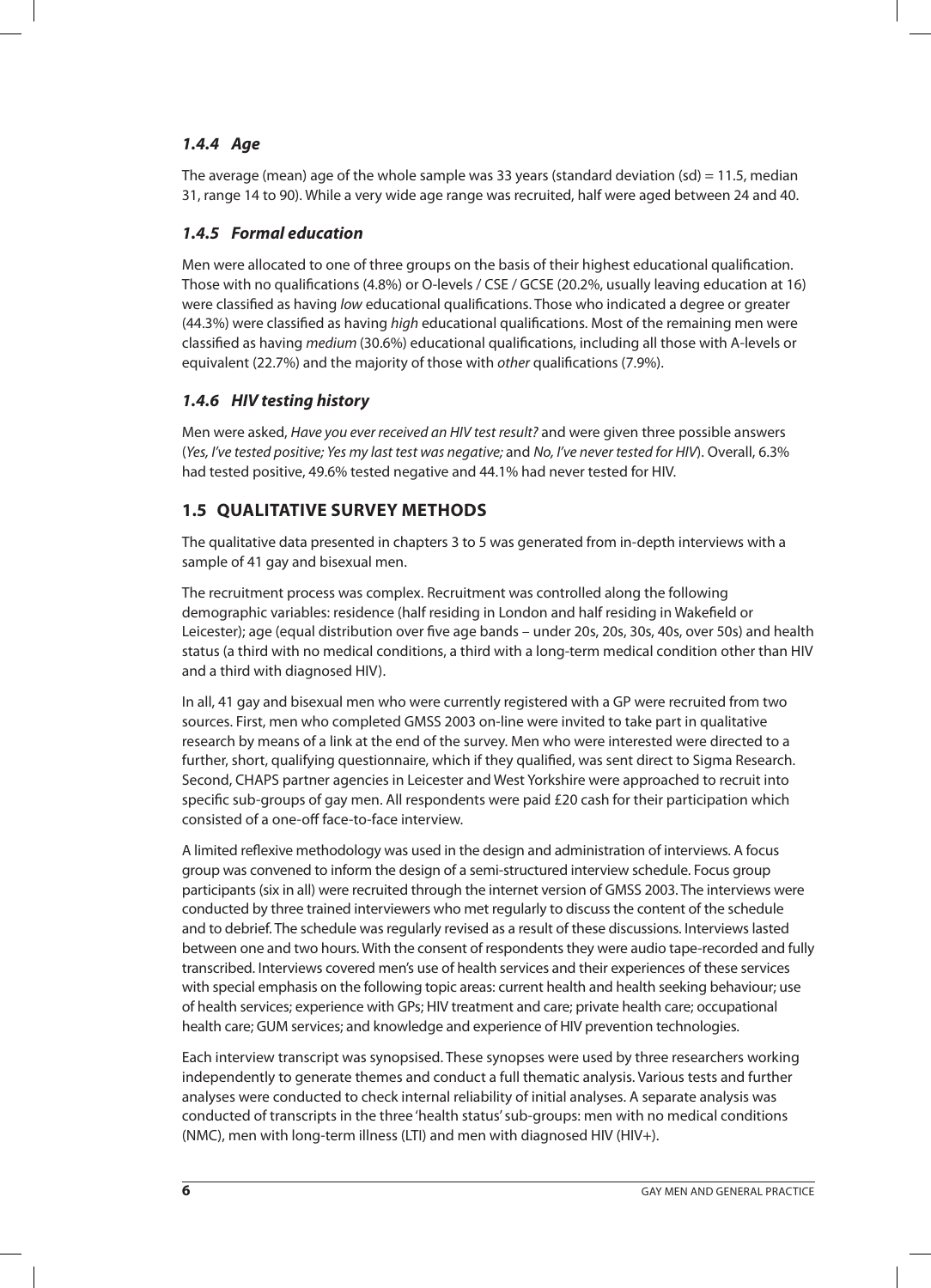## **1.6 QUALITATIVE SAMPLE DEMOGRAPHICS**

The characteristics of the sample of 41 men who participated in the in-depth qualitative interviews was broadly similar to the large quantitative survey sample. Their average age was 36 (compared to 33 in the quantitative survey), though this varied across the health status groups. Just over half (56%) were London-resident, with the remainder split equally between residence in Leicester and Wakefield. Three quarters (76%) were White British with the remainder split between White other, Asian/ Asian British and Black / Black British. Compared to the large survey sample, the qualitative sample included a higher proportion of men with no formal educational qualifications (12% compared to 4.8%) or with 'O' levels or equivalent (27% compared to 20.2%). Consequently the qualitative sample included a lower proportion of men with degrees (27% compared 44.3% in the survey sample).

The conditions reported by men in the long-term illness (LTI) group included: mental health difficulties (3); diabetes (2); blood disorders (2); cancer (2); digestive disorders (2); respiratory disorders (1); multiple sclerosis (1); asthma (1); chronic back pain (1); asperger syndrome (1).

|                               | All men<br>$(n=41)$ | No medical condition (NMC)<br>$(n=13)$ | Long-term illness (LTI)<br>$(n=16)$ | Diagnosed HIV (HIV+)<br>$(n=12)$ |
|-------------------------------|---------------------|----------------------------------------|-------------------------------------|----------------------------------|
| Age range                     | $18 - 83$           | $19 - 61$                              | $18 - 83$                           | $30 - 60$                        |
| Average age (median)          | 36                  | 28                                     | 45                                  | 38                               |
| London-resident               | 23                  | 8                                      | 8                                   | 7                                |
| Leicester-resident            | 9                   | 2                                      | 5                                   | $\overline{2}$                   |
| Wakefield-resident            | 9                   | 3                                      | 3                                   | 3                                |
| White British                 | 31                  | 7                                      | 14                                  | 9                                |
| White European                | 4                   | 1                                      | $\overline{2}$                      | 2                                |
| Asian or Asian British        | 3                   | 2                                      | 0                                   |                                  |
| <b>Black or Black British</b> | 3                   | 3                                      | 0                                   | $\mathbf 0$                      |
| No educational qualifications | 5                   | $\mathbf{0}$                           | $\overline{2}$                      | 3                                |
| 'O' levels or equivalent      | 11                  | 3                                      | 6                                   | $\overline{2}$                   |
| 'A' levels or equivalent      | 14                  | 5                                      | 4                                   | 5                                |
| Degree or more                | 11                  | 5                                      | 4                                   | 2                                |
| Never tested for HIV          | 12                  | 4                                      | 8                                   |                                  |
| Tested negative               | 17                  | 9                                      | 8                                   |                                  |
| Tested positive               | 12                  |                                        | -                                   | 12                               |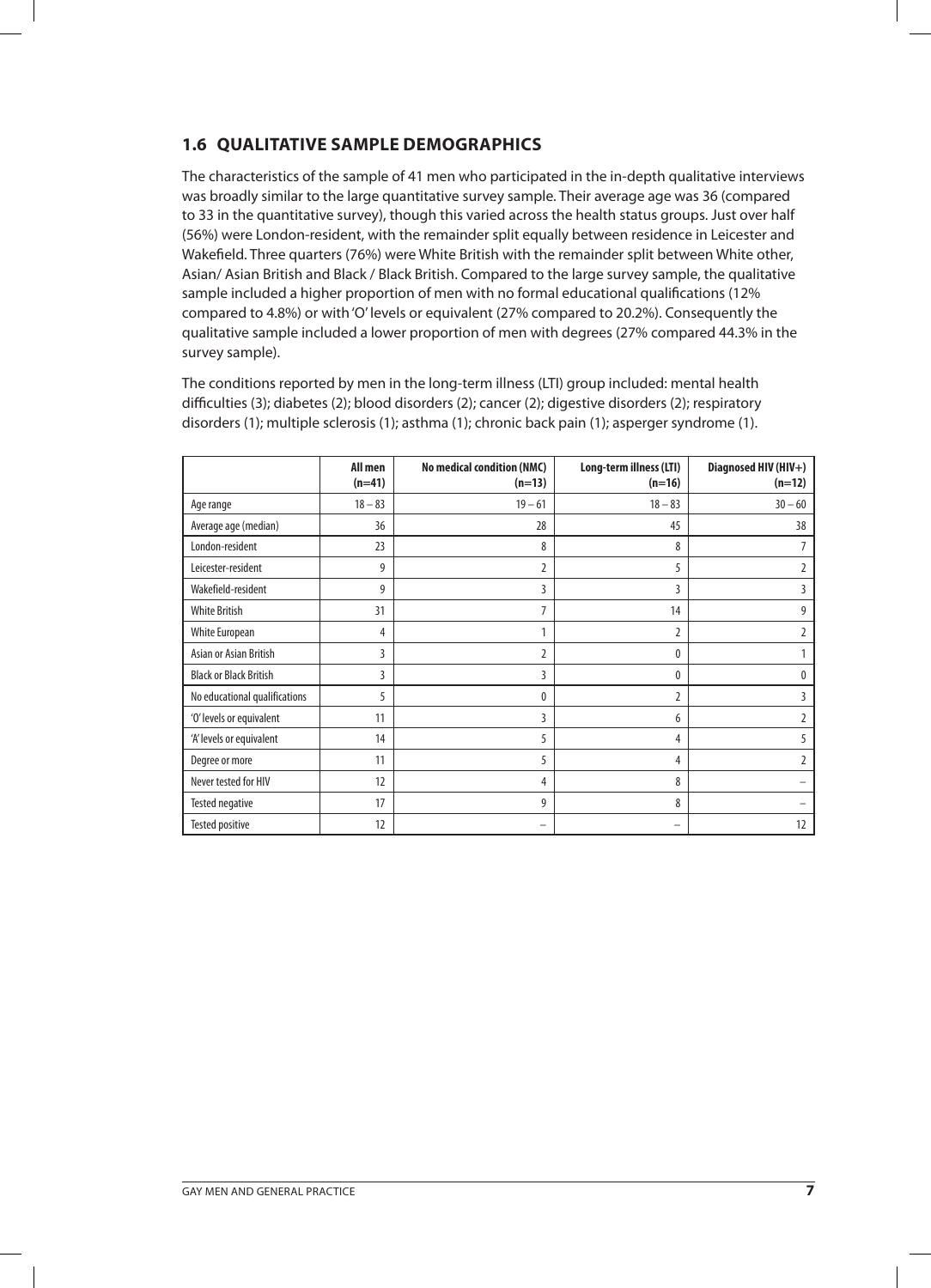## **Quantitative survey** 2

This chapter examines health service utilisation, particularly in relation to General Practice, among the men who took part in a large quantitative survey (GMSS 2003). It also examines disclosure of sexuality or (homo)sexual behaviour in General Practice settings and satisfaction with services.

## **2.1 HEALTH SERVICE UTILISATION**

Gay and bisexual men appear to be relatively common users of GP services with almost a third (32.1%) having attended in the last month and another half (46.7%) having attended within the last year, but not the last month. Overall, more than three quarters (78.8%) of gay men had attended a GP surgery in the last year.

| When was the last time you went<br>to a GP surgery / local doctor | In the<br>last month<br>$N = 4605$ | In the<br>last vear<br>$N = 6688$ | More than<br>a year ago<br>$N = 2806$ | Never<br>$N = 267$ |
|-------------------------------------------------------------------|------------------------------------|-----------------------------------|---------------------------------------|--------------------|
| For any reason                                                    | 32.1                               | 46.7                              | 19.5                                  | ΙQ                 |

If we consider only the 92.0% of men currently registered with a GP (see section 2.2) then 81.5% had been to a GP in the last year (33.8% in the last month and 47.7% in the last year but not the last month). In a comparable sample of 623 English-resident gay men recruited from various community sources, GUM and snowballing, 92% were registered with a GP and 81.7% of these had visited their doctor in the previous year (Fitzpatrick et al. 1994).

Compared to all adult males in the National survey of NHS patients (Boreham et al. 2002) our sample were marginally more likely to have visited their GP in the last month (32.1% compared with 28%). However, gay men who had not visited their GP in the last month were less likely to have visited them in the last year compared to all adult males (46.6% of gay men had been in the last year but not the last month, compared to 70% of all adult males).

All men were also asked In the last year what other health services have you used? They were allowed to tick as many responses as applied from the list outlined below. GP surgery was not included as an item in this question but data is shown for comparison.

| Health services used in the last year ( $N=14,551$ ) | $\%$ |
|------------------------------------------------------|------|
| GP / local doctor                                    | 78.8 |
| Pharmacy                                             | 58.1 |
| Dentist                                              | 56.6 |
| <b>Optician</b>                                      | 39.5 |
| <b>GUM</b> clinic                                    | 26.6 |
| NHS Direct (telephone)                               | 20.0 |
| Hospital accident and emergency unit (A&E)           | 18.7 |
| NHS walk-in centre                                   | 11.6 |
| HIV (out-patients) clinic                            | 9.8  |
| Complementary / alternative therapy clinic           | 9.7  |
| Private health care clinic                           | 6.9  |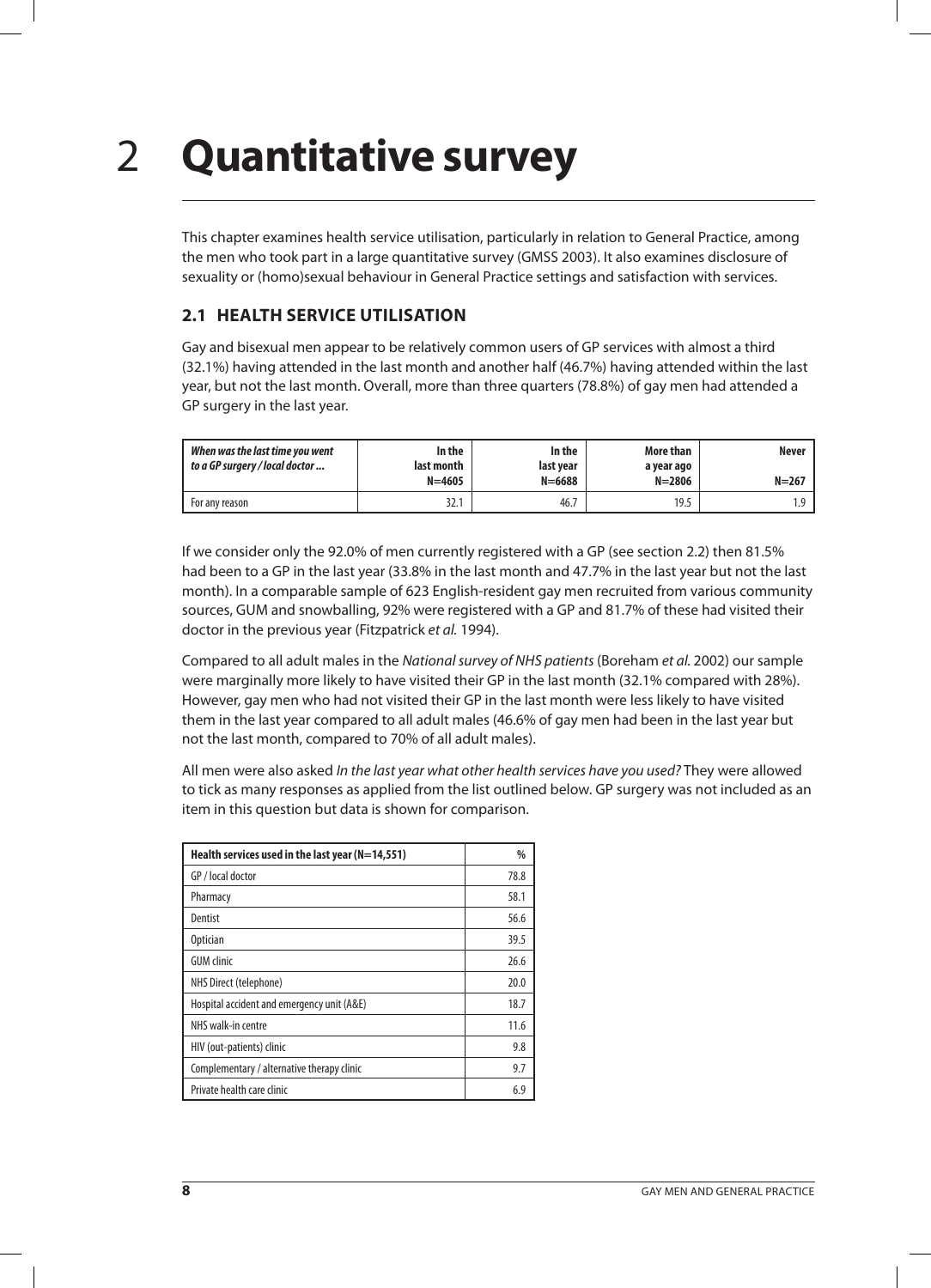A further 4.3% of men gave an other answer which could not be categorised. These included mental health, psychiatric and drug and alcohol services and AIDS service organisations. Other answers referred to hospital services (including stays in hospital as in-patients and a wide variety of outpatient clinics) or to medical professionals such as chiropodists, nutritionists and physiotherapists. A few men mentioned information services such as magazines, web-sites (in particular the NHS Direct website) or private health services.

GP surgeries were the single health service most likely to be used by gay men (with 78.8% having been in the last year). This was followed by opticians, dentists and pharmacies (with 40-60% having used them) and then by genito-urinary medicine (at 26.6%) and NHS Direct (20%). No other service was used by more than a fifth of all men in the last year. Demographic variation in selected health service utilisation are described in section 2.6 below.

Overall, rates of health service utilisation appear relatively high compared to all UK-resident adult males (Boreham et al. 2002). Compared to all adult males, in the last year our sample were more likely to have visited Accident & Emergency (18.7% compared to 12%); used NHS Direct (20.0% compared to 6%); used an NHS walk-in centre (11.6% compared to 2%); and to have used a private doctor (6.9% compared to 4%).

## **2.2 REGISTRATION WITH A GP PRACTICE**

The National Survey of NHS patients (Boreham et al. 2002) suggests that 99% of all adult males are registered with a GP practice.

In our large sample, 92.0% of all men were registered with a GP practice. This figure matches precisely that reported by both Fitzpatrick et al. (1994) and Webb (1999), from samples of 623 and 544 Englishresident gay men. Demographic variation in GP registration are described in section 2.6 below.

## **2.3 DISCLOSURE TO STAFF AT GP SURGERY**

All men who were currently registered with a GP were asked Do the staff at that surgery know you have sex with men? The answers offered were no, yes, and don't know. Overall, just over a quarter (27.5%) of all men registered with a GP stated that the staff at that surgery knew they had sex with men. A further 17.8% stated that they did not know or were unsure. Hence, over a half (54.7%) of all men registered with a GP surgery stated that the staff at that surgery did not know they had sex with men. Demographic variation in responses to this question are described in section 2.6 below.

| Disclosure of homosexual activity among<br>all men registered with a GP (N=13,244) | %    |
|------------------------------------------------------------------------------------|------|
| Staff at GP surgery KNOW you have sex with men                                     | 27.5 |
| NOT SURE if staff at GP surgery know                                               | 17.8 |
| Staff at GP surgery DO NOT know                                                    | 54 7 |

The proportion of gay men that are 'out' to the staff at their GP surgery was lower than previous literature suggests. In Fitzpatrick et al. (1994), 56% of 623 English-resident gay men who were registered with GP had disclosed their sexuality in that context. Two thirds (67%) had volunteered the information themselves, and other reported means of disclosure were: doctor asking; another doctor or clinic telling the GP; someone else, such as family member had told the doctor. Similarly, in Webb (1999) 42.1% of 544 English-resident gay men who were registered with GP had disclosed their sexuality in that context.

All men who were currently registered with a GP were asked Are you, or would you be, happy for the staff at the GP surgery to know you have sex with men? The answers allowed were no and yes. Men who answered no were asked Why not? and allowed to write a short answer. Overall, 39% of all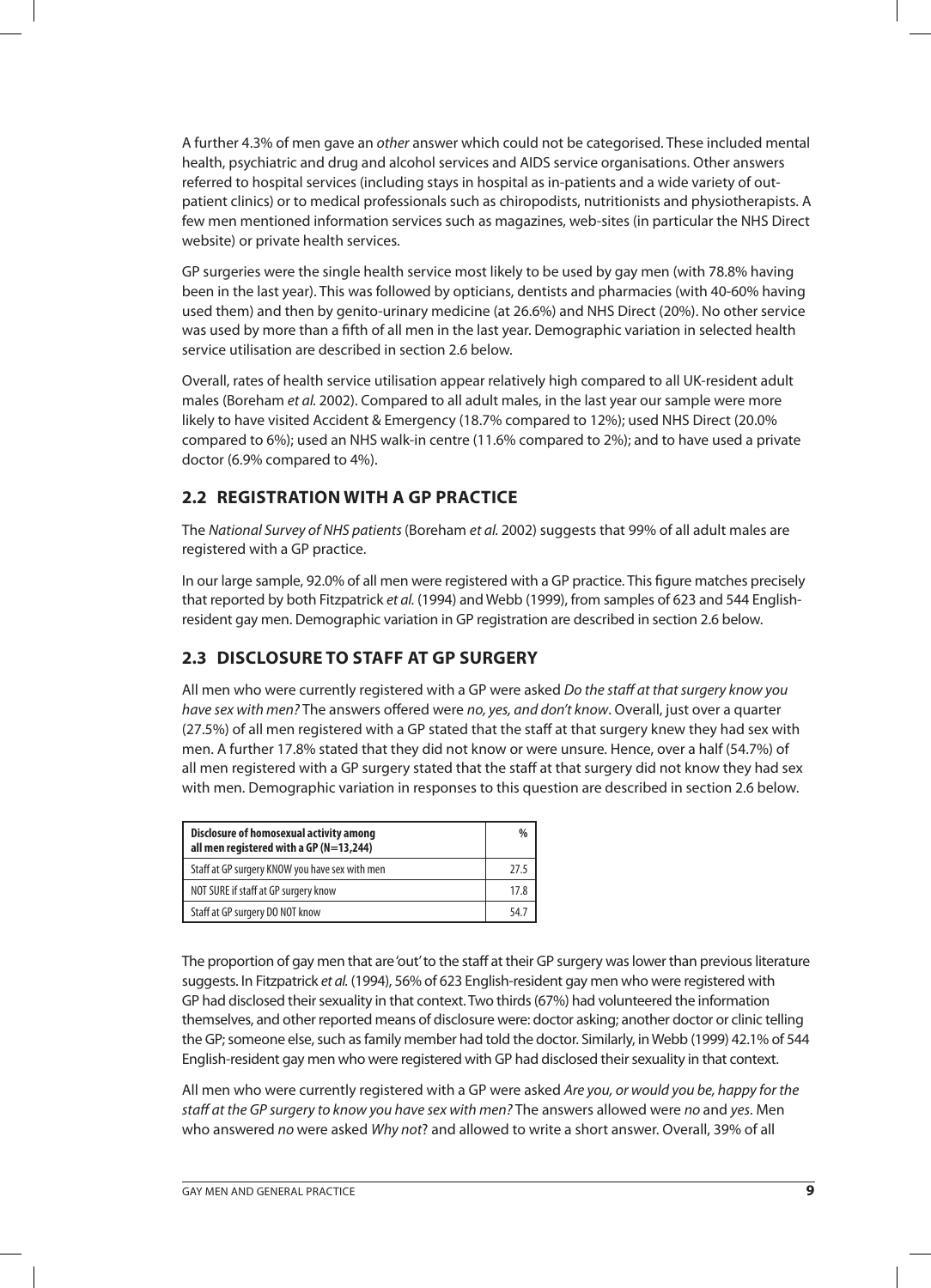GP-registered men were, or would be, unhappy for the staff at their specific surgery to know they had sex with men (and 61% were or would be happy for them to know). Because of the wording of the question it is important to consider 'happiness' (with the actual or prospective knowledge of GP staff) in the context of actual knowledge of same sex activity.

| Happiness with disclosure of homosexual<br>activity by actual disclosure among all men<br>registered with a GP (N=13,244) | <b>Staff</b><br><b>KNOW</b> | <b>NOT SURE</b><br>if staff know | <b>Staff</b><br>DO NOT know |
|---------------------------------------------------------------------------------------------------------------------------|-----------------------------|----------------------------------|-----------------------------|
| NOT happy for the staff to know                                                                                           | 4.2                         | 25.4                             | 60.7                        |
| HAPPY for the staff to know                                                                                               | 95.8                        | 74.6                             | 39.3                        |

The quarter (27.5%) of men who stated the GP surgery staff knew they had sex with men were relatively happy that information was known – only 4.2% were unhappy that staff knew they had sex with men. Among men who were not sure or did not know if the staff at their surgery knew they had sex with men, not being happy with that prospect was more common: a quarter (25.4%) said they would be unhappy if the staff knew. Finally, among the majority (54.7%) of men who stated that the staff of their surgery definitely did not know they had sex with men more than half (60.7%) would not be happy if their homosexual practice was known. Overall then, a third (33.3%) of all men who were registered with a GP said the staff at that GP surgery did not know they had sex with men AND they would be unhappy if they did know.

Below we examine the reasons for not being happy with staff at GP surgeries knowing that respondents had sex with men. The analysis was based on the relatively short answers to the question Why not? when men answered No to: Are you, or would you be, happy for the staff at the GP surgery to know you have sex with men?

The four key reasons to emerge from the analysis were broadly categorised as: about me; about the service or practice; about the specific likely consequences for medical records and the impact on financial options; and a more generic concern about the consequences in terms of stigma and discrimination based on heterosexism or homophobia. The latter two categories both concern the possible consequences of any disclosure and could be collapsed together. The table (below) shows the proportion of answers fitting each of these four themes according to men's answers to the question: Do the staff at that surgery know you have sex with men?

| Why are you not happy for the staff<br>at the GP surgery to know you have<br>sex with men? (themes) | ALL<br><b>UNHAPPY</b><br>$(N=3686)$ | <b>Staff</b><br><b>KNOW</b><br>$(n=109)$ | <b>NOT SURE</b><br>if staff know<br>$(n=417)$ | <b>Staff</b><br>DO NOT know<br>$(n=3001)$ |
|-----------------------------------------------------------------------------------------------------|-------------------------------------|------------------------------------------|-----------------------------------------------|-------------------------------------------|
| About me                                                                                            | 39.4                                | 22.0                                     | 21.6                                          | 41.4                                      |
| About the service / practice                                                                        | 31.5                                | 45.0                                     | 43.9                                          | 29.9                                      |
| Consequences (medical records,<br>financial implications esp. insurance)                            | 12.2                                | 11.9                                     | 13.2                                          | 12.2                                      |
| Consequences<br>(stigma and discrimination)                                                         | 16.9                                | 21.1                                     | 21.3                                          | 16.4                                      |

Overall, well over a third (39.4%) of all men who were (or would be) unhappy for the staff at their GP surgery to know they had sex with men, cited reasons about themselves – the majority would be shy, embarrassed or uncomfortable. This view was especially common among men who were not 'out' to all their family or friends or were married or had children or lived in a small town or rural area. This reason for not being happy was especially common among men who said GP staff did not know they had sex with men. That is, a fifth (22%) of men who had disclosed were not happy because they were personally uncomfortable with that information being known, while two-fifths (41.4%) of men who had not disclosed cited this as a reason.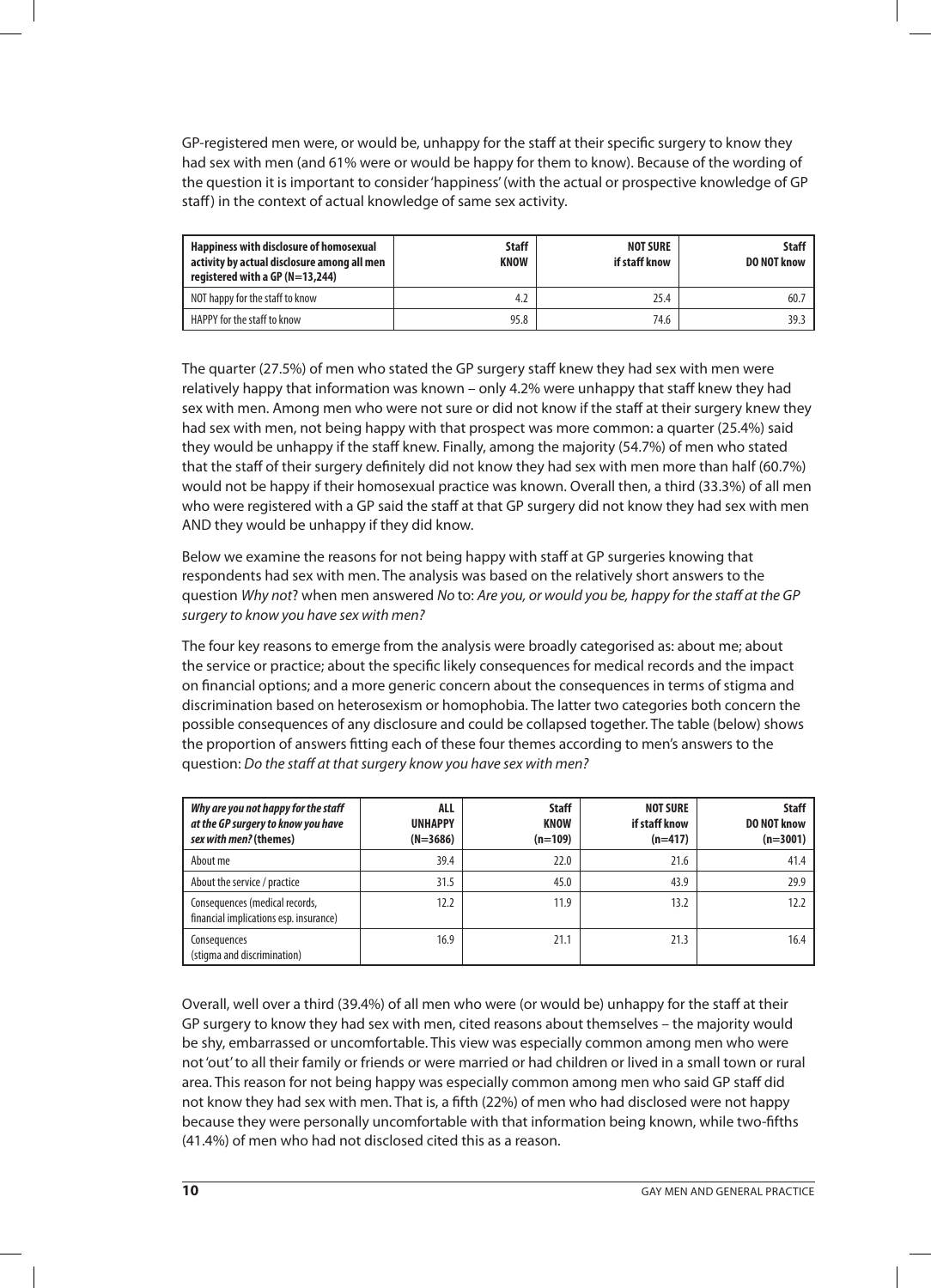Another third (31.5%) of men who were (or would be) unhappy for the staff at their GP surgery to know they had sex with men, cited reasons about the specific service or practice at which they were registered. Many simply argued that it was not the staffs' business or it was irrelevant to their medical care in that context. Concerns about confidentiality were paramount here, though they were generalised, and might have related to misconceptions rather than a full understanding of primary care policies or practices. A relatively small proportion of these men cited specific reasons concerning their actual doctor or other surgery staff – some felt unhappy disclosing to male (or female) doctors; others had concerns relating to the (old) age of their doctor; or their religion ("Catholic"; "Muslim"); or ethnicity ("Indian"). This reason for unhappiness at disclosure was especially common among men that said staff did know they had sex with men (45.0%). Most commonly they had disclosed to their doctor but were less happy that it had been recorded in their notes and / or could be seen by other practice staff.

Another third (29.1%) of all men who were (or would be) unhappy for the staff at their GP surgery to know they had sex with men, cited reasons relating to the potential consequences of their disclosure. This included concerns about access to financial services (especially insurance) and some more generalised concerns about having their sexual preference noted in their medical records (12.2%). This reason for unhappiness was equally common among men that had disclosed and those that had not. A larger proportion (16.9%), felt they would be stigmatised or discriminated against as a consequence of any disclosure in their General Practice. Men revealed a general sense that they would be stigmatised and though few mentioned homophobia directly, more noted being treated differently or feeling staff were prejudiced. This reason for unhappiness was most common among men that said staff knew (or might know) they had sex with men.

## **2.4 REASON FOR LAST VISIT TO A GP**

All men that reported attending a GP surgery within the last year were asked Why did you make your last visit to a GP surgery / local doctor (whether NHS or private). They were allowed to tick as many responses as applied from the list below (63.5% ticked just one reason).

| Reasons for LAST visit to a GP surgery / local doctor<br>N=11,160 men who had been to their GP in the last year | %    |
|-----------------------------------------------------------------------------------------------------------------|------|
| Feeling unwell – had symptoms of an illness                                                                     | 56.0 |
| Prescription / prescription renewal                                                                             | 28.2 |
| Monitoring of an existing condition                                                                             | 20.7 |
| General check-up (no symptoms)                                                                                  | 13.4 |
| Blood test (other than HIV)                                                                                     | 11.8 |
| To get a referral elsewhere                                                                                     | 9.1  |
| Vaccination                                                                                                     | 8.7  |
| Sexual health check-up                                                                                          | 4.7  |
| <b>HIV test</b>                                                                                                 | 4.1  |
| Insurance / mortgage / legal / job purposes                                                                     | 2.8  |
| Accompanied someone else                                                                                        | 2.7  |
| Dietary advice / monitoring                                                                                     | 2.6  |

A further 2.4% gave an other answer which could not be categorised. The majority of these did not give any further information, though some specified having gone to register with a new GP or to discuss smoking cessation.

More than half (56.0%) had last been to their GP surgery because they were feeling unwell, with a further quarter (28.2%) attending for a prescription or prescription renewal and a fifth (20.7%)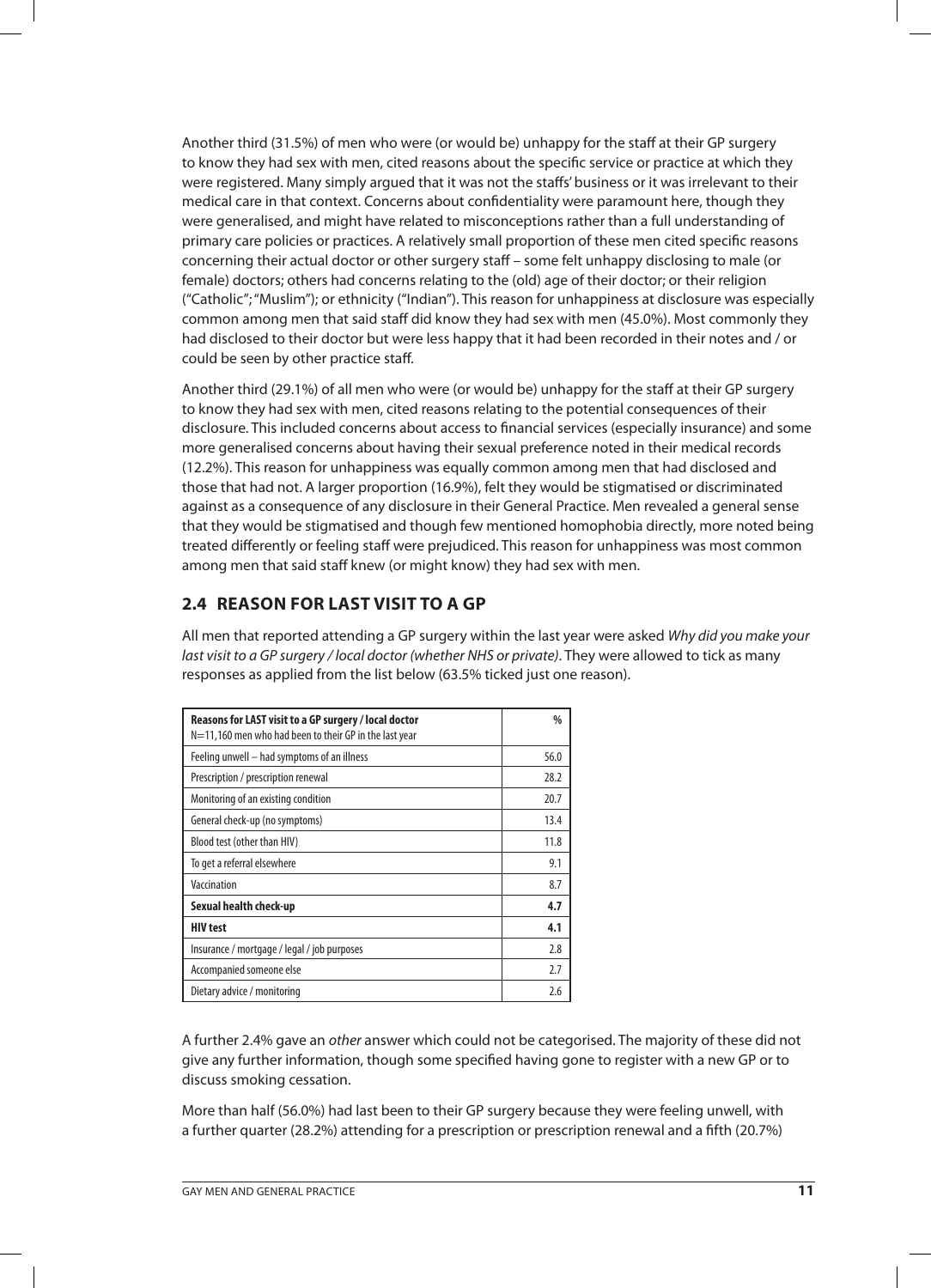attending to monitor an existing condition. One-in-eight (13.4%) had last been for a general checkup. Most notable, perhaps were the findings concerning sexual health check-ups and HIV testing. Overall, 7.1% last went to their GP for either a sexual health check-up or an HIV test or both. This included 2.3% (n=255) who went for an HIV test only, 1.9% (n=208) who went for a sexual health screen including an HIV test and 2.8% (n=315) who went for a sexual health screen but not an HIV test. Demographic variations in use of GP surgeries for these two reasons are outlined in section 2.7.

## **2.5 SERVICE ACCEPTABILITY**

All men that reported attending a GP surgery in the last year were asked three questions about the acceptability of the service. The questions were: Thinking about that visit, indicate whether you disagree or agree with the following statements:

- the staff listened carefully to what I said.
- I was treated with courtesy and respect.
- the staff seemed to know their job well.

| Satisfaction with last visit to GP among men<br>who had been in the last year $(N=11, 123)$ | The staff listened<br>carefully to what I said | I was treated with<br>courtesy and respect | The staff seemed to know their<br>job well |
|---------------------------------------------------------------------------------------------|------------------------------------------------|--------------------------------------------|--------------------------------------------|
| % Strongly agree                                                                            | 29.8                                           | 34.2                                       | 30.7                                       |
| % Agree                                                                                     | 49.9                                           | 52.1                                       | 51.8                                       |
| % Not sure                                                                                  | 10.2                                           | 6.7                                        | 11.2                                       |
| % Disagree                                                                                  | 7.9                                            | 5.4                                        | 4.8                                        |
| % Strongly disagree                                                                         | 2.3                                            | 1.6                                        |                                            |

Overall satisfaction was relatively high with more than three quarters agreeing with each statement and less than 10% disagreeing with any. Agreement with the statement I was treated with courtesy and respect was particularly high (at 86.3%) compared with The staff seemed to know their job well (at 82.5%) and The staff listened carefully to what I said (at 79.7%). Among all GP-registered adult males in the National survey of NHS patients (Boreham et al. 2002), 79% answered all the time to a question that asked How often your GP treats you with courtesy and respect, and a further 13% answered most of the time. Hence, while gay men seem broadly satisfied with staff and services received in GP surgeries, it remains possible that they were less satisfied than the wider adult male population.

In GMSS 1998 we asked identical questions about the acceptability of genito-urinary medicine (GUM) services to men that had used them in the last year (see Hickson et al. 1999). Overall satisfaction with GUM services was somewhat higher than with GP services. Agreement with the statement I was treated with courtesy and respect was similar (at 87% for GUM compared to 86.3% here); as was agreement with The staff listened carefully to what I said (82% compared to 79.7% here). However, agreement with the statement The staff seemed to know their job well was somewhat higher for GUM (88% compared with 82.5% here).

## **2.5.1 Acceptability of last visit by disclosure to GP**

The following table shows how the proportion of men disagreeing (strongly disagree and disagree) with the three statements concerning service acceptability varies according to whether they had disclosed their homosexual activity in the GP surgery. Where there is a statistically significant difference, figures are underlined where they are significantly lower and **bolded** where they are significantly **higher**.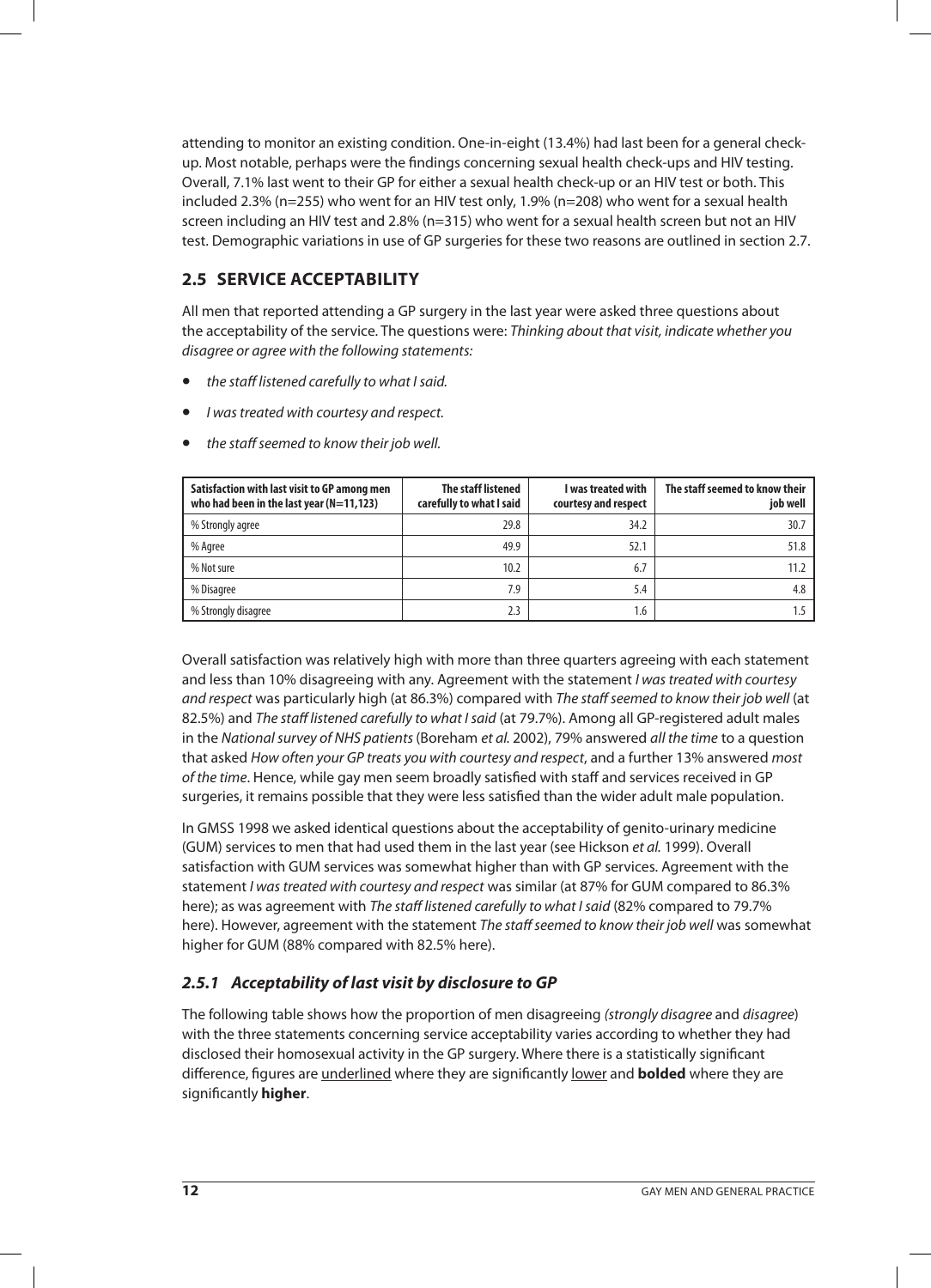| Satisfaction with last GP visit by knowledge of             |                             | Do the staff at that surgery know you have sex with men? |                        |                  |
|-------------------------------------------------------------|-----------------------------|----------------------------------------------------------|------------------------|------------------|
| (homo) sexual activity in that practice.                    | $\frac{0}{0}$<br>of all men | Yes<br>$(N=3136)$                                        | Not sure<br>$(N=1870)$ | No<br>$(N=5397)$ |
| % DISAGREE WITH:<br>Staff listened carefully to what I said | 10.1                        | 8.6                                                      | 9.6                    | 11.1             |
| % DISAGREE WITH:<br>I was treated with courtesy and respect | 7.0                         | <u>5.5</u>                                               | 7.1                    | 7.8              |
| % DISAGREE WITH:<br>Staff seemed to know their job well     | 6.3                         | 5.5                                                      | 6.4                    | 6.7              |

Men who had disclosed their homosexual activity to staff at their GP surgery were significantly less likely to disagree with the first two statements regarding service acceptability but not the third. This suggests that men share their sexuality with quality services, where they expect that service to attend to what they say. Conversely men do not share their sexuality with poor services where they do not feel safe and where they are not confident about the response they will receive or the confidentiality with which information will be handled. If this is the case, a service claiming never to have had a gay client may be considered a poor service.

## **2.5.2 Acceptability of last visit by reason for visit**

The following table shows how the proportion of men disagreeing (strongly disagree and disagree) with the three service acceptability statements varies according to the reason for their last GP visit. Reasons for last GP visit cited by less than 4% of all men are excluded. Again, figures are underlined where they are significantly lower and **bolded** where they are significantly **higher**.

| <b>Satisfaction with last GP visit</b><br>by reason for attendance<br>$(N=11,053)$ | <b>Reason for</b><br>visit | % DISAGREED<br><b>Staff listened carefully</b><br>to what I said | % DISAGREED<br>I was treated with<br>courtesy and respect | % DISAGREED<br><b>Staff seemed</b><br>to know their job well |
|------------------------------------------------------------------------------------|----------------------------|------------------------------------------------------------------|-----------------------------------------------------------|--------------------------------------------------------------|
| Feeling unwell                                                                     | YES                        | 10.9                                                             | 7.7                                                       | 7.1                                                          |
| - symptoms of an illness                                                           | N <sub>0</sub>             | 9.1                                                              | 6.1                                                       | 5.4                                                          |
| Prescription / prescription renewal                                                | YES                        | 9.9                                                              | 5.7                                                       | 5.7                                                          |
|                                                                                    | N <sub>0</sub>             | 10.2                                                             | 7.5                                                       | 6.6                                                          |
| Monitoring of an existing condition                                                | <b>YES</b>                 | 9.1                                                              | 6.2                                                       | 5.3                                                          |
|                                                                                    | N <sub>0</sub>             | 10.4                                                             | 7.2                                                       | 6.6                                                          |
| General check-up (no symptoms)                                                     | YES                        | 7.3                                                              | 5.3                                                       | 5.4                                                          |
|                                                                                    | N <sub>0</sub>             | 10.6                                                             | 7.3                                                       | 6.5                                                          |
| Blood test (other than HIV)                                                        | YES                        | 8.8                                                              | 5.0                                                       | 5.3                                                          |
|                                                                                    | N <sub>0</sub>             | 10.3                                                             | 7.3                                                       | 6.5                                                          |
| To get a referral elsewhere                                                        | <b>YES</b>                 | 11.5                                                             | 8.0                                                       | 7.2                                                          |
|                                                                                    | NO                         | 10.0                                                             | 6.9                                                       | 6.3                                                          |
| Vaccination                                                                        | YES                        | 7.3                                                              | 6.1                                                       | 6.3                                                          |
|                                                                                    | N <sub>0</sub>             | 10.4                                                             | 7.1                                                       | 6.3                                                          |
| Sexual health check-up                                                             | YES                        | 6.3                                                              | 5.2                                                       | 4.2                                                          |
|                                                                                    | N <sub>0</sub>             | 10.3                                                             | 7.1                                                       | 6.5                                                          |
| <b>HIV</b> test                                                                    | <b>YES</b>                 | 7.8                                                              | 5.4                                                       | 5.9                                                          |
|                                                                                    | N <sub>0</sub>             | 10.2                                                             | 7.1                                                       | 6.4                                                          |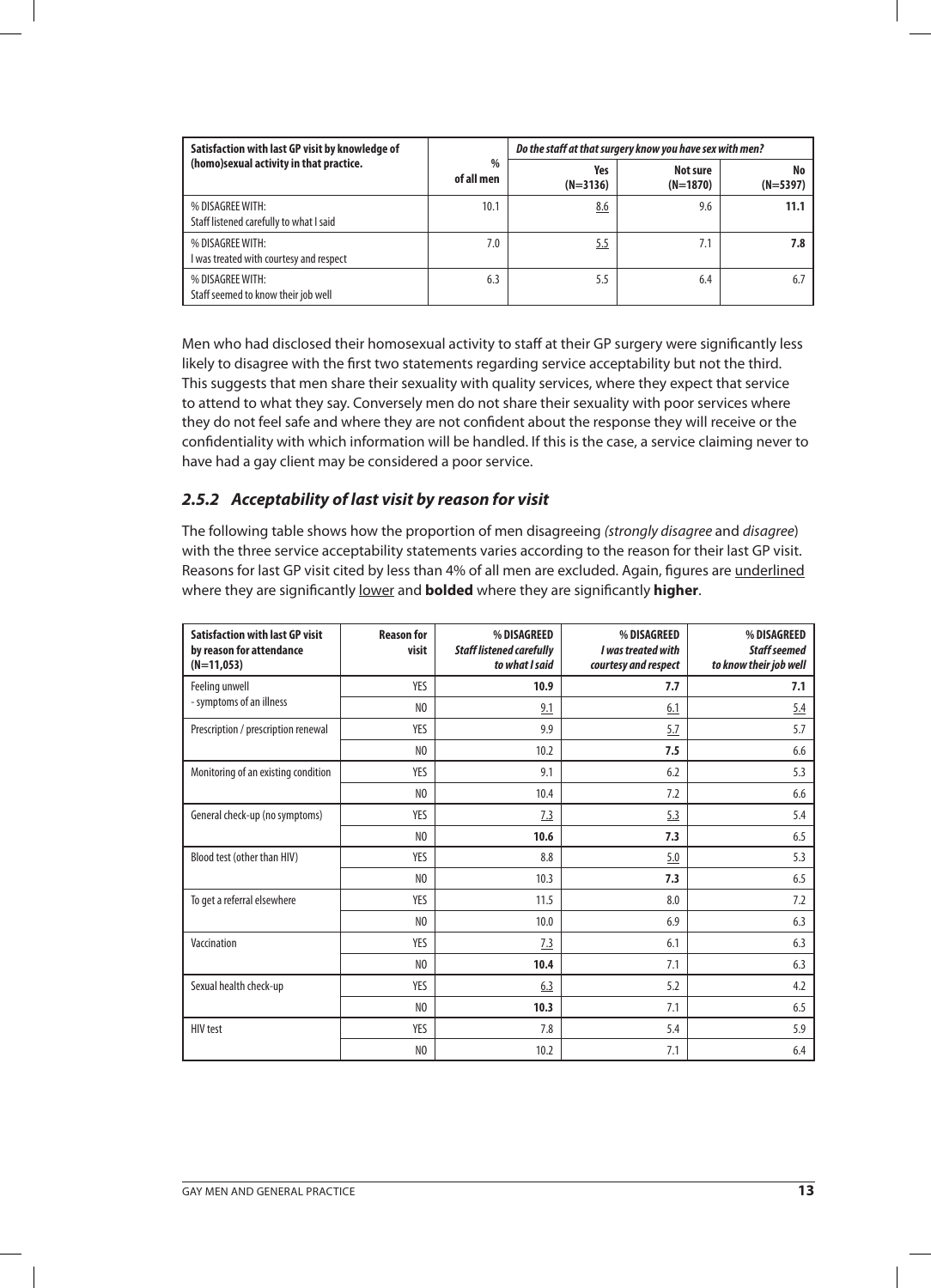The most obvious and consistent finding was that men who last attended their GP surgery feeling unwell – with symptoms of an illness were significantly more likely to disagree with all three statements concerning service acceptability. In contrast men attending for general check-ups and (to a lesser extent for prescription renewal and vaccination or a blood test other than HIV) were more likely to rate the service as acceptable. Broadly speaking men attending without a new (and undiagnosed illness) were less likely to disagree with any of the statements concerning service acceptability.

Men attending for sexual health check-ups were significantly less likely to disagree that staff listened carefully to what I said and the same difference approached significance for staff seemed to know their job well. Responses to the statement concerning courtesy and respect followed a similar pattern. The same pattern was observed with regard to HIV testing but none of the differences were statistically significant. This suggests that men utilising their GP for sexual health check-ups and HIV testing were no more likely to be dissatisfied, than men attending for other reasons. Indeed, as with other check-ups or reasons for attendance not related to immediate ill-health, there was some indication that men were more likely to be satisfied.

## **2.6 DEMOGRAPHIC VARIATION**

### **2.6.1 Variation by area of residence**

| <b>AREA of RESIDENCE</b><br>* % used service in last year<br>$\sim$ % yes | London | South | Mid & East | <b>North</b> | <b>Wales</b> | <b>Scotland</b> | <b>Northern</b><br><b>Ireland</b> |
|---------------------------------------------------------------------------|--------|-------|------------|--------------|--------------|-----------------|-----------------------------------|
| * GP / local doctor                                                       | 75.8   | 80.1  | 80.6       | 80.5         | 79.6         | 77.8            | 76.5                              |
| * GUM clinic                                                              | 34.7   | 25.5  | 23.3       | 26.2         | 23.2         | 22.6            | 22.9                              |
| * NHS Direct (telephone)                                                  | 20.9   | 20.7  | 21.5       | 23.5         | 19.9         | 8.9             | 5.6                               |
| * Accident & Emergency (A&E)                                              | 17.9   | 18.0  | 19.4       | 21.2         | 21.1         | 15.8            | 18.5                              |
| * NHS walk-in centre                                                      | 16.6   | 9.9   | 9.8        | 13.8         | 3.9          | 4.8             | 5.6                               |
| * HIV (out-patients) clinic                                               | 18.4   | 8.0   | 6.6        | 7.6          | 5.5          | 6.0             | 3.5                               |
| $\sim$ Registered with a GP surgery                                       | 86.4   | 93.2  | 94.5       | 94.4         | 95.4         | 93.4            | 92.5                              |
| $\sim$ Staff at GP surgery KNOW<br>you have sex with men                  | 31.8   | 28.0  | 25.0       | 29.2         | 21.2         | 23.4            | 20.7                              |

The table below outlines variations in health service utilisation by where men lived in the UK.

Health service utilisation varied according to men's area of residence, though not in any consistent pattern. Men in London were most likely to use GUM, HIV out-patients clinics and NHS walk-in services (which only exist in England). However, they were least likely to use a GP / local doctor. Men resident in Mid and East England were most likely to have used their GP in the last year.

Registration with a GP surgery was significantly less common among men resident in London. The London-resident sample had a higher proportion of men in their 20s and 30s and was far more ethnically diverse. It also included relatively high proportions of migrants from outside the UK, and men who have been resident in the UK for a relatively short time. GP registration was most common in men resident in Wales, although outside of London the differences were small.

Disclosure of homosexual activity to staff at GP surgeries followed the opposite pattern. Men in London were most likely to have disclosed (31.8% had), followed by men in the other English regions (25.0% to 29.2%). Men resident in Scotland (23.4%), Wales (21.2%) and Northern Ireland (20.7%) were least likely to have disclosed to their GP.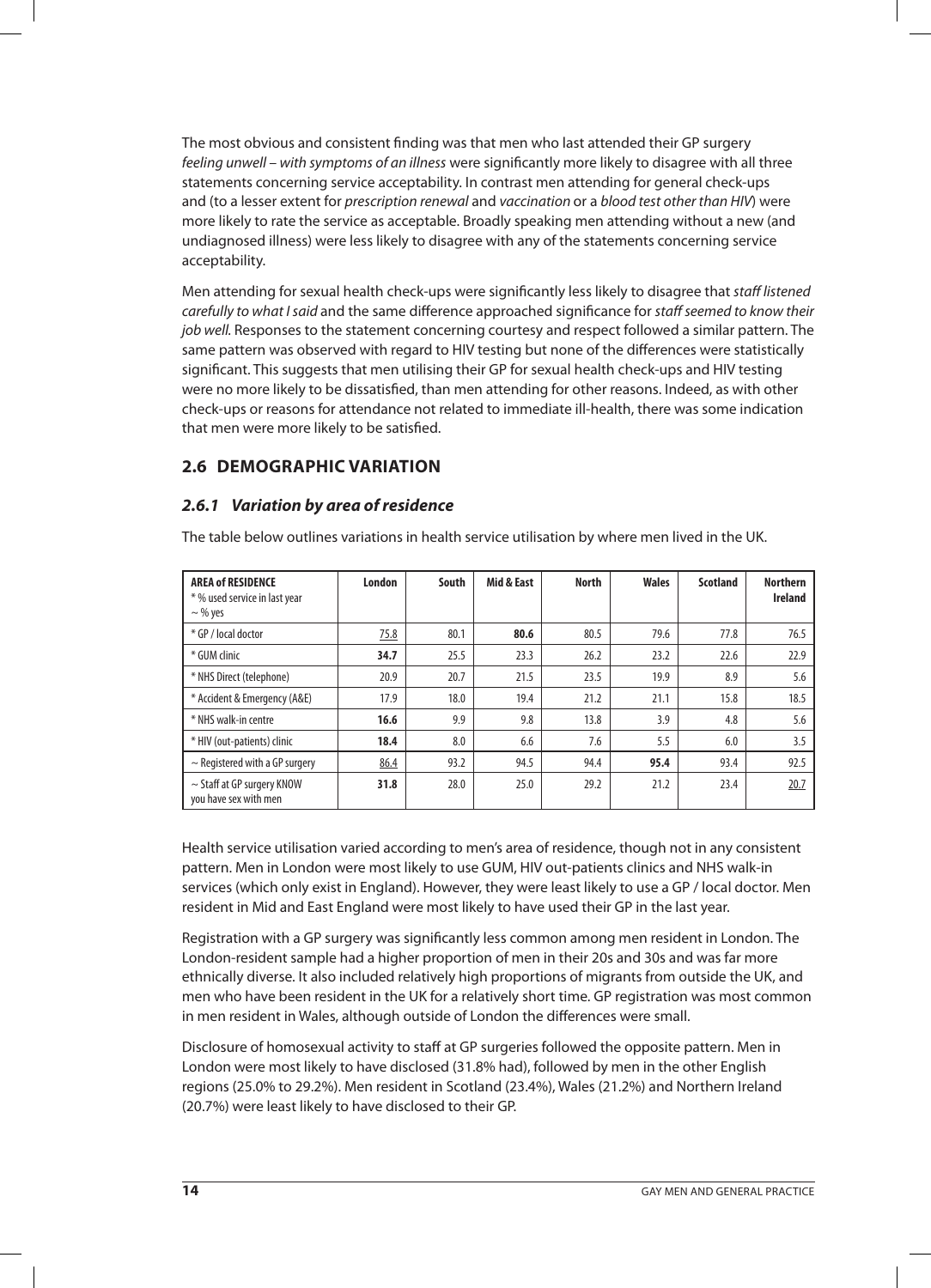## **2.6.2 Variation by ethnic group**

The table below outlines variations in health service utilisation by ethnic group.

| <b>ETHNICITY</b><br>* % used service in last year<br>$\sim$ % yes | White<br><b>British</b> | <b>Other White</b> | <b>Mixed</b> | Asian/Asian<br><b>British</b> | Black/<br><b>Black British</b> | <b>Other</b> |
|-------------------------------------------------------------------|-------------------------|--------------------|--------------|-------------------------------|--------------------------------|--------------|
| * GP / local doctor                                               | 78.9                    | 77.5               | 75.9         | 78.5                          | 79.4                           | 73.0         |
| * GUM clinic                                                      | 26.2                    | 30.5               | 29.3         | 22.6                          | 31.5                           | 25.5         |
| * NHS Direct (telephone)                                          | 20.6                    | 17.9               | 15.6         | 19.6                          | 11.0                           | 16.5         |
| * Accident & Emergency (A&E)                                      | 19.1                    | 17.9               | 21.5         | 13.1                          | 11.6                           | 13.5         |
| * NHS walk-in centre                                              | 10.9                    | 14.4               | 21.5         | 15.6                          | 13.0                           | 18.0         |
| * HIV (out-patients) clinic                                       | 9.2                     | 14.6               | 8.5          | 5.5                           | 17.1                           | 10.5         |
| $\sim$ Registered with a GP surgery                               | 93.4                    | 84.0               | 85.0         | 89.8                          | 88.1                           | 81.9         |
| $\sim$ Staff at GP surgery KNOW<br>vou have sex with men          | 27.5                    | 30.0               | 28.8         | 14.0                          | 18.9                           | 24.2         |

Health service utilisation varied according to men's ethnicity but not in a straightforward pattern. There is no variation in use of GPs by ethnicity. However, Black men were least likely to use all other health services except GUM and HIV out-patients, which they were most likely to have used in the last year.

Registration with a GP surgery was significantly more common among White British men, especially compared to men of other White and other ethnicities. These two groups had a disproportionate number of adult migrants and men resident in the UK for a relatively short time.

Disclosure of homosexual activity to staff at GP surgeries was most common among other White, mixed race and White British men. It was significantly less common among Asian men, an observation which accords with findings from GMSS 2002 (Hickson et al. 2003).

### **2.6.3 Variation by length of residence in the UK**

The table below outlines variations in health service utilisation by length of residence in the UK.

| LENGTH of RESIDENCE in the UK,<br>for men NOT born in the UK<br>* % used service in last year<br>$\sim$ % yes | less than 1 year | 1-3 years | 3-10 years | Over 10 years |
|---------------------------------------------------------------------------------------------------------------|------------------|-----------|------------|---------------|
| * GP / local doctor                                                                                           | 74.5             | 76.9      | 74.7       | 78.0          |
| * GUM clinic                                                                                                  | 8.2              | 22.7      | 29.5       | 32.6          |
| * NHS Direct (telephone)                                                                                      | 7.6              | 14.5      | 17.4       | 20.3          |
| * Accident & Emergency (A&E)                                                                                  | 7.6              | 16.0      | 17.4       | 18.2          |
| * NHS walk-in centre                                                                                          | 10.1             | 20.8      | 19.4       | 11.7          |
| * HIV (out-patients) clinic                                                                                   | 8.9              | 9.7       | 19.2       | 16.0          |
| $\sim$ Registered with a GP                                                                                   | 50.0             | 72.7      | 83.7       | 91.1          |
| $\sim$ Staff at the GP surgery KNOW<br>you have sex with men                                                  | 39.2             | 23.7      | 27.8       | 32.0          |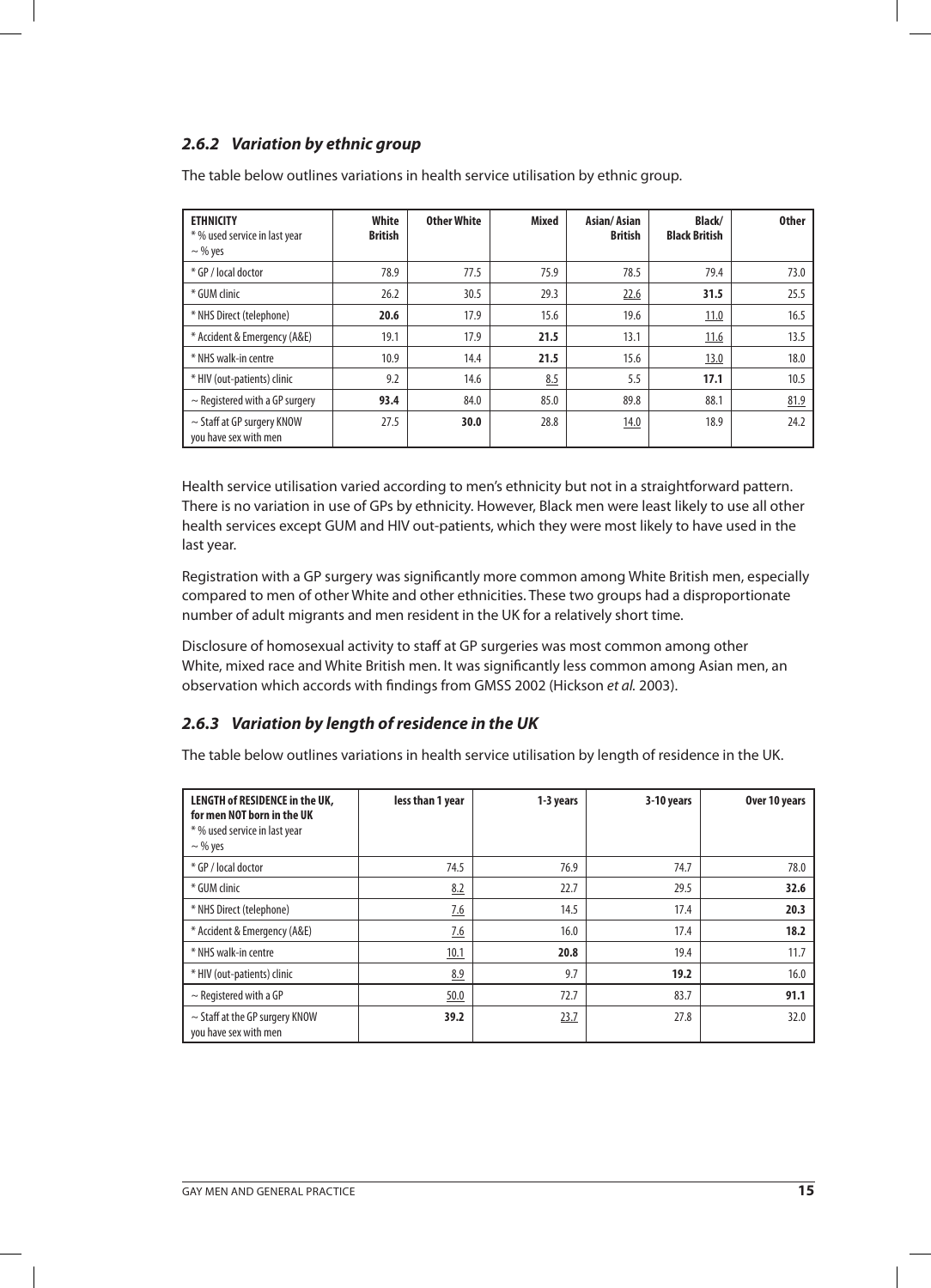Health service utilisation varied according to men's recency of arrival in the UK. The most recent arrivals (those resident less than 12 months) were least likely to use most of the health services (except GPs). They were also least likely to be registered with a GP. On average, men who were registered with a GP had been in the UK for longer (mean = 156 months,  $sd = 101$ ) than those who were not (mean = 78 months, sd =144). Men who had been in the UK 12 months or less and had registered with a GP, were most likely to say that the staff at the GP service knew that they have sex with men.

## **2.6.4 Variation by age group**

The table below outlines variations in health service utilisation by age.

| <b>AGE group</b><br>* % used service in last year<br>$\sim$ % yes | $20$ | 20s  | 30 <sub>s</sub> | 40s  | 50s  |
|-------------------------------------------------------------------|------|------|-----------------|------|------|
| * GP / local doctor                                               | 81.2 | 79.0 | 77.3            | 77.3 | 84.8 |
| * GUM clinic                                                      | 17.3 | 27.9 | 30.9            | 29.1 | 21.8 |
| * NHS Direct (telephone)                                          | 17.0 | 25.8 | 20.7            | 14.2 | 11.0 |
| * Accident & Emergency (A&E)                                      | 23.2 | 20.5 | 17.9            | 16.8 | 16.3 |
| * NHS walk-in centre                                              | 13.4 | 15.1 | 11.3            | 8.7  | 7.9  |
| * HIV (out-patients) clinic                                       | 4.7  | 7.8  | 12.7            | 13.0 | 9.0  |
| $\sim$ Registered with a GP surgery                               | 94.8 | 88.5 | 91.9            | 95.4 | 96.5 |
| $\sim$ Staff at GP surgery KNOW<br>you have sex with men          | 13.8 | 24.5 | 32.2            | 33.0 | 31.5 |

Health service utilisation varies according to men's age in a relatively predictable pattern. Men aged 50 or more were most likely to use their GP, but least likely to have used NHS direct, Accident & Emergency, and NHS walk-in centres. Men under 20 were most likely to have used A&E, and men in their 20s were most likely to have used NHS Direct and NHS walk-in centres. GUM clinic use is most common among men in their 30s and HIV out-patient clinics among men in their 40s.

Registration with a GP surgery was significantly less common among men in their 20s (and to some extent 30s), compared to men under 20 or over 40. Men in the 20-39 age range are most geographically mobile and relatively healthy. Many of the men under 20 can be assumed to still be registered with 'family' doctors, especially if they are still resident in the area they grew up in. Men over 40 are more prone to ill-health and hence more likely to be registered with their GP. Disclosure of homosexual activity to staff at GP surgeries increases with age, up to the age of 50 and then decreases slightly. Men under 20 were least likely to have disclosed (13.8% had).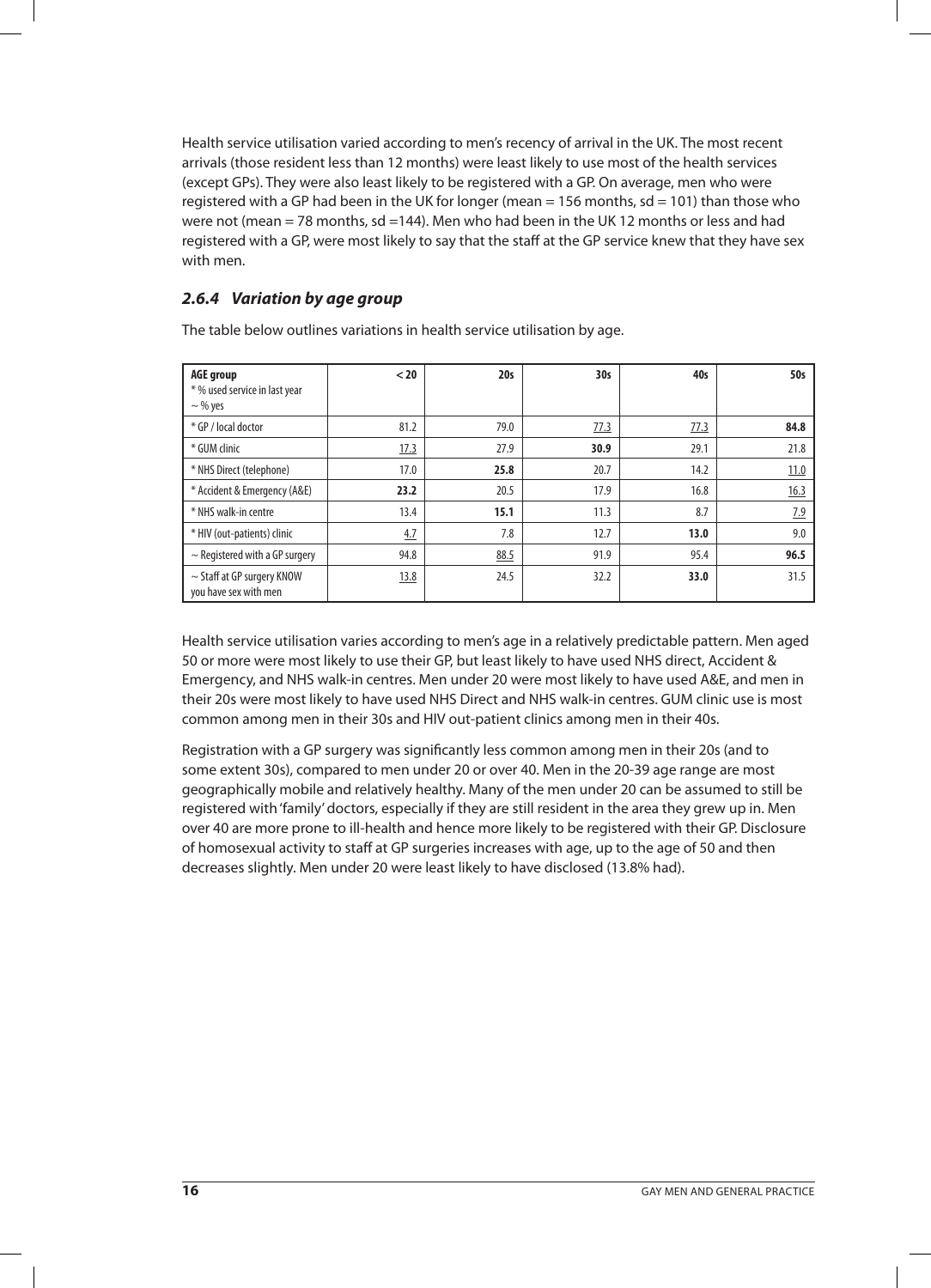## **2.6.5 Variation by formal education**

The table below outlines variations in health service utilisation by education.

| <b>EDUCATION</b><br>* % used service in last year<br>$\sim$ % yes | low  | medium | high |
|-------------------------------------------------------------------|------|--------|------|
| * GP / local doctor                                               | 80.5 | 78.7   | 77.5 |
| * GUM clinic                                                      | 24.2 | 24.9   | 29.3 |
| * NHS Direct (telephone)                                          | 18.8 | 20.6   | 20.5 |
| * Accident & Emergency (A&E)                                      | 21.0 | 20.0   | 16.6 |
| * NHS walk-in centre                                              | 11.5 | 11.5   | 11.8 |
| * HIV (out-patients) clinic                                       | 9.9  | 8.7    | 10.5 |
| $\sim$ Registered with a GP surgery                               | 93.6 | 92.6   | 90.8 |
| $\sim$ Staff at GP surgery KNOW you have sex with men             | 29.4 | 25.0   | 28.1 |

Health service utilisation varies according to education in a very predictable pattern. Men who left education at 16 with 'O' levels or less were most likely to have used their GP and to have used A&E. Men with degrees were most likely to have used GUM and HIV out-patients clinics. Use of NHS Direct and NHS walk-in centres did not vary by education.

Registration with a GP surgery was significantly more common among men with lower educational qualifications, as was disclosure of homosexual activity to staff at GP surgeries.

## **2.6.6 Variation by HIV testing history**

The table below outlines variations in health service utilisation by HIV testing history.

| <b>HIV testing history</b><br>* % used service in last year<br>$\sim$ % yes | <b>Tested</b><br><b>Positive</b> | <b>Tested</b><br><b>Negative</b> | <b>Never</b><br><b>Tested</b> |
|-----------------------------------------------------------------------------|----------------------------------|----------------------------------|-------------------------------|
| * GP / local doctor                                                         | 78.4                             | 82.8                             | 73.9                          |
| * GUM clinic                                                                | 51.7                             | 41.8                             | 6.1                           |
| * NHS Direct (telephone)                                                    | 24.0                             | 22.7                             | 16.5                          |
| * Accident & Emergency (A&E)                                                | 24.6                             | 19.7                             | 17.0                          |
| * NHS walk-in centre                                                        | 13.2                             | 13.6                             | 9.2                           |
| * HIV (out-patients) clinic                                                 | 78.8                             | 9.5                              | 0.3                           |
| $\sim$ Registered with a GP surgery                                         | 89.6                             | 91.8                             | 92.6                          |
| $\sim$ Staff at GP surgery KNOW you have sex with men                       | 60.3                             | 36.3                             | 13.2                          |

Health service utilisation varies according to men's HIV testing history in a predictable pattern. Men with diagnosed HIV were most likely to have used all the health care services except GP and NHS walk-in centres. Men who had tested negative for HIV were most likely to have used their GP and to have used NHS walk-in centres. Men who had never tested for HIV were least likely to have used any health service.

Registration with a GP surgery was significantly more common among men who had never tested for HIV, especially compared to men with diagnosed HIV infection. Disclosure of homosexual activity to staff at GP surgeries was most common among men with diagnosed HIV, followed by men who had tested negative for HIV.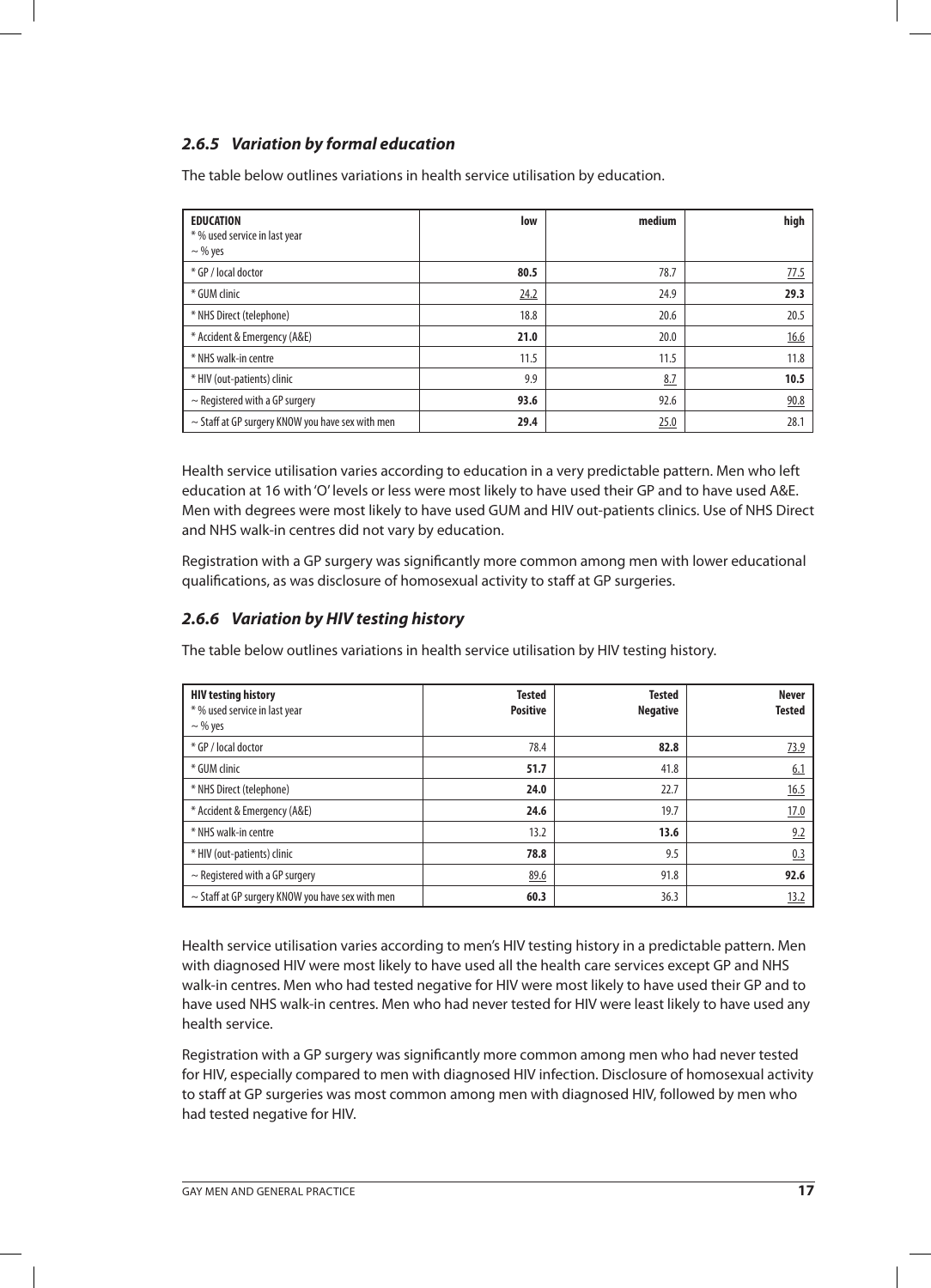## **2.7 FACTORS ASSOCIATED WITH SEXUAL HEALTH BEING REASON FOR LAST GP VISIT**

Among men who had been to their GP in the last year (N=11,293 or 78.8%), 7.1% cited HIV testing or sexual health screening as the reason for their most recent visit. This included 2.3% (n=255) who went for an HIV test only, 1.9% (n=208) who went for a sexual health screen including an HIV test and 2.8% (n=315) who went for a sexual health screen but not an HIV test.

Basic statistical analysis suggests that attending for sexual health screening or HIV testing was associated with being younger, living in London, being from an ethnic minority and a relatively recent immigrant to the UK. The following outlines a more sensitive statistical (multiple logistic) analysis.

## **2.7.1 Using a GP surgery for a sexual health check-up**

A sexual health check-up being the reason for last GP visit was independently associated with being younger, living in London and being an immigrant to the UK. It was not independently associated with being a member of an ethnic minority.

**Being under 30 years of age**: Compared to older men, those under 30 were 1.7 times more likely to have been seeking a sexual health check-up on their last GP visit (95% CI 1.4–2.1). Controlling for residence, country of birth and ethnicity, the odds ratio (OR) remained at 1.7 (95% CI 1.4–2.1).

• A sexual health check-up being the reason for last visit to a GP was most common among teenage men and became less likely with increasing age.

| Age groups | Odds ratio | 95% CI               |
|------------|------------|----------------------|
| <20        | 3.88       | $2.15 - 6.99$        |
| 20s        | 3.65       | $2.14 - 6.22$        |
| 30s        | 2.63       | $1.53 - 4.52$        |
| 40s        | 1.85       | $1.03 - 3.35$        |
| $50+$      |            | $\ddot{\phantom{a}}$ |

**Living in London**: Compared to men living elsewhere, those living in London were 1.5 times more likely to have sought a sexual health check-up on their last GP visit (95% CI 1.2–1.9). Controlling for country of birth, ethnicity and age, the odds ratio remained at 1.5 (95% CI 1.2–1.9).

- Among White British men (N=7385), those living in London (19.2%) were 1.5 (95% CI 1.1–1.9) times more likely to have been seeking a sexual health check-up on their last GP visit, compared to those living in the rest of the UK.
- Among White British men under 30 years of age (N=3427), those living in London (13.9%) were 1.7 (95% CI 1.1–2.5) times more likely to have been seeking a sexual health check-up on their last GP visit, than were those living in the rest of the UK.
- Among all ethnic minorities (N=1385) those living in London (50.0%) were 1.6 (95% CI 1.1–2.5) times more likely to have been seeking a sexual health check-up on their last GP visit than were those living in the rest of the UK.

**Migrating to the UK**: Compared to men who were born in the UK, those born elsewhere were 2.1 times more likely to have been seeking a sexual health check-up on their last GP visit (95% CI 1.7–2.6). Controlling for ethnicity, age and residence, the odds ratio was 1.7 (95% CI 1.2–2.4).

• Among the White British men (N=7385) those who were born outside the UK (3.2%) were 1.9 (95% CI 1.2–3.1) times more likely to have been seeking a sexual health check-up on their last GP visit, compared to those born in the UK.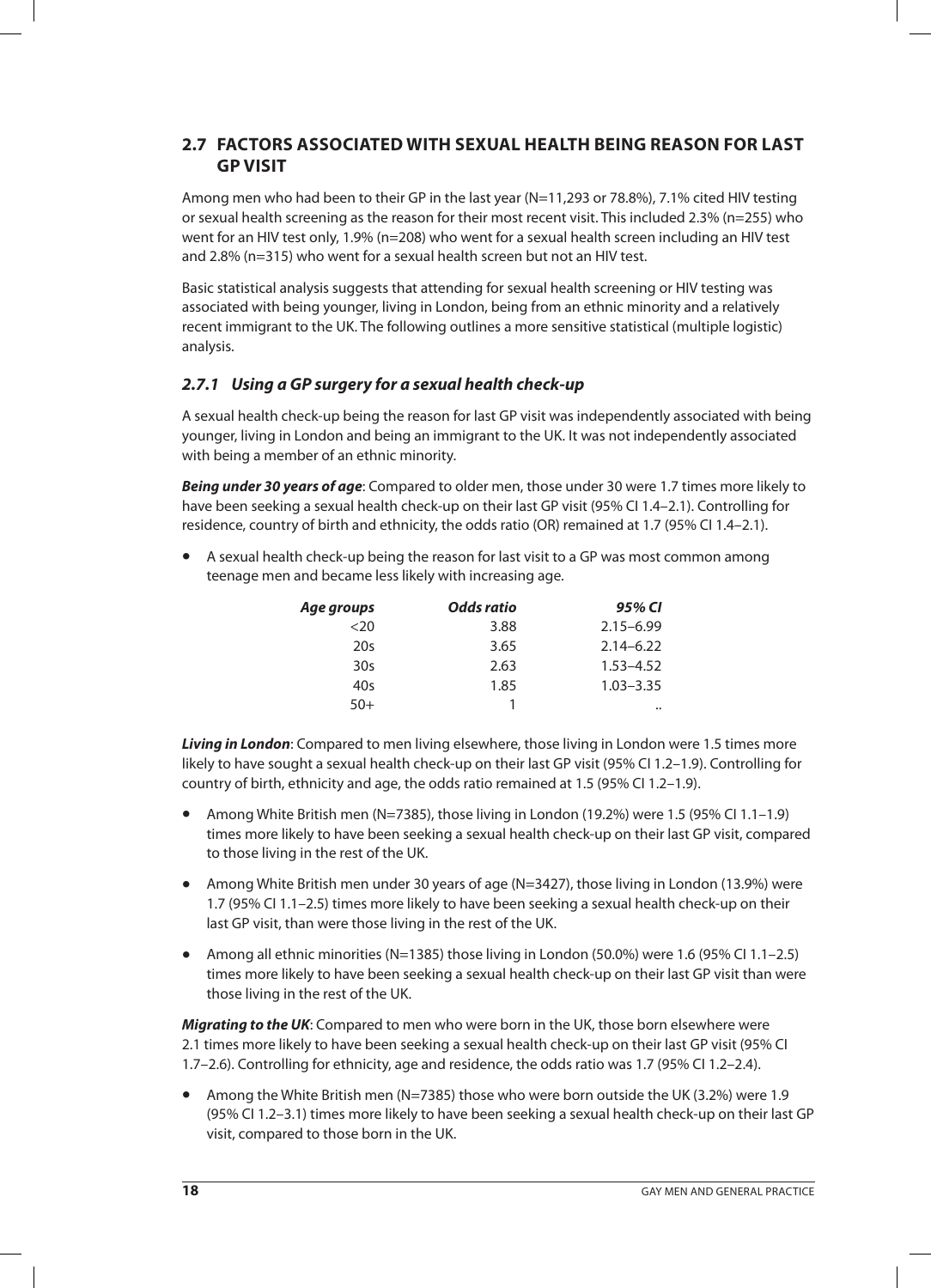- Among all ethnic minorities (N=1385) those who were born outside the UK (57.5%) were 1.6 (95% CI 1.0–2.4) times more likely to have been seeking a sexual health check-up on their last GP visit, compared to those born in the UK.
- Among all men born outside the UK (N=1034), and controlling for age and ethnicity, a sexual health check-up being the reason for their last GP visit was most common among men who had arrived in the UK in the last 3 years.

| <b>Length of time</b> |            |               |
|-----------------------|------------|---------------|
| resident in UK        | Odds ratio | 95% CI        |
| up to 12 months       | 2.49       | $1.14 - 5.42$ |
| 1 to 3 years          | 2.54       | 1.34-4.81     |
| 3 to 10 years         | 1.83       | $1.05 - 3.17$ |
| Over 10 years         |            |               |

**Being in an ethnic minority**: Compared to White British men, ethnic minority men were 1.9 times more likely to have been seeking a sexual health check-up on their last GP visit (95% CI 1.5–2.3). Controlling for age, residence and country of birth, this association was **not significant.**

## **2.7.2 Using a GP surgery for HIV testing**

An HIV test being the reason for the last GP visit was independently associated with being younger, living in London and being an immigrant. It was not independently associated with being a member of an ethnic minority.

**Being under 30 years of age**: Compared to older men, those under 30 were 2.0 times more likely to have been seeking an HIV test on their last GP visit (95% CI 1.6–2.5). Controlling for residence, country of birth and ethnicity, the odds ratio remained at 2.0 (95% CI 1.6–2.5).

• An HIV test being the reason for last visit to a GP was highest among men in their twenties and teens and became less common with increasing age.

| Age group       | Odds ratio | 95% CI        |
|-----------------|------------|---------------|
| <20             | 3.91       | $1.98 - 7.75$ |
| 20s             | 4.37       | $2.36 - 8.10$ |
| 30 <sub>s</sub> | 2.73       | $1.45 - 5.12$ |
| 40s             | 1.6        | $0.80 - 3.21$ |
| $50+$           |            |               |

**Living in London**: Compared to men living elsewhere in the UK, those living in London were 1.8 times more likely to have been seeking an HIV test on their last GP visit (95% CI 1.5–2.2). Controlling for country of birth, ethnicity and age, the odds ratio was 1.4 (95% CI 1.1–1.8) for all men.

**Migrating to the UK**: Compared to men who were born in the UK, those born elsewhere were 2.9 times more likely to have been seeking an HIV test on their last GP visit (95% CI 2.3–3.5). Controlling for ethnicity, age and residence, the odds ratio was 1.8 (95% CI 1.3–2.5).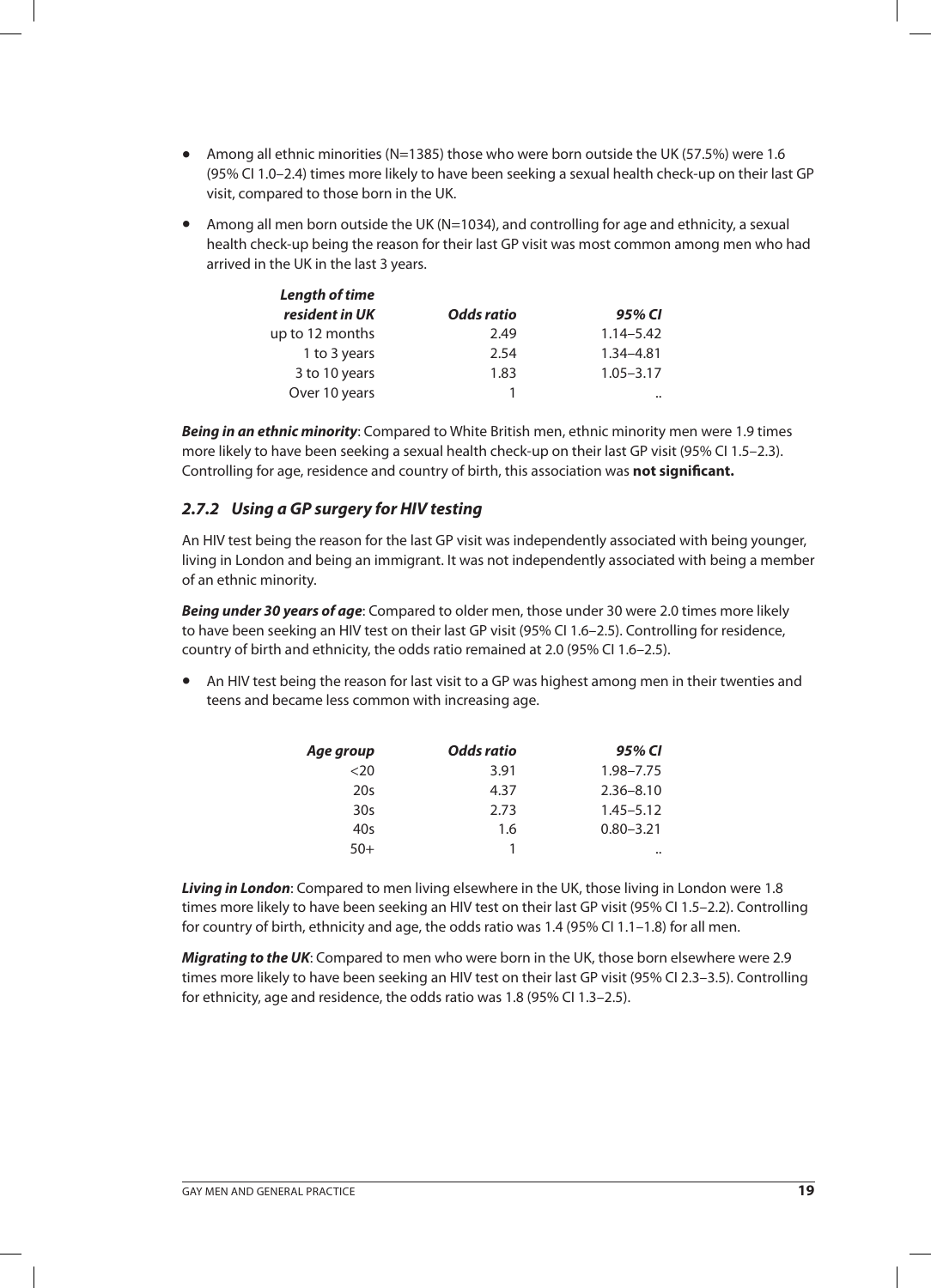Among men born outside the UK (N=1034), and controlling for age and ethnicity, HIV testing being a reason for last GP visit was higher among men who had arrived in the last few years.

| <b>Length of time</b> |                   |               |
|-----------------------|-------------------|---------------|
| resident in UK        | <b>Odds ratio</b> | 95% CI        |
| up to 12 months       | 2.43              | $1.08 - 5.47$ |
| 1 to 3 years          | 3.09              | $1.59 - 6.03$ |
| 3 to 10 years         | 2.08              | $1.15 - 3.76$ |
| Over 10 years         | $\bullet$         |               |

**Being in an ethnic minority**: Compared to White British men, ethnic minority men were 1.7 times more likely to have been seeking an HIV test on their last GP visit (95% CI 1.0–2.8). Controlling for age, residence and country of birth, this association was **not significant.**

## **2.8 SUMMARY**

- 92.0% of all gay and bisexual men were currently registered with a GP.
- Three quarters (78.8%) of all gay and bisexual men had visited a GP surgery in the last year. Just over a quarter (26.6%) had accessed GUM in the same period (and a 20% had used NHS Direct).
- Only a quarter (27.5%) of all men registered with a GP stated that the staff at that surgery knew they had sex with men. Over half (54.7%) stated that the staff at their surgery did not know they had sex with men.
- A third (33.3%) of all gay and bisexual men who were registered with a GP said the staff at that GP surgery did not know they had sex with men AND they would be unhappy if they did know.
- Overall satisfaction with GP services was relatively high with more than three quarters of all men agreeing with three statements about service acceptability (and less than 10% disagreeing with any).
- Overall, 7.1% of men last went to their GP for either a sexual health check-up or an HIV test or both. Using your GP for sexual health check-ups or HIV testing was most common among men who were younger (under 30), lived in London or were an immigrant to the UK. It was not associated with being a member of a Black or minority ethnic group.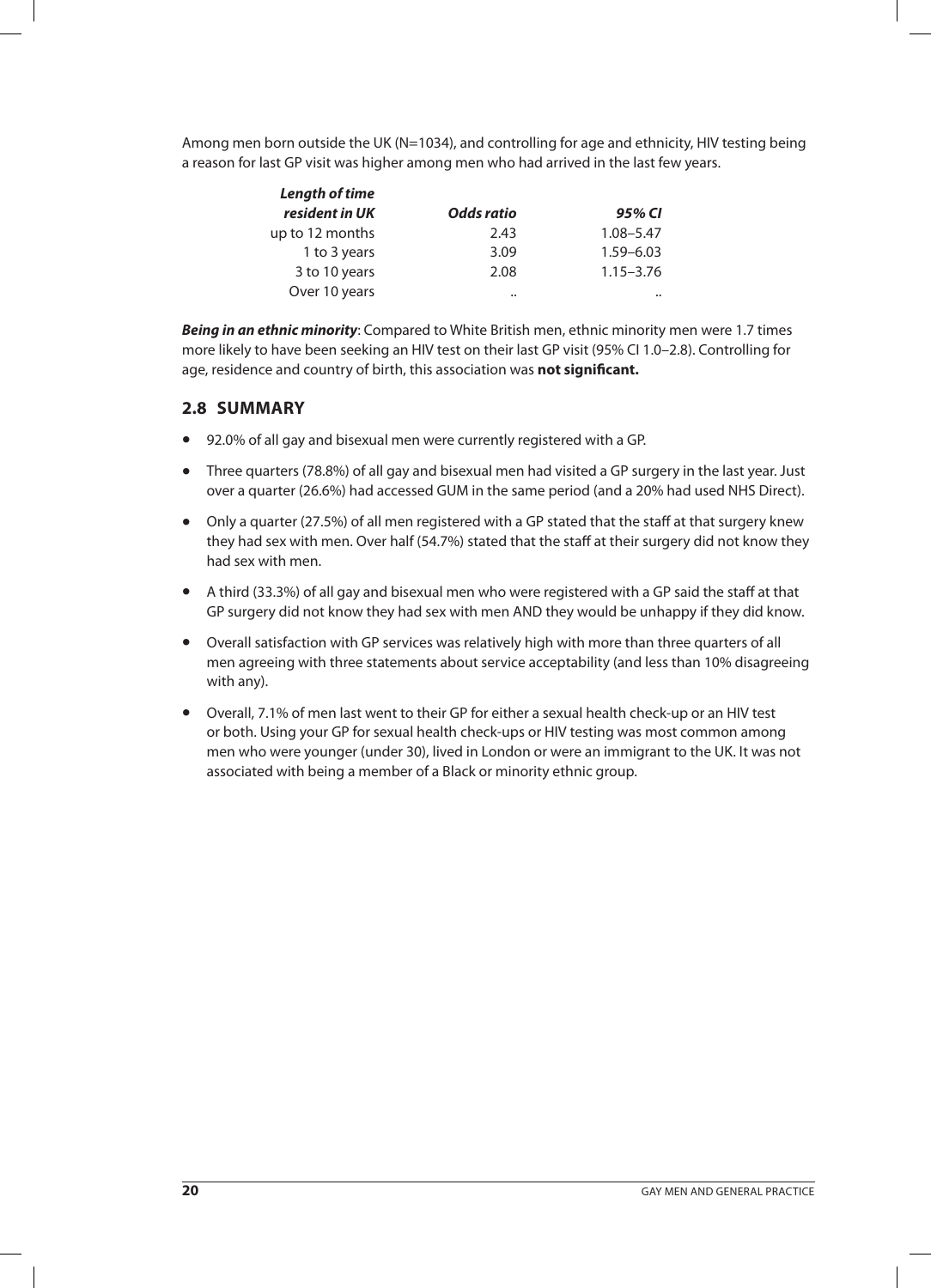## **Gay men's relationships with their GP** 3

In chapters 3, 4 and 5 we describe the outcomes of the in-depth qualitative study described in chapter 1. In this chapter we describe the process of selecting and registering with a GP. We then examine how men in our three health status sub-samples relate to their GP: that is, those aspects of their GP practices they value and what makes a 'good' GP. In chapter 4 we explore how and why men disclose their homosexual activity or sexual identity to their GP and how this effects their relationship. In chapter 5 we examine how and where men present with a range of symptoms and concerns relating to sexual health. Finally, chapter 6 is an overall summary of both the qualitative and quantitative studies with recommendations.

## **3.1 CHOOSING A GP PRACTICE**

The length of time men had been registered with their primary care providers varied from a few months to thirty years. Men who had been with their surgeries longer tended to be more satisfied with them, though the relationship between satisfaction and length of use was varied.

All men were registered at a practice (an entry criteria for the study) and in most cases, men saw their original reason for registration as a precaution against ill-health. A couple of men reported needing to register because of mortgages or financial services but most simply felt registration with a primary care service was sensible. Some men had sought to register at a practice that had been recommended, usually by neighbours, friends in the same area or partners. These men tended to value practices that had a good reputation especially for good staff and a warm, caring environment.

> **What makes [a surgery] good? Very good front of house staff: child-oriented, friendly, warm environment. Very mixed clientele. Relatively young and caring doctors. And in terms of that particular surgery then, how [did you find it]? Recommendation from a neighbour. Aged 51, White European, No medical condition (NMC)**

One man picked his practice because it had a reputation for all-female staff and many others cited a preference for a female doctor. Some men with diagnosed HIV asked at their HIV clinic for recommendations for 'HIV-friendly' GP surgeries.

> **How did you pick the surgery you are at now? The GU recommended them because they are HIV-friendly in the sense that you are not ostracized for being positive, but they have no knowledge of HIV whatsoever. Aged 30, White British, HIV+**

However, it was far more common for men to not be very discriminating in terms of their search for a surgery. Often, they picked the one that was closest or the first one that took them irrespective of whether or not it had a good reputation. Others felt that they had no choice saying that they felt obliged to choose the surgery that was closest to home.

#### **So how did you decide to go to that particular surgery?**

**I didn't really have much choice to be honest. Because the way that the NHS system works I had to choose whatever's nearest to my area to where I live [...] I would like to change GP because their opening hours are not very good. Aged 28, Asian, NMC**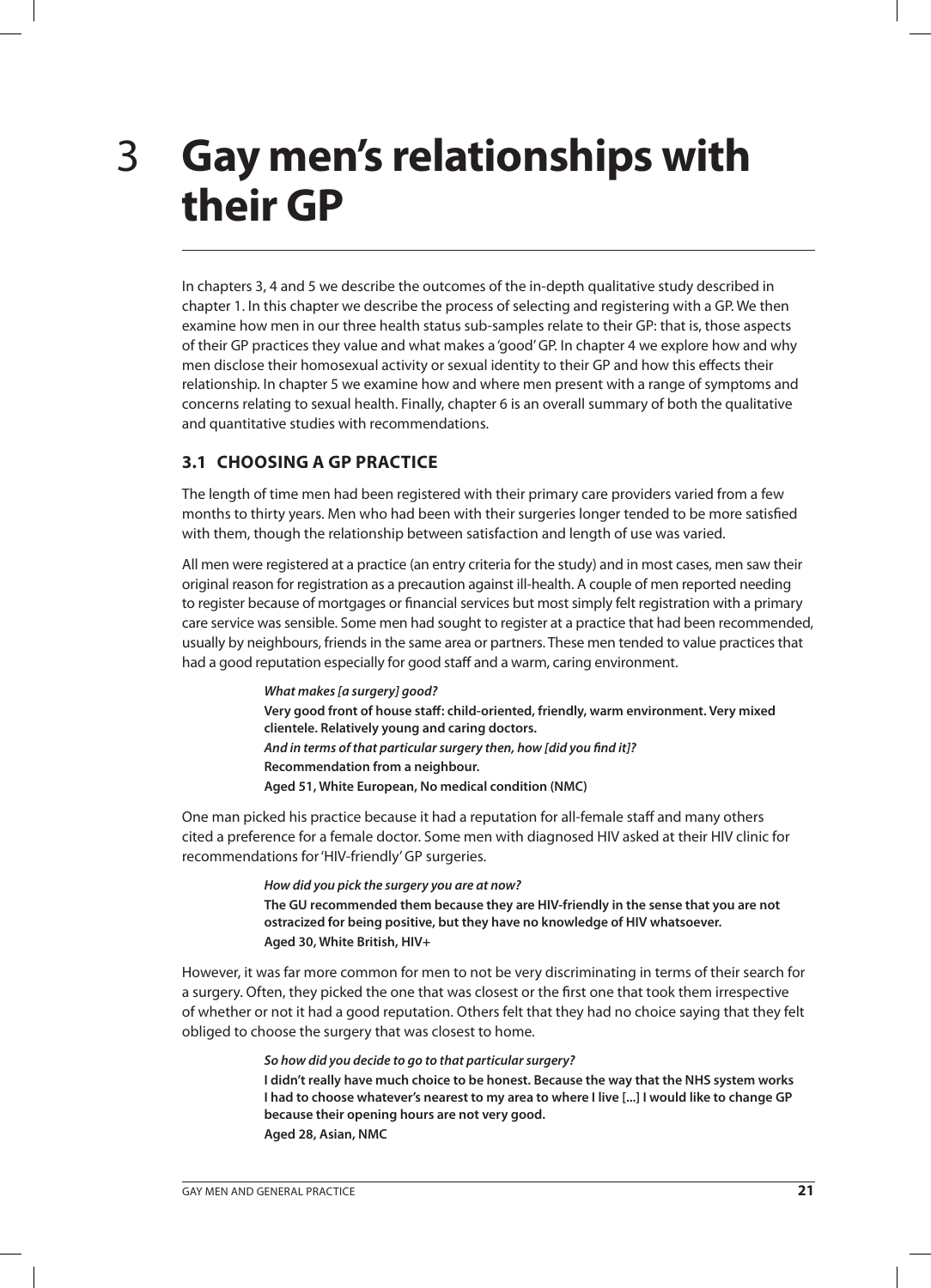Some men had spent several weeks searching for the surgery where they eventually registered, because many surgeries were over-full.

Men reported a variety of experiences around initial registration with a primary care practice. Some reported no formal registration process except for notification of the transfer of their medical records. Others reported questionnaires and 'well-man' checks on registration (or first visit). These tended to involve questions about smoking and drinking; a measurement of weight and height and a medical history; and sometimes blood-pressure, cholesterol and blood and / or urine tests for diabetes etc. Many men reported 'tests', the purpose of which could not be recalled – or were never known. Where 'well-man' checks were undertaken it was still common to hear that 'personal questions' were not asked (meaning sexual history taking).

> **So within the process of registration at that surgery do you remember if they did anything like a personal history check or a medical history? I can remember being weighed and my height [checked]. There was a question about how much I drank and ate and whether I exercise. Anything there about sexuality or sexual history? No... Probably asked my marital status at the time, nothing other than that. Aged 51, White European, NMC**

## **3.2 ENVIRONMENT AND ATMOSPHERE OF THE PRACTICE**

The majority of the men expressed dissatisfaction with the infrastructure of the primary care practice (dissatisfaction with staff and doctors was far less common – see below). In particular, the atmosphere of reception rooms was often reported to be very tense with low levels of comfort, complaining patients and lots of noise.

> **Do you think that much effort has been put into making the surgery accessible? They have ramps for wheelchairs but otherwise it is shabby and looks grim. It has grey carpet, greyish walls and the reception is behind glass so you have to yell through it to be heard. Aged 34, White European, HIV+**

Some men felt the experience of using their GP surgery was so unpleasant that they had to be very ill to go there. This was especially common where there was no appointment system since the waiting times could be particularly long.

> **[...] I live in a high South Asian population area and it's pretty grim in there. I mean I've always said I have to be really unwell to go there [...] there's absolutely no idea of what sort of time you could be sitting there for. There isn't an appointment system. You're advised to turn up before nine o'clock. And if you turn up after that you're sent away and told to come back before one o'clock for the afternoon surgery. Aged 30, White British, NMC**

Uncomfortable waiting rooms were especially problematic in very busy practices, because the pressure on staff meant they often appeared unfriendly. Coupled with waiting times of up to two weeks for non-emergency appointments this lead to gross dissatisfaction with primary care as a service (though not necessarily with doctors themselves). Overall, therefore, men complained about their surgeries because they were busy, noisy, overcrowded, under-resourced etc. They recognised that these complaints were probably shared by all patients. That is, there was nothing about their dissatisfaction that was linked to their sexual identity.

> **The receptionists are terrible, they are terrible with everyone except for the exceptionally elderly.**

**What makes them terrible?**

**Well you ring up and ask for an appointment and usually when you are asking for an appointment you want some answers pretty quickly and they say, 'Oh a week on Thursday'. Then they say 'oh you can see another doctor tomorrow'. I want to see my own doctor for**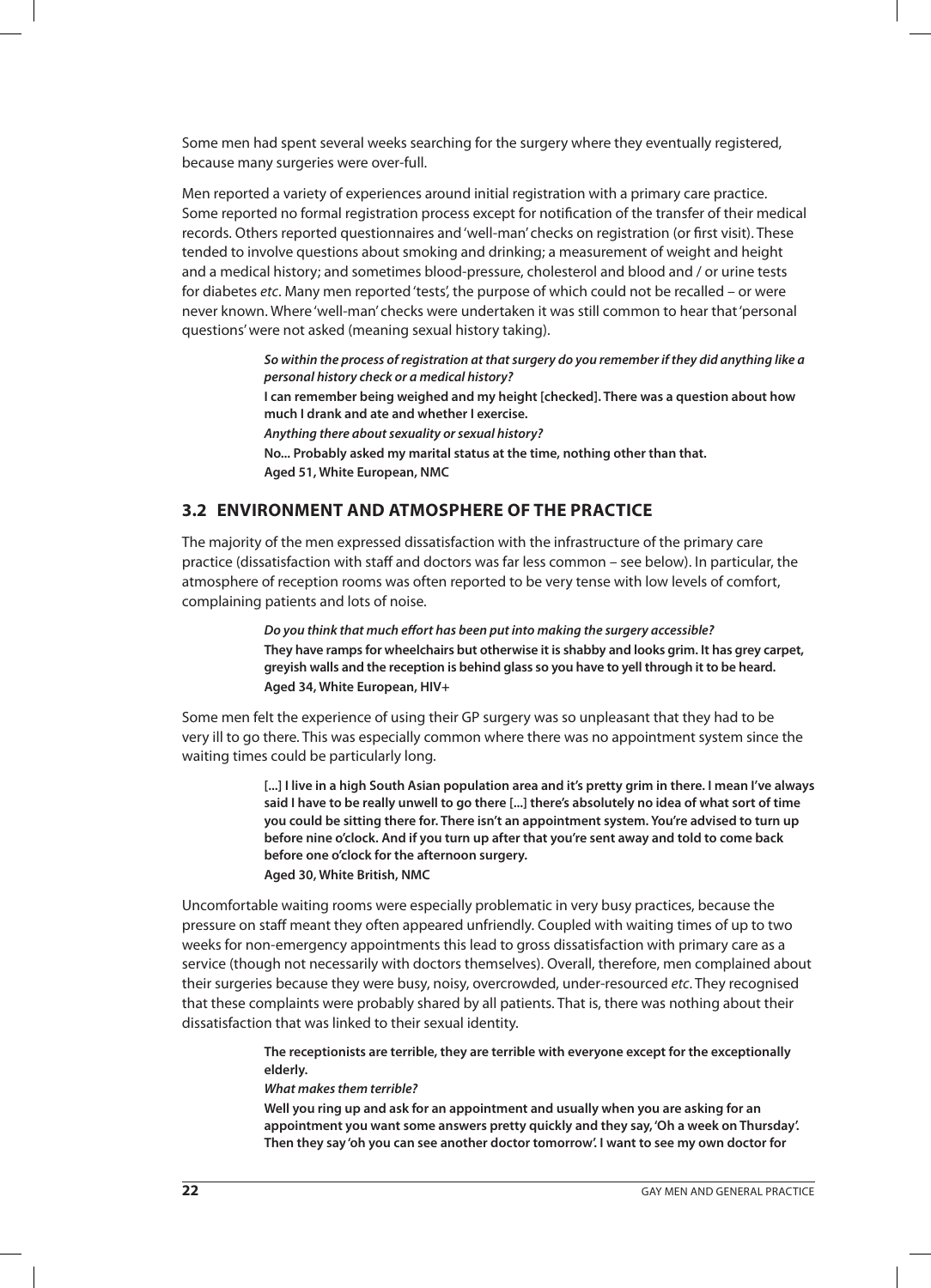**purposes of continuity of service. I just think, 'Oh you know you get up and you are feeling ill and you have to go to the doctors and you just know that you are going to feel worse by the amount of aggression you are going to get and the long wait to see the doctor and then when you do see him you are in and out like lightening'. Aged 36, White British, HIV+**

We asked men the extent to which their surgeries were geared towards a particular population group (such as women and children, for example). The majority felt that the atmosphere of the surgery reflected that of their local neighbourhood rather than being particularly amenable to one group. Indeed most felt that everyone attending was probably equally dissatisfied.

> **Is there a sense that you have about who the surgery is designed around? I would say it's designed just for the local community in that immediate area. So I don't think there is a particular target audience. It's just for people who live in the streets around. That's my impression.**

**Aged 41, White British, NMC** 

An exception to this was men's criticism of the literature (magazines, posters, leaflets) in the waiting room. Men felt that this was especially geared towards families. None reported ever finding any useful literature on sexual health that was pertinent to gay men.

> **I think it's definitely a family-orientated surgery. Not that the interior and the ambience is any particular way, but I think you know when you go to, say you go to Mortimer Market Clinic, even though its tucked away behind office blocks it seems a lot brighter, there's plants there's magazines. There's gay magazines. You know they know who their clientele is and although they have the old hard chairs and stuff like that it's kind of a safer environment. Where this is I don't know who it is targeted towards but it's not targeted to me as in young, Black, gay or otherwise.**

**Aged 27, Black Caribbean, NMC**

#### **3.3 ROLES OF GPS**

Men usually articulated the role of their GP as diagnosing and treating general problems. The doctor was considered to be predominantly concerned with general health and 'minor ailments'. Usually this involved a specific concern, though some recognised an advice-giving or health promoting role. Many saw their GP as the first point of contact for diagnosis of illness but their capacity to refer on for specialist diagnosis or treatment was also valued.

> **Well they're obviously the first step on many paths aren't they. Sometimes they're a journey in themselves. Very often they're just the three bus stop journey until you get onto the big train that takes you a lot further [...] They're for minor ailments and they're there to refer you to people who know more about a particular thing than they do. Aged 44, White British, NMC**

While dissatisfaction was not common, many men expressed a desire for a 'full medical check-up', both as a reassurance and to give them the opportunity to attend to diet, exercise and other healthrelated imperatives. While some described checks on first registration, these were variable in length and depth. Some men had asked for a check-up and been told it was not necessary, others were insufficiently assertive to ask in the context of their busy practice.

#### **What do you think about the idea or the concept of check-ups in general?**

**I think… well I think the big problem with the health service is that they're always firefighting aren't they. And I think if only there were the resources to give everybody regular check-ups, so that nobody felt 'I'm wasting the doctor's time here when he's got all those poor old biddies in the surgery waiting'. It would be lovely for the patients and it would also no doubt be cost effective. Because all kinds of things would be picked-up early on and sorted out. Aged 44, White British, NMC**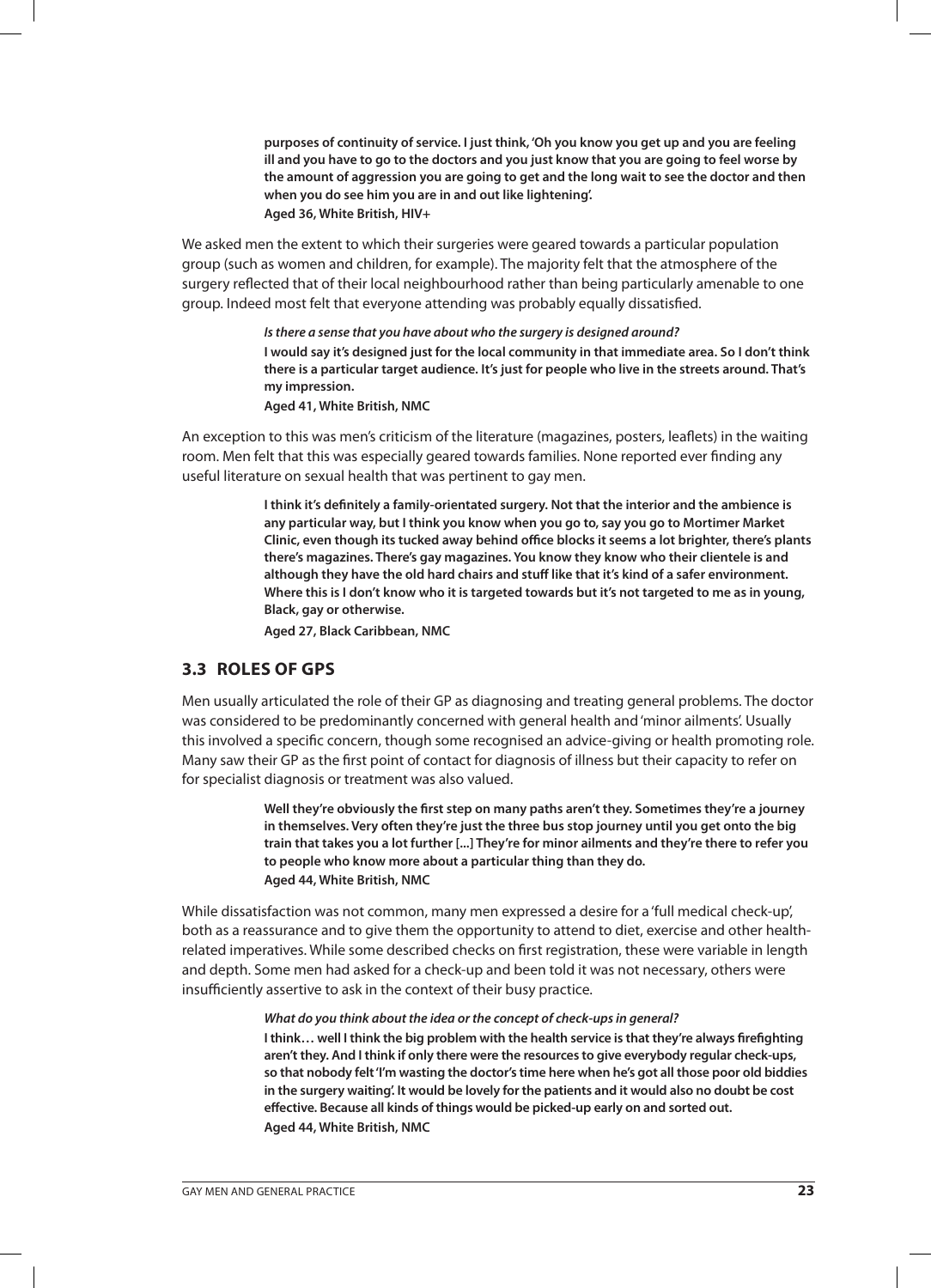Others did not ask for a check-up because they felt that the cost to the practice (and the NHS) would be too high and prevention of illness was not a priority.

## **3.4 RELATIONSHIP WITH THE GP: MEN WITH NO MEDICAL CONDITIONS**

Men with no medical conditions tended to describe their relationship with a practice rather than an individual doctor. They usually did not have a substantial relationship with an individual general practitioner. They tended to value their relationship with 'the practice', rather than a specific person. This lack of concern about an individual relationship with one doctor was usually attributed to the fact that they attended the surgery infrequently and usually with minor illnesses or infections.

> **I'd be happy to see anybody [...] in that eight years [I've] perhaps only seen her about three times or so. If that. It happens to be have been the same person... But I've made clear I'm happy seeing any doctor, it doesn't worry me. Aged 41, White British, NMC**

This attitude was also pragmatic. Many reported lengthy waiting times for appointments, and a perception that by not demanding to see a specific individual they would be seen more promptly.

In addition to seeing their doctors relatively infrequently, men with no medical conditions tended to have very short consultations with them. As a consequence many were relatively certain that their doctor – and the other staff of the surgery – would not recognise them without their medical notes, or even with them. Some found this impeded their health care because their doctors had no idea of their medical history without reference to their notes. However, most were sanguine, if not comfortable with their GP knowing little about them.

#### **How well do you think your GP knows you?**

**I doubt he would even recognise me [...] No it's just one of those things that you just kind of accept – you know you can't change it [...] I thought that pretty much everyone has the same sort of experience, you know [...] I think also there's a lot of social problems that sort of happen with these doctors who have large groups of communities to take care of and so on, and you know older populations as well. And very small practices and they are just really stretched which I think is down to they don't have the time to put in the kind of care. Aged 27, Black Caribbean, NMC**

Although relatively few men had built up a long-term relationship with their doctor, trust in their doctors was high and satisfaction with their treatment was relatively common.

> **Are you satisfied with your doctor? Yeah he's a good doctor, yeah. So his communication skills are OK? Yeah anything I can't understand he explains it for me. He pulls it down a bit if I am like 'I don't understand'. How much time does he spend with you? Do you feel like its always enough time? Yeah sometimes it's too much actually cause there are loads of patients outside. It's nice though to know that they are there for you all the time. When I go I get a proper check-up and all that. Aged 21, White British, NMC**

Almost all men with no medical conditions felt that their doctors were medically competent, though some recognised that this was an assumption, since they had insufficient experience to actually judge. While not all necessarily assumed that their doctor would have much knowledge of sexual health matters, this was not usually considered a major problem. Professionalism was important to men with no medical conditions, as were good communication skills and a favourable 'bedside manner'. If they were dissatisfied with their doctor the focus tended to be on poor communication, or doctors who rushed them or were inattentive to their specific needs.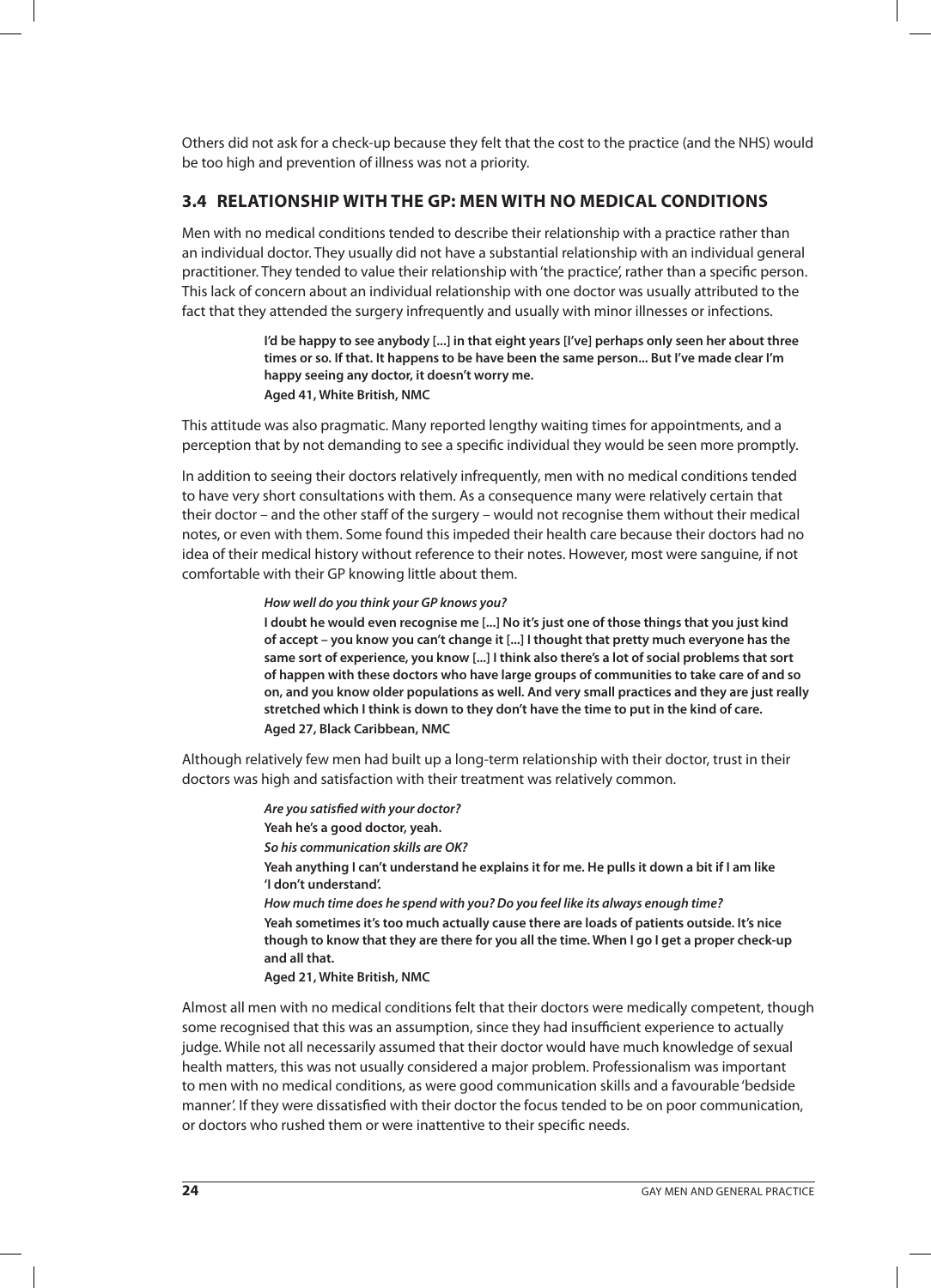**I think he has very poor social skills. I don't think he's a bad doctor as such and he probably knows what he's doing. But I just sit down and it's very quiet. He asks me a few questions. Only what's absolutely necessary for him to know. And then writes down notes most of the time on his card. And then at the end of it says what I need to do. Like writes down a prescription and that's it. Go away. That's it. Aged 28, Asian, NMC**

While such substantial dissatisfaction was uncommon, men who were unhappy with their relationship with their doctor – or practice – tended not to act on that dissatisfaction. None of the men with no medical conditions reported ever having complained about their treatment in General Practice, though some had thought about doing so. While many men had felt they had grounds for some dissatisfaction, most recognised the enormous pressures of time and money. Others, simply had too much deference for the role of general practitioner to pursue a complaint.

> **I do feel a deference which is bred into me by what I saw with my parents. If ever the doctor made a home visit he never left without bags of tomatoes or runner beans from the garden. He was an honoured and special visitor. And I still retain some residue of that and I'd find it very hard to complain. Unless he was absolutely appalling [...] And I'd find it very hard to argue back if I thought he was wrong or negligent or anything. Aged 44, White British, NMC**

As a consequence, men with no medical conditions who felt that their relationship to a doctor was problematic either avoided that doctor but stayed with the practice, or found a new practice. Alternatively, they tolerated the relationship because their everyday need for health care was insufficiently important to face the upheaval of finding a new practice.

## **3.5 RELATIONSHIP WITH THE GP: MEN WITH LONG-TERM ILLNESS (NOT HIV)**

We have seen that men with no medical conditions tended to have a limited relationship with their GP based on the diagnosis and treatment of discreet minor symptoms. They were unlikely to develop anything beyond a cursory relationship with their GP. Men with long-term illnesses differed as they had ongoing contact with specialist clinical services which also involved their GPs. We are interested in men with long-term illnesses because their experiences show how relationships with GPs develop and the role that sexuality plays in these relationships.

The 16 men with long-term illness were compelled, one way or another, into an ongoing relationship with their GP. All but three had found ways of making this relationship work. That is, all but three men had functional ongoing relationships where their GP was actively involved in the management of their condition and their health maintenance generally.

When men first found that they were experiencing symptoms, they turned to their GP. In a minority of cases they found their GPs unsatisfactory and in two cases they had changed GPs.

#### **Can you tell me briefly about the terrible GPs in the past?**

**This is also quite a while ago, this was [...] when I moved to South London… And that was when I was having symptoms of my MS and you know I was very concerned and upset and I think I broke down in the surgery once. And he said 'well what does it matter anyway if you know'. Because I suspected it was MS. Again it runs in my family unfortunately. And he just said, 'Well what does it matter anyway if you know whether you've got MS'. He was reluctant to refer me to a specialist. And that really upset me at the time. Aged 39, White European, Long-term illness (LTI)**

When they were diagnosed with a long-term illness, their priorities changed and they paid more attention to their GP. That is, after initial acute care, or diagnosis, they needed to deal with their GP for their treatments. At this point, establishing a productive relationship with a GP became important.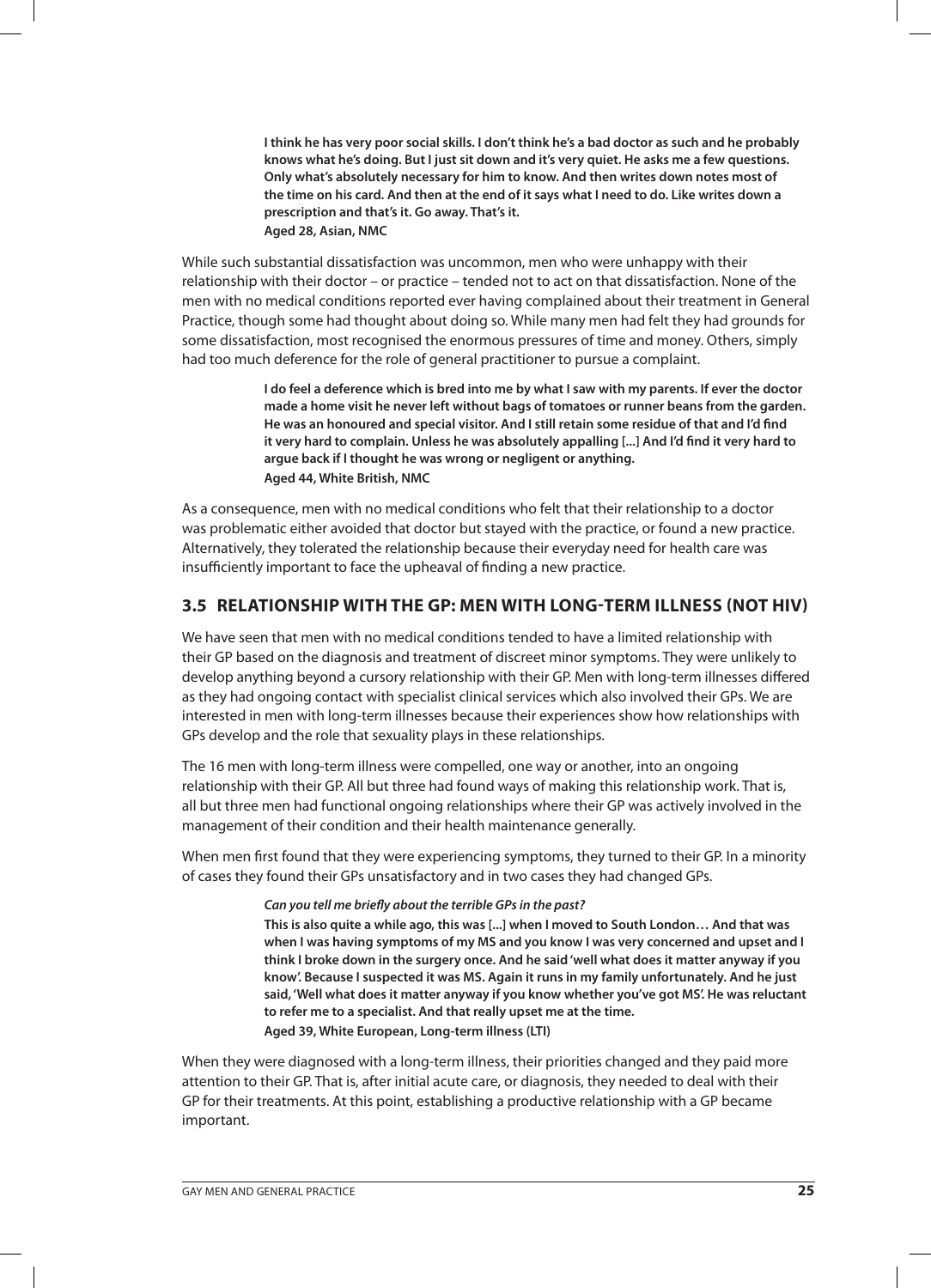**Well I suppose when I first started going I wasn't too concerned about seeing the same person every time [...] now I see the same person [...] I've become fussier, yes. It's quite important to me now that I have a GP that knows me to some extent. And I don't want to see a different person every time I go to the GP. [It's important that] they get to know me a bit and my background and also for me to see a face that I'm familiar with […] because my health is more pressing now.** 

#### **Aged 39, White European, LTI**

Feeling comfortable with the GP was mainly a matter of trust and confidence in that person as a doctor. Questions of competence and professionalism were important. Trust in a clinician's competence to manage illness was dependent on a number of factors. In general, men did not expect their GP to have the knowledge and resources to entirely manage often complex conditions. What was more important was their doctor's willingness to work cooperatively with other specialists and themselves in the management of their condition. In this respect, a GPs willingness to research and explain complex procedures or drug regimens was important.

> **Do you find that you can ask them questions about things and they're happy to… Yeah. I mean they've put me on to what's that stuff to give up smoking… Is it Zyban? [...] And the doctor was actually a locum who put me on that. And I said well I'm quite wary about taking Zyban because of the interaction between Zyban and the drugs that I'm taking now. Because Zyban can cause seizures. Especially if you're taking any of the Diazepam, Temazepam sort of range of drugs. So he went away and researched it all for me and he came back to me with a wad of papers and said, 'Well do you want to have a read through that and then come back and if you're happy to go on Zyban I'm happy to put you on it. But I want you to be happy about going on it as well.' So yes there is quite a good interaction between the two of us.**

**Aged 46, White British, LTI** 

In addition, a GPs active monitoring of treatments and evident concern for the patients' overall health was appreciated. This respondent's GP regularly reviews his treatments and seeks out those with fewer side affects.

#### **Do you feel that you trust her?**

**Oh yes. Totally. Totally. If she said something you know she's gone into it. […] And she will tell you [...] she went into it all with me […] And she said you know you're on quite a lot of pills. You shouldn't be on all this I don't think. So what I'll do is take you off that and when you go for the assessment tell them.** 

#### **Aged 65, White European, LTI**

Trust in a GPs competence and professionalism was built over time and through experience.

**Well not since my heart attack. Like I said it's taken a year. In that year I've had quite a few occasions where I've just been very scared and worked up about things. And I've had angina, or I thought I had angina. And like on one occasion he sent me to hospital to have an ECG. And he's been quite flexible. He's put up with it. I think realising that you do go through a process where you know you're very scared initially and, you know, you get a lot of false alarms or you think you've had a heart attack. But he's been very supportive and understanding.**

#### **Aged 39, White European, LTI**

Often trust emerged through the negotiation of power between patient and doctor. This respondent recounted how he asked for two Viagra pills in contradiction to prescribing guidelines (and his doctor's opinion) that one pill per week was sufficient. He described the incident as a turning point in his relationship with his doctor.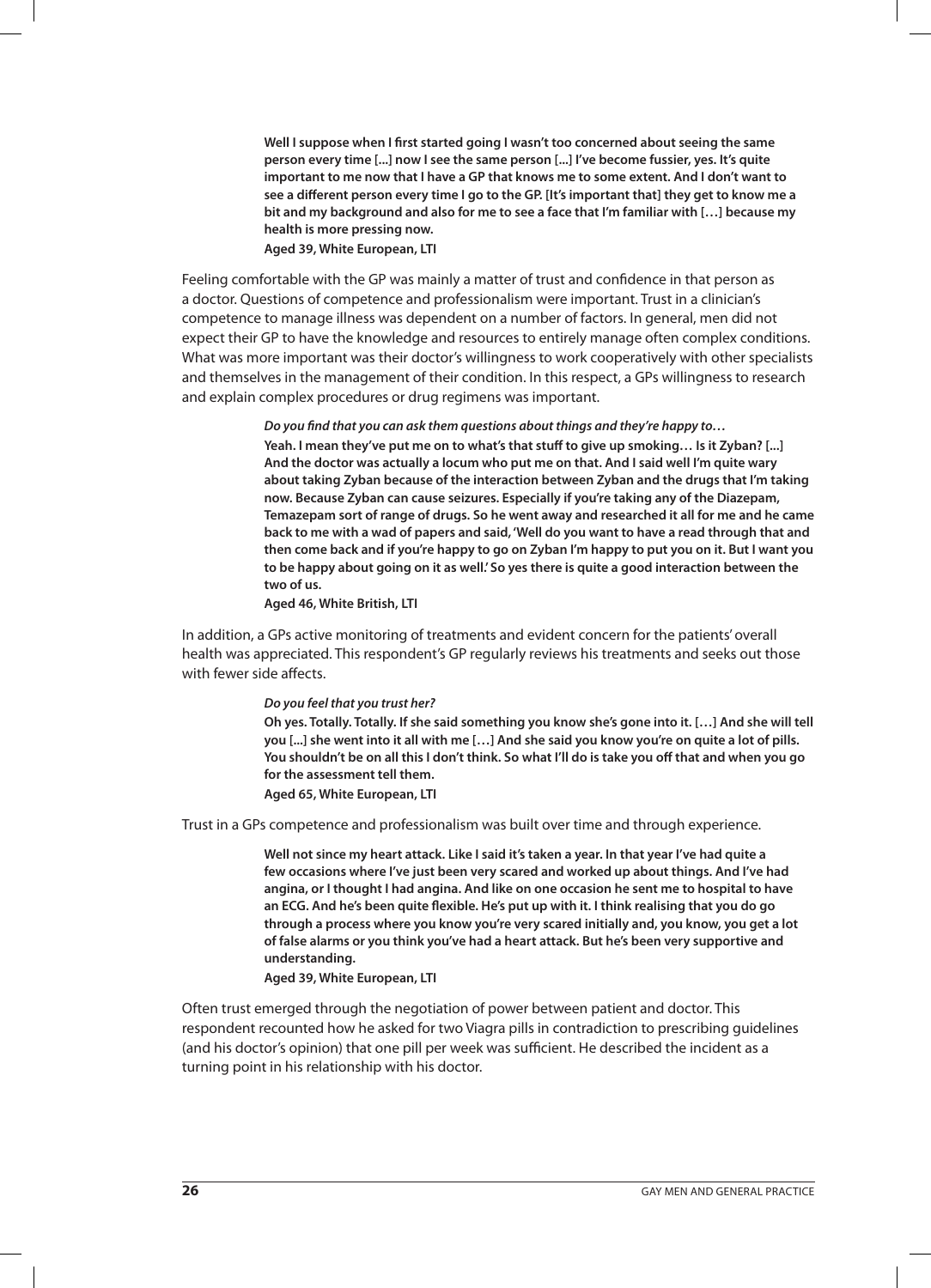**What do you think has been most helpful in you and your doctor developing your relationship? It's been gradual. And I think possibly the fact that I insisted on having two tablets of Viagra had something to do with it. Because I didn't accept what he said and I pointed out to him that for me this was to do with [...] I'm sensible [...] you know it was to do with integrity for me. And possibly that's where it started to change. But, you know, I don't know exactly. It's improved gradually and I think certainly with the heart attack I've been seeing him a lot more. And he's been supportive when I've seen him because of anxiety. And he's been understanding. And that's helped a lot. Aged 83, White British, LTI**

In contrast, the three respondents who were unhappy felt their GP was not listening to them, being off-hand or flippant, or seeing them as a task to be dealt with.

> **Tell me about the differences between the doctor you've clicked with and the one where it hasn't gone so well?**

 **I realise that the female doctor that I saw at first was quite flippant and a little careless in some of the things she said to me. I thought it was a little dangerous to say the things she did to me, someone who's mentally ill. And then others seemed like they really cared and they were friendly and they had people skills. I think that's probably the main difference. Some seem really kind of task-oriented and not bothered by me or you know how I felt. Where some really cared about me and secondary to that was important to deal with my symptoms. Aged 22, White British, LTI**

Therefore a GPs capacity to listen to the patient, take his concerns seriously and value his opinions on his own condition emerged as a central factor in any relationship of trust.

## **3.6 RELATIONSHIP WITH THE GP: MEN WITH DIAGNOSED HIV INFECTION**

The majority of men with diagnosed HIV had disclosed their HIV infection to their GP. Two men had not disclosed their HIV status because they did not trust their GP or found the GP's attitude arrogant or condescending. Although the men with long-term illness found that the quality of their relationship with their GP improved as they dealt with their illness, the opposite was true for men with diagnosed HIV. Only three of the twelve men with diagnosed HIV had what might be described as a constructive or good relationship with their GP. For the remainder, their relationship with their GP had deteriorated or, more correctly, atrophied since they were diagnosed with HIV.

In part this was due to their regular attendance at HIV out-patients clinics, both for health checks and treatment. Most men with HIV preferred to have all their health needs addressed at HIV clinics because they believed that GPs did not know a great deal about their condition. As it can be difficult to know whether any symptom is HIV-related or not, most men went to their HIV clinic as a first port of call, rather than their GP.

> **I suppose what I think is I don't really see them [GP staff] as my primary health care people anyway. They are kind of there for stuff that I don't think is either big enough to take to the clinic.**

**So in a year how often would you see your GP?**

**Two or three times [for] regular stuff like I have a flu jab every year and I suppose just anything else that came up […] I'd use the HIV clinic first really rather than use the GP. Aged 32, Asian, HIV+**

As a result, men felt their GPs did not know very much about their personal life and circumstances. As they attended GP surgery infrequently, they tended not to disclose personal information to their GP and GPs tended not to ask questions about their life. Consequently the men with HIV usually did not think their GP would be able to recognise them on sight, which was similar to the views of men with no medical conditions. Increasingly, men were being instructed by HIV clinic staff to use their GP more for certain procedures such as vaccinations.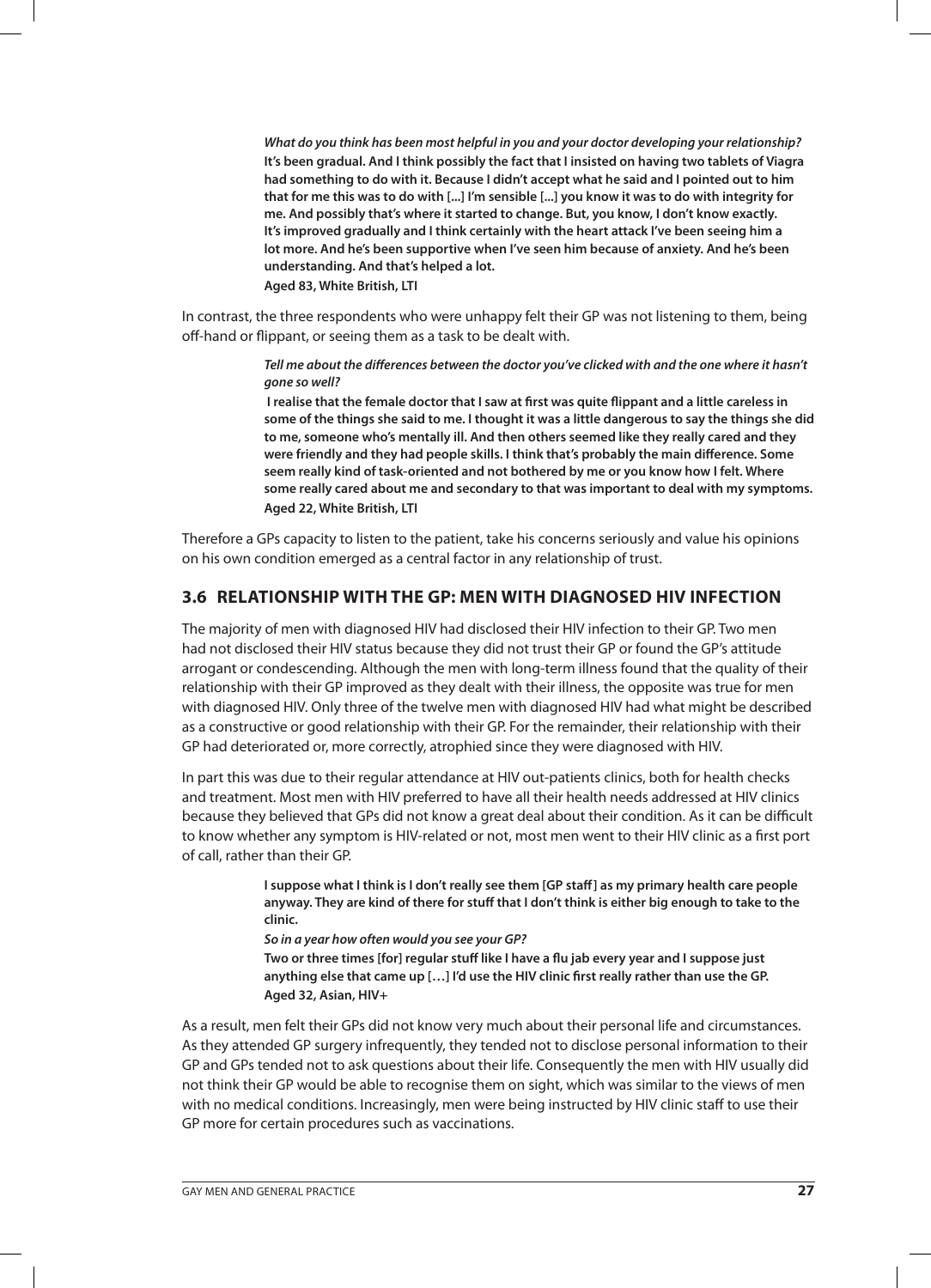**I should imagine I will be […] using […] the actual facilities at the GP clinic more so now. For instance whereas I used to get my flu jab at the hospital, I'm going to the [GP] next Friday. Whereas I get my Hep jabs or travel vaccines at the hospital, I will now get those at the [GP]. So I think there's a tendency to switch some services that are aimed at gay men who are HIV or HIV people in general from hospitals back to their GP. As I said earlier I think the problem is going to be whether the GPs can cope with that. Aged 46, White British, HIV+**

Whether their GP can cope with HIV was a real question for many of the men. Some made this relationship functional by using their GP in tandem with their HIV specialist. For example, some would request advice from their HIV clinic about treatment for various ailments which they relayed to their GP. Thus, the patient became the main point of contact between GP and clinical specialist.

> **I tend to go [to GP] and say 'I've spoken to them at [HIV clinic] and I would like this. They said they can't prescribe it because it's not within their budget and they told me to come and get it off you'. And he'll just write it. I mean I might not have spoken to [HIV clinic] all of the times, but, you know, I would have checked out what it is so it's fine. I guess he knows I'm sensible. Aged 36, White British, HIV+**

A major area of concern, however, was the fact that GPs were perceived as being too busy to respond effectively to even minor HIV-related conditions. Hence, the scheduling of appointments was an issue for most men. For some it was unacceptable to wait two weeks for an appointment with their GP, and some felt that having HIV should give them some priority due to their compromised immune system.

> **The major problem is trying to get a timely appointment. That's one of the reasons why I don't really access a GP service because it's as if you've got to make an appointment to be ill. You've got to know that you're going to be ill two months in advance to be able to get an appointment […] I don't feel that they provide an appropriate system when there is a potential of something rapidly developing from a common cold to a major chest infection […] a common cold in a normally healthy person doesn't quite progress in the same way as a common cold would in someone who's immune compromised. Aged 44, White British, HIV+**

Many found the amount of time they had to wait in the waiting room unacceptable also.

**It's a very busy practice and the waiting times can be very long […] Even though you've made an appointment, my appointment last week was I think nine thirty and I went in at ten fifteen because the previous patient most probably needed a longer consultation […] Where I live tends to be a very high proportion of elderly people anyway. I think I would say about 60 or 70% of the patients that use the local GP are over 70 / 80 years of age. So they most probably access it on a more regular basis and spend longer with the doctor. Aged 46, White British, HIV+**

Finally, having no continuity of care (in the sense that they could not be guaranteed to see the same doctor twice) was a further disincentive to using their GP surgery.

> **I had about a year where I never managed to see the same doctor twice […] I suppose the only times I went weren't for scheduled appointments so I ended up seeing whichever doctor was available that day.**

**Aged 32, Asian, HIV+**

In only two cases had the relationship between the respondent and his GP entirely broken down. In both cases, it was not a case of homophobia or HIV-phobia from the GP, but rather that they lacked communication skills and were perceived as arrogant, rude or patronising.

#### **How do you get on with your GP?**

**Fine, but he patronises me. [It] infuriates me sometimes, but he's a doctor so I don't tell him. I tell everyone else. No he says things like, 'Well I realise you're having medication, but your**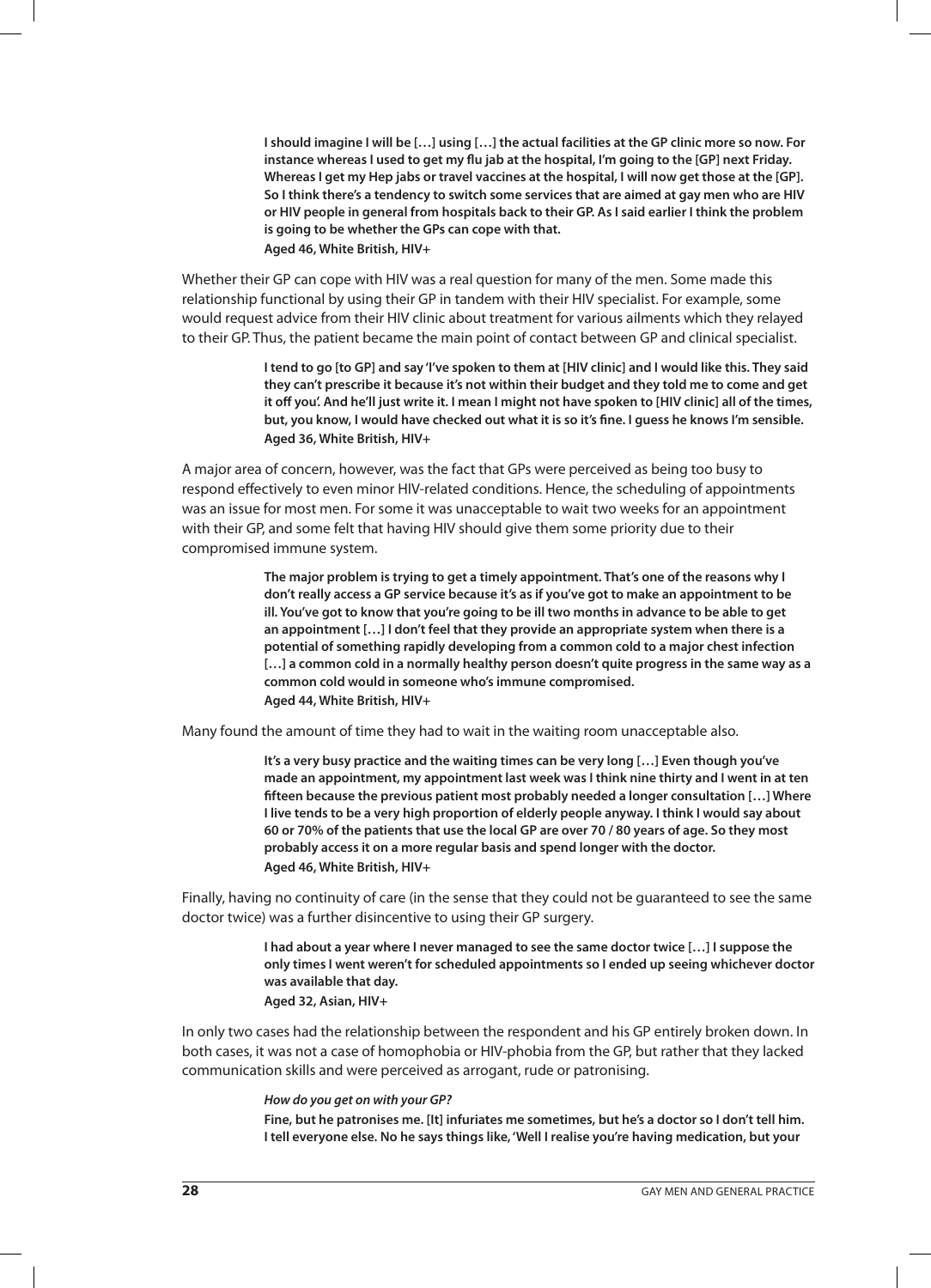**quality of life is pretty crap'. You think, 'Yeah I knew that, thanks [laugh]. Thanks, cheers for that.' That's what your doctor's telling you. OK [laugh]. Aged 36, White British, HIV+**

Conversely, two men had established constructive long-term relationships with their GP. One had perceived a more positive attitude in the GP since he was diagnosed. He felt that he was given more time with his GP, taken more seriously and consequently felt he was being treated well.

Another acknowledged that his GP had some training in HIV care, liaised closely with his HIV clinician and was willing to follow-up referrals quickly. He found him very helpful and professional.

> **It's quicker sometimes to get to the GP for infections and things, because he's had a bit of HIV training, he's gone to a lot of seminars and that. He does liaise with my specialist quite a bit and it's sometimes quicker to go there and get a check there and get a quick eight thirty appointment.**

**So he'll treat you for most things then?**

**He'll treat me for most things that he knows and he will refer me to specialists. He will chase them up very quickly for me and if I haven't heard I can ring up and say I haven't heard anything and he'll chase it up quickly.**

**So does your GP contribute towards the management of your HIV?**

**I would say sort of like 50/50, because I mean we have a case conference as well. It was three monthly and now it's gone to six monthly [conference with] different specialists – three different specialists [and] the GP.** 

**Aged 34, White British, HIV+**

## **3.7 DISCUSSION**

What is striking about our analysis so far is the extent to which gay men's needs and concerns around their GPs have little or nothing to do with their sexuality. In short, gay men are likely to have the same requirements and concerns as all other adult men.

The majority of our respondents did not seek out gay or even 'gay-friendly' GPs. Indeed, the question of sexuality seems to have been far from their minds when they selected and registered with a GP who were, on the whole, chosen because of their geographical proximity or ease of access. Men did express dissatisfaction with their GP practices (as opposed to their GP). However, such dissatisfaction is likely to be shared with everyone in the waiting room. That is, waiting times, lack of resources and overworked staff and a lack of the availability of check-ups or preventative medicine.

Men with no medical conditions had a cursory relationship with their GP. The majority of them found this state of affairs satisfactory. If they had to see a doctor, they tended to go for the first one available rather than wait. If they had a specific complaint, it generally concerned the doctor's approach or professionalism. That is, men disliked being rushed or feeling that they were not being listened to by their GPs. However, such concerns are likely to be shared by most other patients.

Men with long-term illnesses needed to have a more developed interpersonal relationship with their GPs. Again, their main concern was that their GP be both competent and understanding. Above all, they valued their GPs capacity to work with them and their specialists and to share responsibility for treatment and care. Moreover, men felt it was important that they were listened to and treated with respect by their GP and that their own expertise around their condition is valued. Men found that a relationship of trust with a GP had to be negotiated, and built-up over time. Again, it is unlikely that gay men with long-term illness differ from other individuals with the same condition in relation to their basic relationship with their GP.

HIV presents a unique challenge to the relationship between a gay man and his GP. As HIV is a complex condition with comparatively well-resourced acute and chronic provision, it tends to be managed entirely within hospital out-patient settings. Men found that, as HIV affected all areas of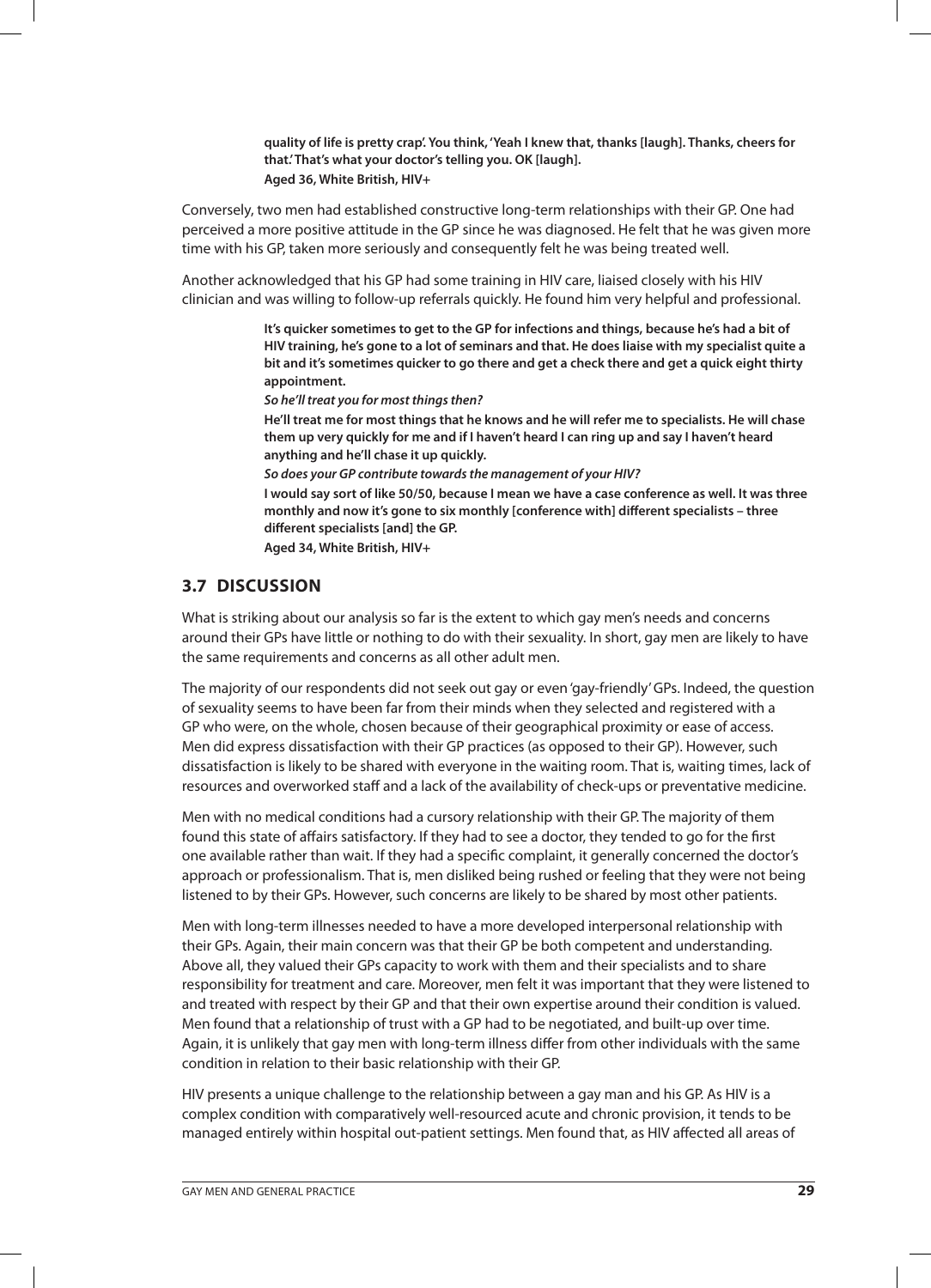their health, their primary relationship developed with their out-patient physicians and staff rather than their GP practitioners. As a result, in the majority of cases, relationships with GP practices atrophied. This would seem to be preferable for the men themselves since they could access better resourced and more specialised care from their HIV out-patients clinic. Some GPs might also be happy to lessen their patient load and not have responsibility for a patient with such a complex (and costly) condition. What is lacking are accounts of real partnership working between GP, patient and HIV physician. This situation is changing, but it seems to be down to the efforts of proactive patients to manage such relationships.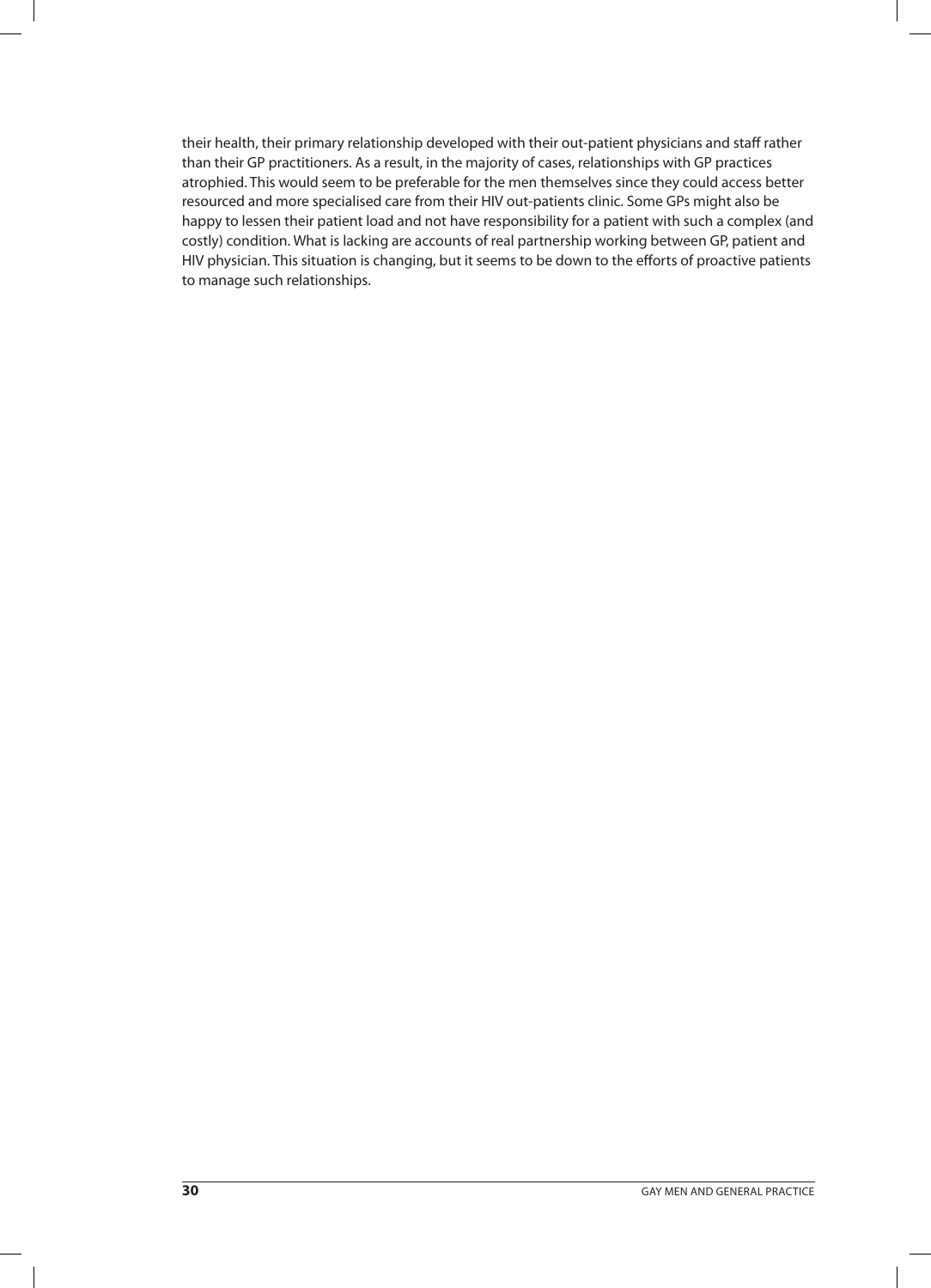## **Disclosing sexual identity to a GP** 4

In this chapter, we explore how and why men disclose their (homo)sexual activity or sexual identity to their GP. Here we investigate the extent to which they considered their sexuality relevant to their relationship with their GP, the factors which influenced their disclosure and the way they went about disclosing. We also examine the effects of disclosure on the relationship between patient and GP and assess what GP surgeries might do to facilitate disclosure. We start with an analysis of the accounts of men with no medical conditions. We move on to men with long-term illnesses and close with an examination of the accounts of men with diagnosed HIV.

## **4.1 MEN WITH NO MEDICAL CONDITIONS**

As noted in chapter 3, the majority of the men with no medical conditions stressed that their GP knew relatively little about their personal lives. In the absence of any pressing medical needs, relationships with GP surgeries – and with specific GPs in particular – were irregular and did not involve much rapport. They were functional. In this context, only two out of 13 men had disclosed their homosexual activity or sexuality to their GP.

Of the two men that felt their GP knew they were gay, one had disclosed directly and always did so (despite having had a homophobic response from a previous doctor). He felt his sexuality was highly relevant to his health and the service his doctor gave him.

> **... I've always told my previous doctors that [I'm gay]. I've never worried that it would somehow count against me or stop me getting a job or this, that or the other. I've always wanted my doctor to know as much about me as possible in order to serve me better [...] Nearly everybody I have any kind of relationship with knows that I am gay because it is such a central, core part of being me. Aged 44, White British, NMC**

The other had disclosed his sexuality when he had been depressed in the past. He assumed that his GP had noted his sexuality in his medical record. However, he had never sought to establish whether or not this was so, and he did not find this remotely problematic.

> **About fifteen or twenty years ago I was very depressed and I went to the doctors and told him why I was depressed and it was because of my sexuality. And he wrote it down. So I'm assuming they've read it. Actually when I say, 'Yes she does know' I'm assuming she's read my notes. And therefore she knows. [...] Well how do you feel about that? That there's something written down over there that's about you. Would you like to see them or?**

**No I don't really care actually [...] I'm quite open you know. Everyone knows I'm gay. So, one more person doesn't hurt.**

**Aged 35, White British, NMC**

For the remainder of the men with no medical conditions, non-disclosure was a function of their limited relationship with their doctor. Within this context, most did not see how their sexuality was relevant to their treatment. Therefore, they had no reason (or opportunity) to disclose. The notion that it was simply a lack of relevance to general health that ensured that the vast majority of healthy men had not disclosed, was supported by evidence of disclosure to other medical professionals. Men had disclosed in hospital out-patient settings, apart from GUM.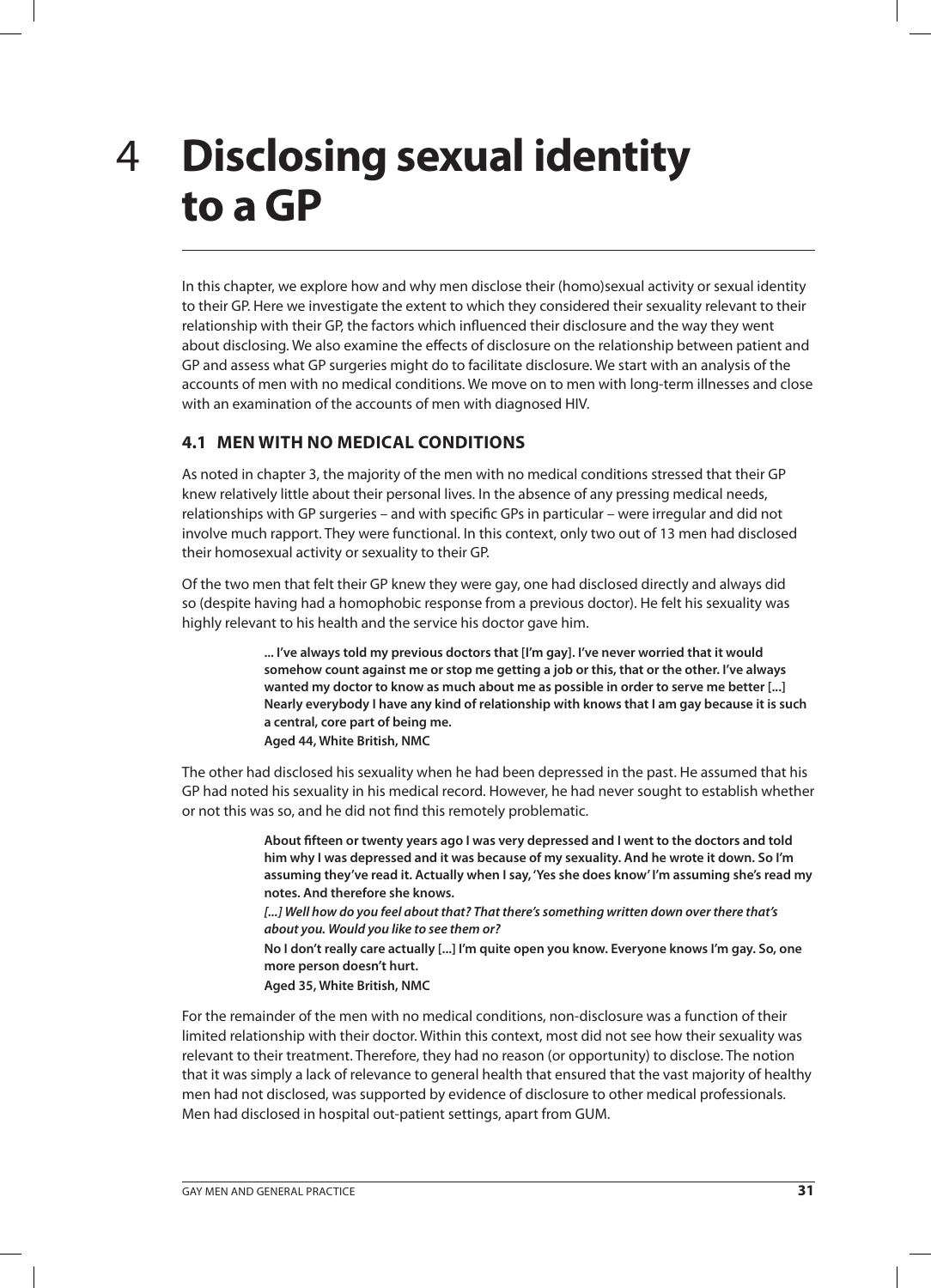**So do either of them [GP doctors] or the reception staff know that you're gay? No. It's never come up. Although I don't know if my hospital notes were passed on. I don't think they would. When I went to the hospital where the tests were done I had to tell one of the doctors [that I was gay]. Because he did ask about my sexual preference [...] because it was Hep. B [...] he just needed to find out [...] whether it was from birth [childhood in Asia] or sexual activity. Aged 28, Asian, NMC**

Moreover, several had also disclosed to occupational health professionals or private doctors.

**...the [difference in] standard between that private doctor and my GP was tangible. And did you tell that works doctor about your own sexuality? Did they know that you were gay? Yeah.**

**Tell me a bit about what made it different and what made you be able to disclose your sexuality in that context as opposed to your current GP?**

**I think they took the time to actually look around… rather than me just presenting this is what's wrong with me. They took a time to find out what could perhaps be causing what was wrong with me.**

**Do you think [discussing your sexuality] was relevant?**

**I think elements of it were relevant. I mean they were concerned to know if my partner at the time was being supportive. And I think that was a very valid question [...] It opened up lifestyle rather than just biology. Aged 30, White British, NMC**

In these cases, disclosure was sometimes necessary, but more commonly a consequence of a deeper and more profound interaction. That is, occupational health and private medical staff had more time and took more interest in the person, rather than the medical condition that faced them. For men with no medical conditions, this type of interaction was largely absent from their relationship with their NHS GP.

Therefore, the limited nature of their relationship with their GP meant that men rarely saw the necessity or indeed had the opportunity to disclose their sexuality to their doctor. However, our quantitative findings (see chapter 2) indicate that men's attitudes towards disclosure to their GP is far from neutral. That is, among men who had not disclosed, there was considerable reticence to have their doctor know that they were gay. Further analysis of our qualitative data shows that such anxiety around disclosure seems to centre on their doctor's (or other practice staff's) potential reaction to disclosure. That is, men simply do not know how their doctor might respond and quite understandably, in the absence of any evidence to the contrary, assume the worst and choose either to conceal their sexuality or to not actively volunteer information. In some cases, they recognise that such non-disclosure may impede their relationship with their doctor. Fear of heterosexism and homophobia were clear throughout the accounts, though they were rarely directly articulated.

> **Is there a particular reason why you've decided not to disclose [your sexuality to your GP]? I think there is. Because if she asked me who I live with I said flat-mate and not partner. It would be because I thought she… it's hard to describe. I don't think she'll be unhappy about it or horrible about it. I just think she wouldn't… it wouldn't be normal for her [although] I know that her [reaction] would be better than the other people who work in the surgery [...] I wouldn't want it to be in my record because I have a feeling that the other doctors there would think it even less normal.**

**Aged 23, Asian, NMC**

The following respondent illustrates this quandary very well. He felt his sexuality was relevant to his health, but not enough to take the chance of getting a negative reaction from his GP. He thought he would get better care if he was 'out' to his GP, because they would understand his needs better, but he believed that if he were to tell his GP he was gay they may not want to treat him.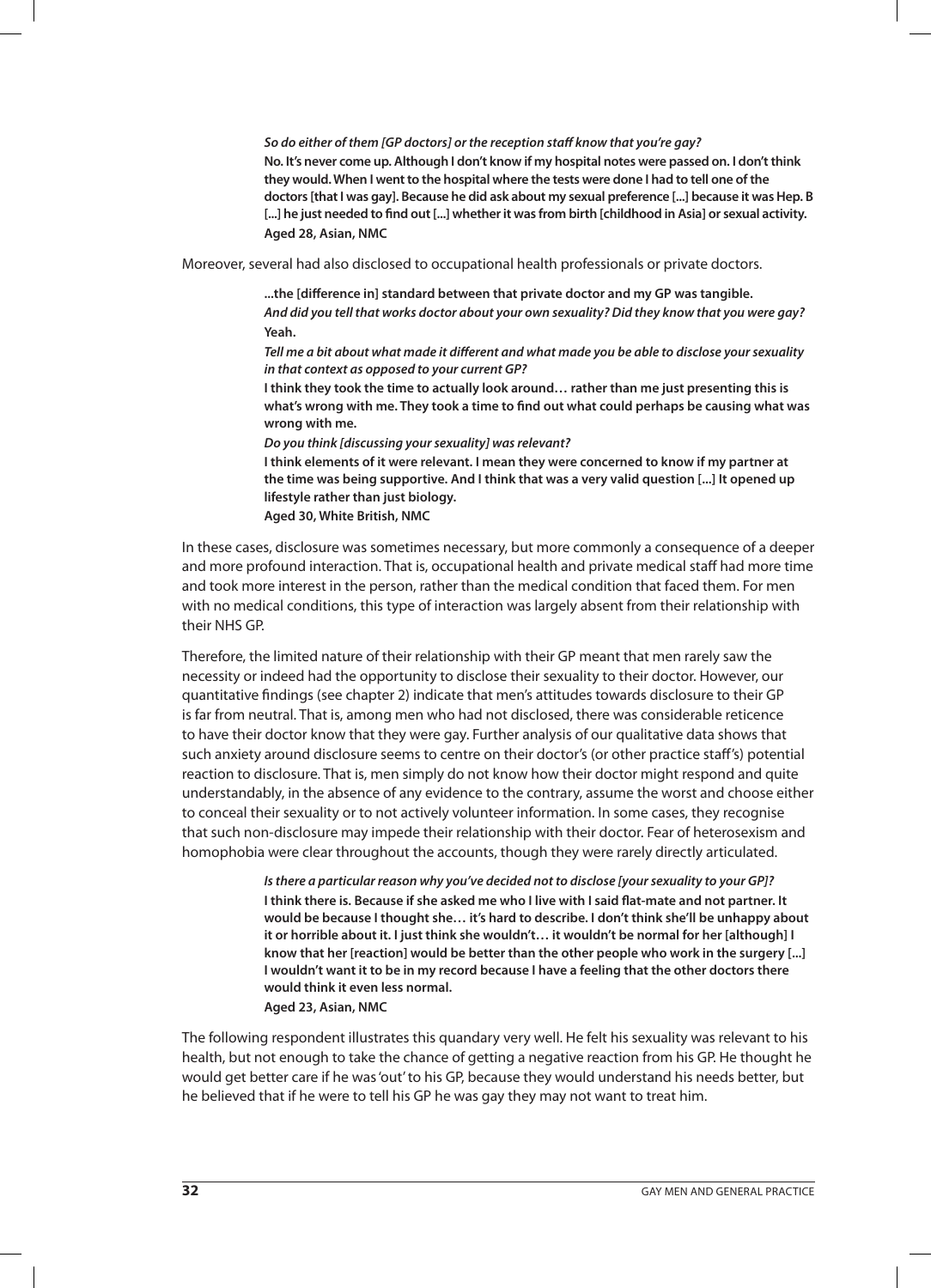**Disclosing would make it a lot easier to speak more freely about things that are going on if [...] that issue was part of his general knowledge about me. But it's difficult casting those sorts of things into such a short formal meeting like that which you have with a GP, you know. If I speak of my personal circumstances I normally would speak of my partner. Now either he can make the assumption or he can ask me outright. In which case he'll get an answer. But I'm kind of of the opinion that it wouldn't even cross his mind. Aged 30, White British, NMC**

Fears regarding a negative reaction were often based around men's assumptions of their doctor's religious beliefs, moral codes or due to a feeling that their doctor was culturally different to them.

> **I think he's, obviously I'm stereotyping, obviously, but because he is old there is going to be a problem and because he's a Sikh there's a whole religion thing there which I don't think would cross over to his profession. But I just don't want to go there on a personal level really [...] I am sure whether he knew I was gay or not he would give me the best care that he's able to give, which, in fact, is pretty poor anyway. Yeah, I guess its kind of like when you work with colleagues and stuff like that you know that they have to do the best that they can whatever sexuality you are it puts a slant on things and you don't want people to grudgingly be doing things.**

**Aged 27, Black Caribbean, NMC**

Therefore, whereas the cursory limited nature of the normal GP consultation does not facilitate disclosure, fear of homophobia or heterosexism will certainly, over time, impede the development or enrichment of a patient's relationship with his GP. That is, the consultation is never likely to be anything other than cursory and limited.

As a consequence of such limited interpersonal interactions, many men with no medical conditions had little evidence on which to judge the potential heterosexism of General Practice staff. Some felt that given their lack of knowledge of the individuals working in their practice, more effort should have been made to show what the equality or confidentiality policies of the practice were.

> **... do you think that you would prefer to have a GP who was a gay man himself? No. But I would prefer a GP that does have some homosexual credential of some description. What counts as homosexual credential?**

> **That sounds really, really obtuse doesn't it [laugh]. It could be something as small as just in the reception there is X, Y or Z service provided for an at risk group... [something] That I could kind of relate to in a way.**

**So something that's signals ...** 

**They're aware. [That] there's an awareness – some people have equity policies posted or confidentiality policies that mention sexuality or gay men.** 

**Do you think that would be enough or would you be happier to actually see a service based there [for gay men]?**

**No, no. I think a notice would be fine.**

**Aged 30, White British, NMC**

The final factor influencing disclosure for men with no medical conditions was their concern regarding how their sexuality would be recorded on their medical records. Their level of concern varied. Moreover, their understandings of the process of note keeping, who had access to their notes and what guidelines or legislation governed confidentiality in primary care were also very variable. Some men recognised that their own understanding of the confidentiality policy of their General Practice was poor. Others had specific concerns about their practice's confidentiality policies based on what they had observed.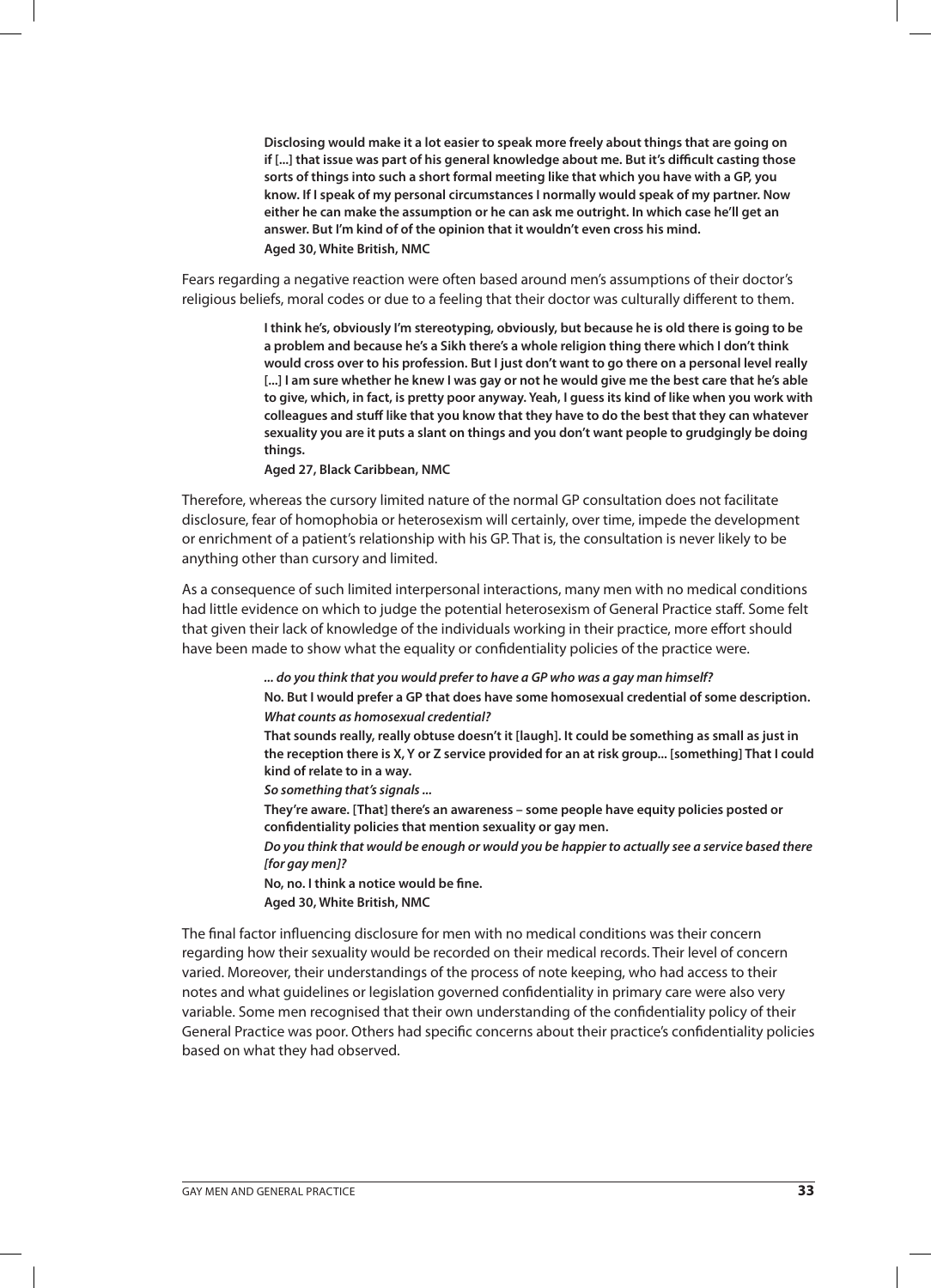**I think the general demeanor of the place could do with, you know, tightening up. There seem to be medical records everywhere. On the floor and with files spilling out of files. And, you know, if I'd have had a notion to I could have read half of someone's medical records. [It makes] you think, that. But it also gives me an impression of the standard of care and confidentiality that's on offer. You know if there isn't confidentiality in a doctor's surgery then where is there? And if they can't take care about that what else can they take care of? Aged 30, White British, NMC**

The majority of men trusted their GP and the surgery staff with regard to confidentiality in the surgery. However, many did not plan to disclose their sexuality because of the implications they believed this might have in relation to financial services. Many men had a generalised concern that other institutions could access their written medical records – especially in relation to mortgages, life insurance and other financial services. Unusually in these qualitative interviews there were large differences based on age. Relatively young men were usually not particularly concerned about the confidentiality policies of their GP surgery.

> **Have you ever had any kind of reason to think about the way that the medical information that your doctor holds about you [...] gets stored or how it's recorded?**

> **No. Because I mean the only time I see those records is when I've been to see the GP and see them on the desk. It's never actually occurred to me how they would be kept. Aged 19, White British, NMC**

Older men, however, were often very concerned with confidentiality especially in relation to written records. As some recognised themselves, they were of a generation that had direct knowledge of discrimination against gay men especially in financial services. Other older men often had firsthand experience of considering their sexuality when applying for mortgages, life insurance or other financial products. However, since the vast majority had never disclosed their sexuality to a GP they did not necessarily have a thorough understanding of either the process for third-parties accessing their medical records or the likely consequences of disclosure.

> **Do you have any idea if insurance companies or mortgage companies or those kinds of financial institutions would have access to your medical records at all?**

> **I know from when I had my mortgage and stuff that you have to sign a thing saying that they can ask your GP questions. But I don't think they can actually look at your records... I'm sure that's to do with HIV...**

> **So if you're in a situation where your sexuality is in your medical notes and you've ticked a box saying yeah you can talk to my GP about anything that's in my notes. Would you see that there's potentially an issue there in terms of…**

> **I don't actually think that they have a right to phone my GP and say 'is he gay?' Because that is not a medical issue. They can phone up and say 'has he got HIV or does he have heart disease?' But asking him 'is [name] gay?' isn't a medical question. So if I found out they did I'd be really… well I'd probably act on it. Because it's not a medical condition.**

**... at the beginning in the eighties that's exactly what the insurance companies wanted to know. They were going ...** 

**I remember. I think I actually lied on my first form saying I wasn't gay. Because they'd assume that I would have HIV. Which is ridiculous. And I think my life insurance policy was the only company at that time who didn't ask HIV questions.**

**Aged 35, White British, NMC**

Concern about recording and confidentiality as they relate to financial services led most men to reject the notion of testing for HIV in a General Practice setting.

One of the men that had previously disclosed his sexuality to a GP, remained deeply unhappy that this ensured that he also had to have a (negative) HIV test before he could get a mortgage.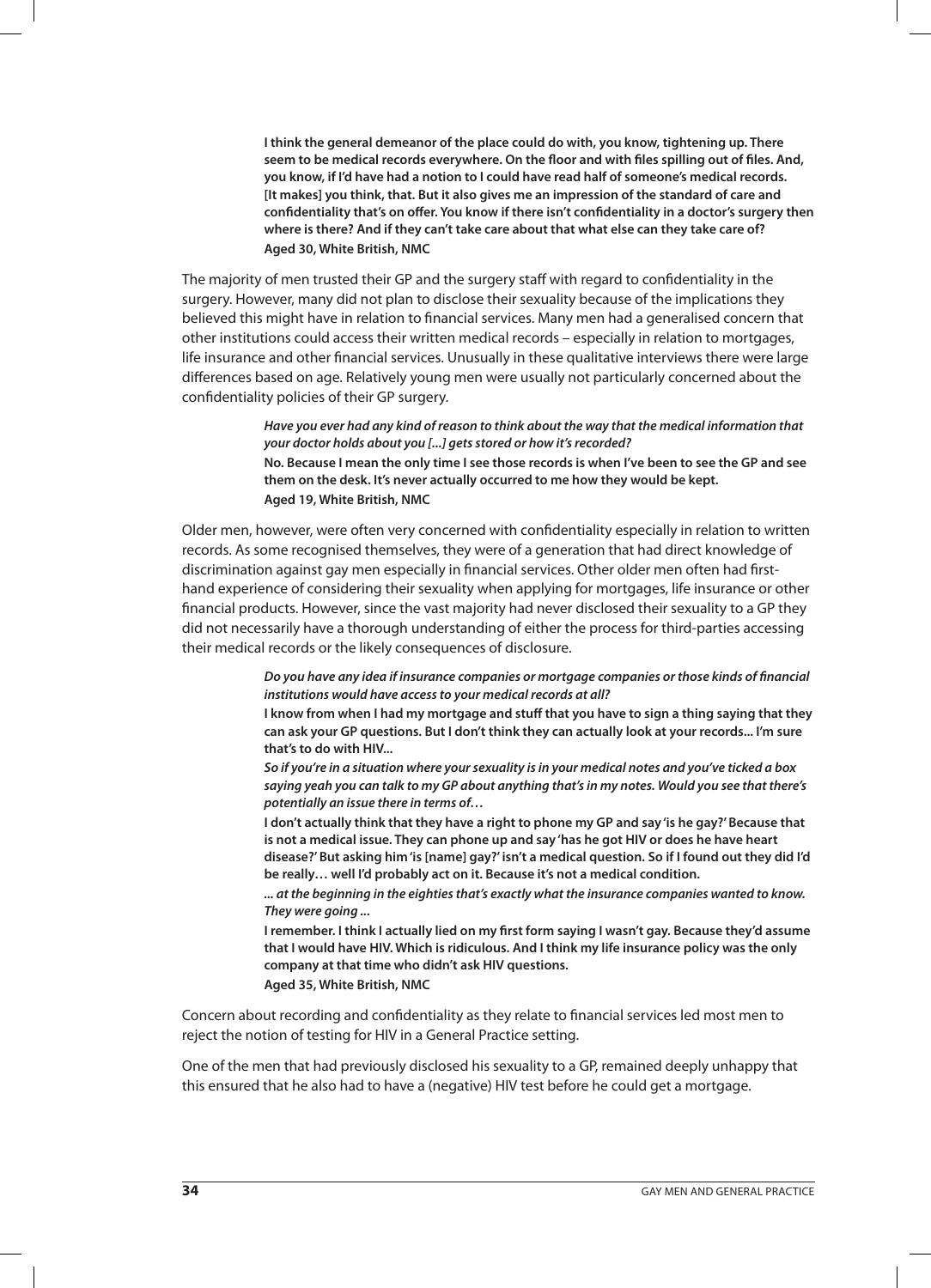**Well I can remember, years ago having to have an HIV test to get a mortgage. And I can remember burning with fury at the injustice that there's a blanket requirement for all gay men [...] I'd have thought that, at least to some extent, that will have gone away. Aged 44, White British, NMC**

Others, had been similarly discriminated against when they answered truthfully any questions about their sexuality during the process of applying for financial products or services.

Men who had not experienced direct discrimination reported similar concerns as a result of witnessing the experience of friends and partners. However, these indirect concerns were often relatively vague and were rarely accompanied by a current understanding of legislation or policy that controls access to medical records.

> **Well from about 20 years ago I used to work for a Lesbian and Gay Switchboard for a couple of years. And times have changed a lot. But at that time one of the frequent pieces of advice that we discussed ... was about making sure that when it came to applying for insurance ... you didn't declare that you had had an HIV test because that may prevent you getting insurance and being turned down for insurance. It would then be a big problem. In terms of getting a mortgage and so on and so on. So I got used to that advice. And in fact it came up not too long ago with my financial advisor and had a bit of hoo-hah to do with this, independently of the doctor. So perhaps it's that kind of mind-set. Aged 41, White British, NMC**

Very few men understood that they had the right to be consulted on the ways in which items were added to their medical records, and not many more understood that they could access records and challenge the way in which items were recorded. While some understood they could examine their medical records, none of those that had not disclosed had ever done so.

In summary, men with no medical conditions had many disincentives to disclosure. On the one hand, the possibility of a negative reaction from their doctor (or other practice staff) made the option of non-disclosure preferable. On the other, fears about confidentiality within the surgery and as it related to financial institutions and potential employers was allied to a lack of knowledge regarding their individual rights with regard to consultation and privacy. Conversely, there were no incentives to disclose. Their doctors did not ask them and did not make known to them any policy regarding confidentiality or diversity. In short, although men may have unfounded fears, they experienced no interventions to allay them.

### **4.2 MEN WITH LONG-TERM ILLNESS (NOT HIV)**

The men with long-term illnesses differed from those with no medical conditions in that all but one had a doctor that knew he was gay. Only one actively concealed his sexuality. The reticence of this elderly (83 year old) man was associated with his feelings regarding privacy around sexuality in general. Formerly married, his closest friends did not know he was gay and for him, there was a disconnection between his sexuality and the rest of his life, including his health. He felt it was appropriate to conceal his sexuality despite consulting his GP for erectile dysfunction.

> **Why don't you tell the doctor? There's no reason to […] He's seeing me for myself. But for no other reason. I told him, mind you, that I can't get an erection [...] Which he can't account for. That's why he gave me those tablets.**

**Aged 83, White British, LTI**

For all the other men with long-term illnesses, the question of whether or not to disclose was profoundly influenced by their relationship with their doctor which tended to be more developed.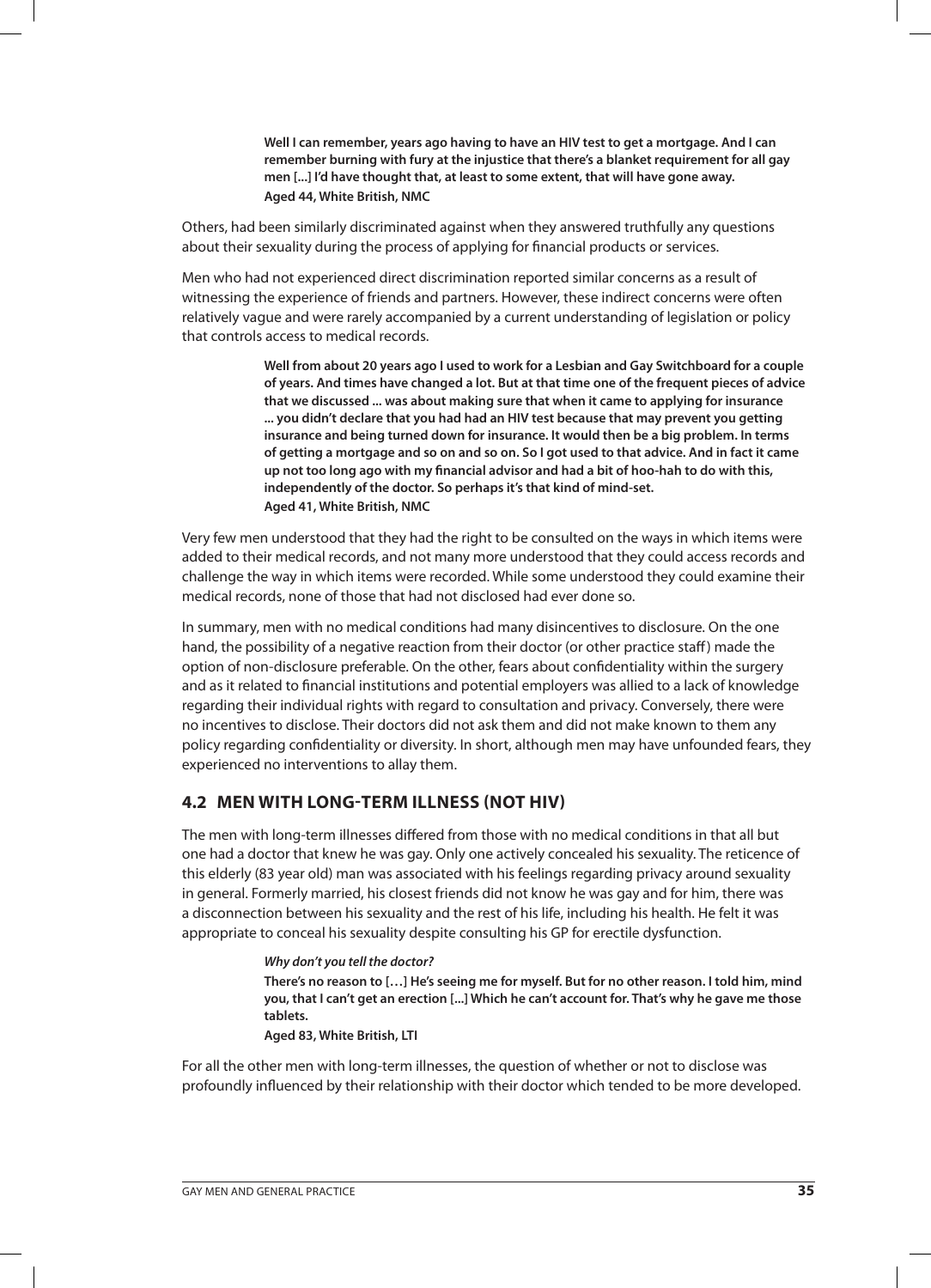Again a minority disclosed their sexuality to their doctor because they had a general and political policy that anyone who was going to be closely involved with them should know. For the majority, however, their sexual identity became gradually known through general interaction. That is, they did not seek to hide their sexuality and, with increasing involvement and trust, their sexuality came to be understood. For example, the following respondent assumes that most people he meets would know, sooner or later, that he was gay. He neither hides nor discloses it. His relaxation about his sexuality means that he has never actually questioned whether his doctor knows he is gay but never censored himself in front of his doctor.

> **I'm assuming he [doctor] knows I'm gay. Because […] my partner was registered at the same practice and I told my GP when I was going through the divorce so to speak, that I had split up from my partner and […] you know even though I haven't told them in so many words, you know, I'm very relaxed in my attitude about my sexuality. Aged 39, White European, LTI**

Just as he had not told his doctor in so many words, it was not necessary for his doctor to acknowledge that he was gay, merely for him not to change his attitude and treat the whole question with equanimity.

A key factor that influenced whether or not men disclosed their sexuality was whether they saw it as relevant to their health. All but one man felt that it was. The following respondent compares his GP to the consultant he sees for his multiple sclerosis.

> **It's just that when I see my GP it's … I feel it's important that he knows about my lifestyle. Because there are things in my lifestyle that are related to my health. So I think it's an important thing to know. To have all the information and with my specialist it's not always relevant.**

#### **Aged 39, White European, LTI**

Other men feel that aspects of their lifestyle should be known to their GP as they might affect their health or treatment. For example, some believed that the amount of sex they had was relevant to the quick diagnosis of minor conditions.

> **Because then… I suppose he's better equipped. Like when I got the herpes, to be able to tell me straight away that it was that. And a suitable medicine for it. Aged 68, White British, LTI**

For some men, the process of disclosure was about getting the most out of a GP and developing their capacity to give them a better service. The following respondent reports that the openness with his GP as regards his sexuality was two-way. He felt that his GP (who was heterosexual and roughly his own age) seemed progressively more comfortable talking about his sexuality.

**What do you think his attitude is towards homosexuality?**

**Well I really don't know actually. I suspect he's more comfortable. He's become more comfortable over the last few years. But I really don't know. I don't know what his attitude is. It feels to me I get a good feeling about it now. I feel more relaxed talking about my private life.**

#### **Aged 39, White European, LTI**

In contrast to these men were two who suffered from long-term mental health difficulties – both were dissatisfied with their GP. Their sexuality was relevant to their health, but in different ways. The first reported feeling reticent to talk of his sexuality in front of his GP and many other doctors because he suspected they would draw a pathological connection between his sexuality and his mental health difficulties. Thus he was concerned both about being stigmatized around his sexuality and his mental health difficulties and he felt the two came together in a way which reinforced the general stigma he felt in health care settings.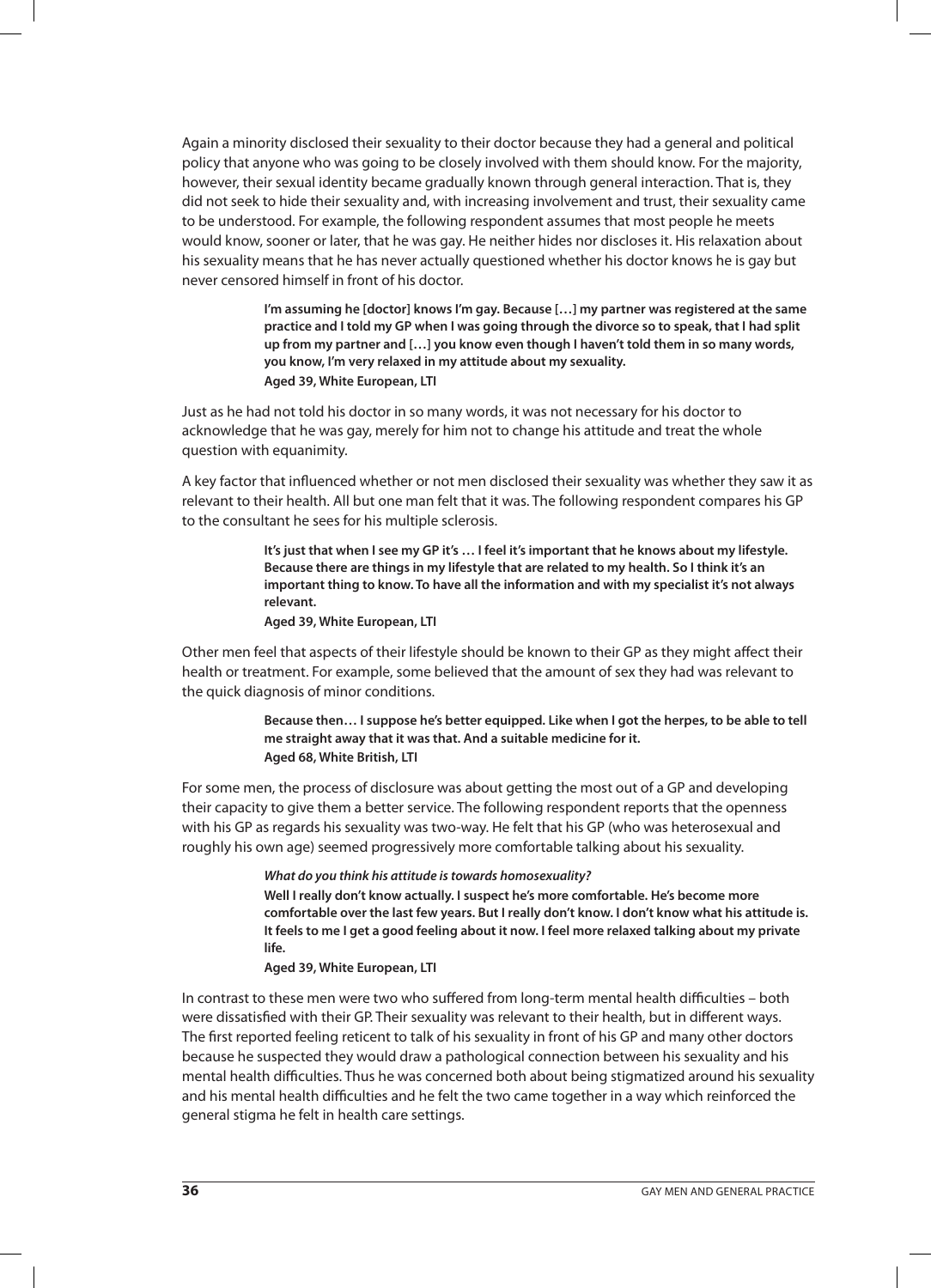**I think there's a hidden agenda in the medical domain and it's that those with kind of… who are either gay or bisexual more often have mental problems. And certainly the psychiatrist I believe he felt that my mental illness was attributable to my sexuality and nothing more. So I resent having to say that I'm kind of gay. Because I don't want them to think 'Oh OK some sort of personality disorder, gender crisis, so therefore he would be mentally ill'. I think I deserve to be treated as somebody who's mentally ill, regardless of my sexuality. Aged 22, White British, LTI**

The second man with mental health difficulties made a clear connection between his sexuality and his depression. He was asked why it was important that his doctor knew not only that he was gay, but also about the difficulties associated with being gay.

> **[Being gay] affects you mentally more than anything really, I'd say. Because you only see other gay people when you go out and stuff. You can't just walk through the street and just meet other gay people. Because practically everyone else is like heterosexual [...] in a way it can make you feel a bit of an outcast. Because… just because of your sexuality. Aged 27, White British, LTI**

He felt that his GP had no interest in his life generally, including his sexuality. Because he suffered from depression, he needed a GP who would treat him in an integrated way. Because, for him, his sexuality (like everything else) was connected with his depression, he needed a GP who was going to take account of that. He had not found one.

The men with long-term illness had less concern regarding confidentiality of their notes than the men with no medical conditions. With a couple of exceptions, they had little idea about their rights or the policies in General Practice regarding confidentiality of, and access to, notes. However, in the vast majority of cases, this was not a concern. All those who had critical illness or disability insurance had already taken advantage of it. Younger men were not at the point of thinking about insurance or mortgages and the older men had generally paid off mortgages already.

> **Do you have any life insurance, mortgage or unemployment cover? I've got no life insurance, I've cancelled that when I bought my house. I've got some sort of health insurance type of thing.**

**When you got your mortgage did they want to know anything about your HIV status? I don't know if they asked me. That was quite a long time ago [...] I started buying my first house and just moved my mortgage from one house when I brought a new one, to the same mortgage company. So that would have been twenty years ago [...] Though the current one I bought outright about ten years ago.**

**Aged 51, White British, LTI**

For these men, their concerns about disclosure shifted to whether it was relevant to their condition or their care. That is, unlike the men with no medical conditions, their sexuality was already known to their GP and it was now a question of whether or not other doctors or medical staff needed to know. This respondent had already described an incident where a nurse intimated to him that she knew he was gay. He felt that it was irrelevant for her to know.

#### **How do you feel about the idea that say the urologist would be reading a note that this person is homosexual or gay?**

**I would feel very angry if it wasn't relevant. To put it on a piece of paper and it wasn't relevant. But of course I don't see any pieces of paper. Because I don't ask to see any papers. You know I suspect that something might have been written in a letter to my GP. But to be honest I can't… I don't care.** 

**You don't care at all?**

**I don't care enough, no. Yes, I care, but I don't care enough. You know when I'm confronted with [the nurse] that's when I get upset. And I say, 'you know it's not relevant'. Aged 39, White European, LTI**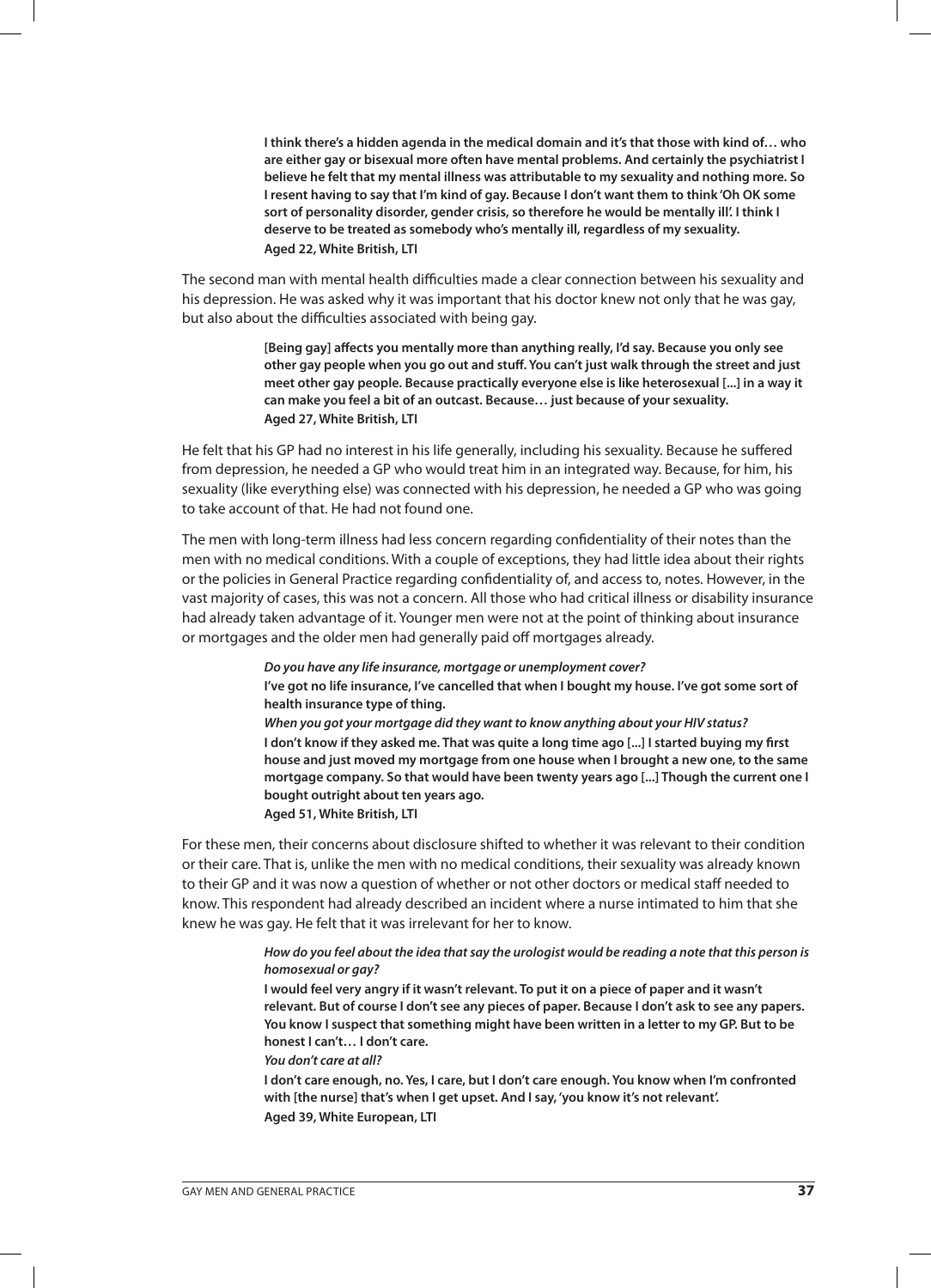## **4.3 MEN WITH DIAGNOSED HIV**

Like those with a long-term illness (and unlike those with no medical conditions), the majority of men with diagnosed HIV infection felt that their GP knew about their sexuality. Similar themes emerged. First, disclosure to a GP was influenced by the nature and quality of the relationship with that GP. Second, how men chose to disclose and for what reason was dependent on the extent to which they saw their sexuality as relevant to their health.

Three men had not disclosed to their GP and would prefer them not to know. In two cases this was because they feared a negative or homophobic reaction from their GP or surgery staff.

> **I wouldn't go openly in declaring it, for two reasons. One is the staff – the receptionists are of a certain age and therefore one immediately thinks that they'll have a certain view of life and they probably haven't. Maybe I'm being a bit unfair to them. I suppose it's a bit like telling your mother 'I'm gay' […] that's again the reason why I suppose some people don't tell their doctors they're gay or HIV positive. Aged 49, White British, HIV+**

The third man simply did not respect his doctor. He avoided consulting his GP saying he lacked basic interpersonal skills and never listened to him or treated him with respect.

Of the remainder, a small minority of men had told their GP about their sexuality as a matter of policy, like men in the other groups. For the majority, disclosure had occurred as their relationship with their GP developed. That is, their sexuality eventually came up in conversation. Like the men with long-term illnesses, increased contact with their GP eventually brought a wider understanding of the respondent's life, including his sexuality.

> **Did you disclose or did it just come up in conversation? Well I think it says in my notes that I live with my partner anyway. Did you disclose to the other doctor then? Yeah! I mean I've never really come out. I've never found it necessary. [laugh] In that I think I'm quite… I'd like to think I'm quite openly gay. How did it go with the first doctor? Yeah it was fine [...] she asked me something and I said 'Oh my boyfriend thinks this'. Aged 32, Asian, HIV+**

None of the men with diagnosed HIV reported overt negative or homophobic reactions or responses from their GP. Overall, GPs were seen as acting in a professional manner.

The nature of disclosure was influenced by the extent to which men felt that their sexuality was relevant to their health care. Overall, the men with diagnosed HIV were most relaxed about whether or not their GPs knew they were gay. Many felt strongly that their GP ought to have a basic knowledge about their lives (who they lived with, their intimate relationships etc.). However, a distinction must be drawn between this and their attitudes towards their health needs in terms of their sexuality. Men were at pains to point out that their health needs as they relate to GPs were unlikely to be influenced by their sexuality. They were concerned that they were treated with professionalism and competence and they were especially concerned that they were treated equally in comparison to heterosexual patients.

#### **Do you think your sexuality is relevant to your doctor?**

**No […] Because patients should be treated the same, they should all be looked at with the same risk factors. They should all be looked at with the same level of detachment. They should all be looked at with the same level of appraisement. There are very very few, if any, specific points which differ in people's health, between gay, straight, lesbian, bisexual. Aged 32, White British, HIV+**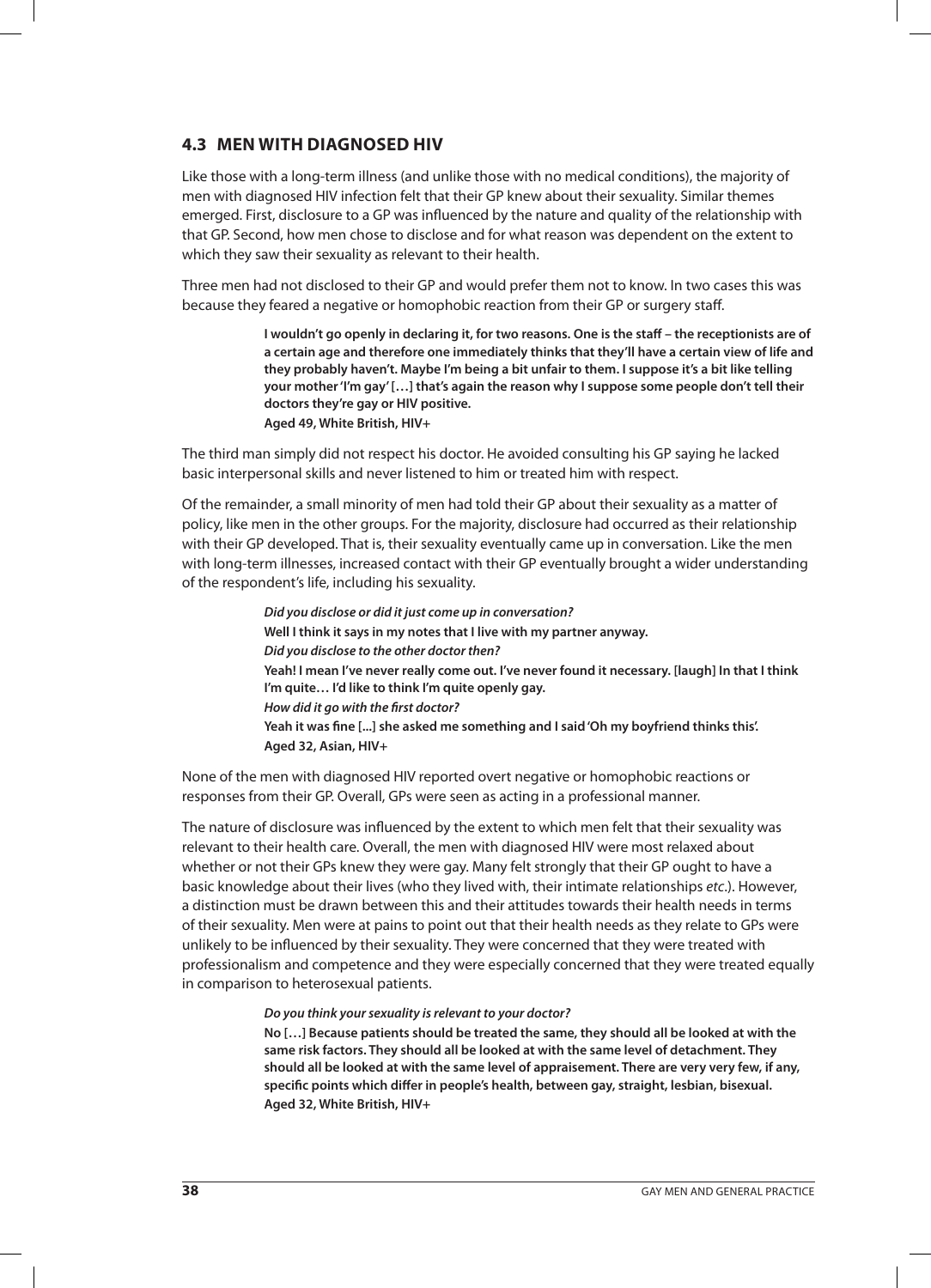As most of the men with diagnosed HIV had disclosed their sexuality and their HIV status they were not overly concerned about confidentiality of their medical records at the surgery. Most also trusted their GP to conform to confidentiality policies, although they were generally not very well informed about either such policies or their rights regarding them. Only a few men have actually asked to read their medical files at their surgery.

Two men had concerns that their GPs had confidential information on the front of their medical files including their HIV status in large print. One challenged this and the GP rectified it.

> **Actually on the front of my notes it was written 'HIV-risk' because that was written on the front, back in the '80s. 'HIV-risk and hepatitis risk'. I got them to them to cover it over on the front of my notes […] And the notes were just left on the top of the counter top. I'm sorry, get that removed now!**

**Aged 32, White British, HIV+**

The second man had not had the confidence to insist on having it removed and was waiting until he found a new GP.

> **I do have a problem that in big red letters on the front of my GP notes it says 'HIV positive – AIDS in brackets'. And I don't see that is so necessary to be on the front of my notes on the envelope of my notes with my name, my address, for anybody to see. But I don't really have a big problem with it. I just don't think it's so necessary, I know, they should know. Is that something you've ever raised with them?**

> **No, I was hoping that when my notes got sent to my new GP I could then say, 'That envelope's looking really really tatty and I don't really like that being on the front of it' and he'd change it for me. It would make me a lot happier if it wasn't on the front […] I know it's got to be there or a dangerous infection sticker that doesn't actually say what infection, just, you know, protect yourself.**

**Aged 36, White British, HIV+**

In contrast, two other men recognised examples of good practice regarding confidentiality of their notes. In the first instance, a consultant breached confidentiality when he wrote to the respondent's GP informing her of her patient's sexuality and HIV status.

> **My neurologist who saw me because of the stroke business sent my GP a letter saying I was HIV positive and gay. So my GP wanted to see me and that's why I went […] My GP fortunately is very good and has basically taken the letter out of the files and put it into a cupboard box in the doctor's surgery. Aged 30, White British, HIV+**

The second case involves a GP who provided a medical reference for employment.

**There was only one point when I started my current job, they asked for a medical check because I'd been off work for two years […] I was really concerned that they were going to mention it in the report that the GP had to give. But in fact the GP said, 'There's no reason why this person shouldn't do this job' and just left it at that. Aged 32, Asian, HIV+**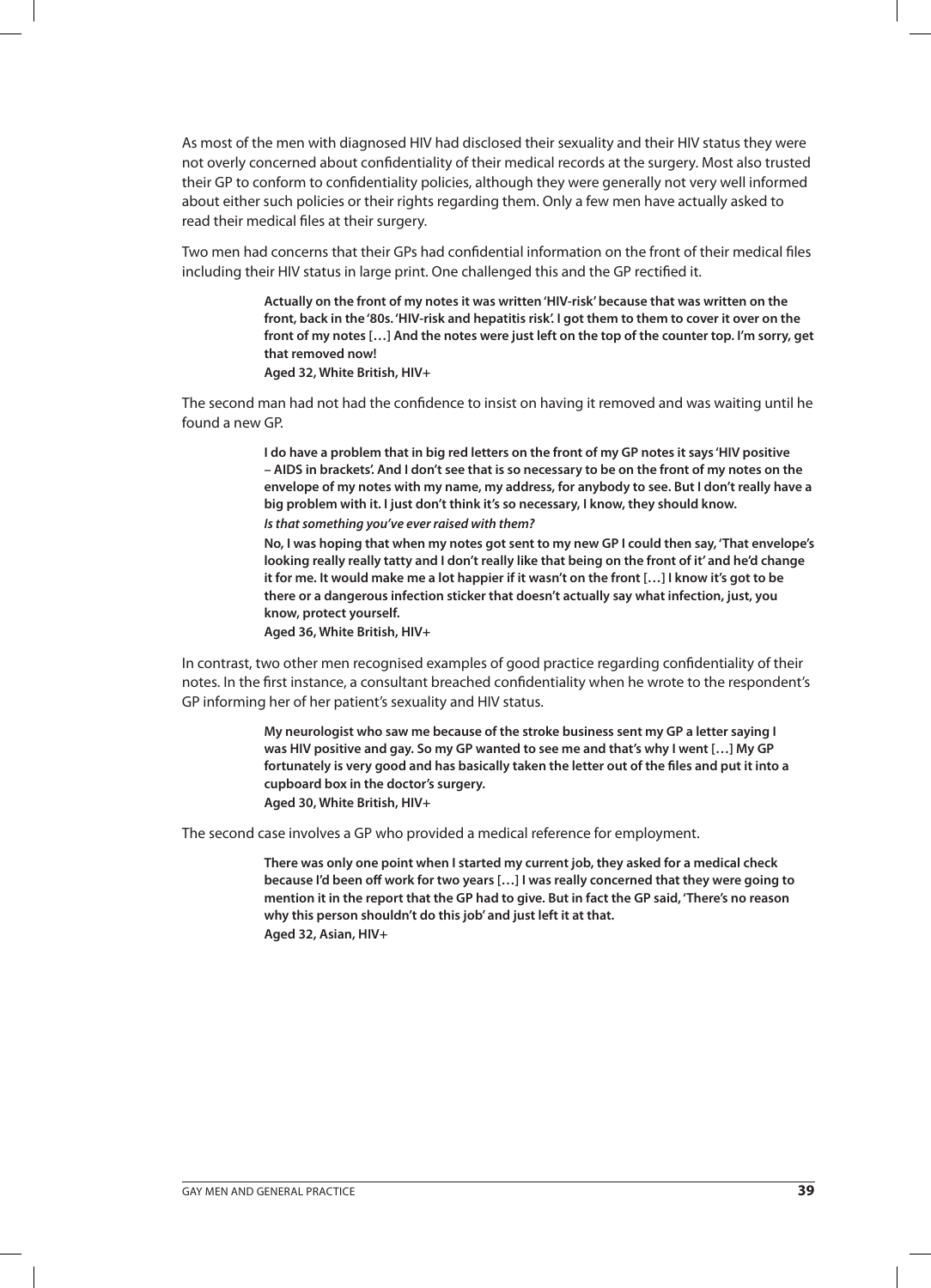## **4.4 DISCUSSION**

Disclosure of sexual identity or homosexual activity can be seen as an indicator of the quality of the relationship between a gay man and his GP. For men with no medical conditions, the limited nature of the relationship with their GP does not facilitate disclosure. It simply does not come up in short and infrequent consultations. Men with long-term illnesses and men with diagnosed HIV infection were alike in that the majority had disclosed to their GP. Here disclosure was an indicator of the depth and quality of the relationship.

This analysis tells us much about how disclosure comes about and why it does not. It is difficult to talk about disclosure in this context because it is an intervention against an assumption. That is, men perceive (usually quite rightly) that unless they overtly say otherwise, others will assume that they are heterosexual. For those who do not 'disclose', they are in affect choosing to let this assumption go. Mainly because they do not feel that the limited nature of the relationship with their doctor merits an intervention of disclosure. This is likely to be the case with most individuals with whom they come into contact. The exception to this is a small minority of men in all three groups who are what we might call 'political disclosers' (that is, they disclose their sexuality on principle to all those people with whom they have any interaction).

For the majority however, disclosure is merely part of an increased relationship with the doctor (as it is with all other people with whom they come into contact). In other words, as the doctor gets to know more about you, he or she will also find out that you are gay. Thus for the majority of the men who have an ongoing relationship with their doctor (those with long-term illnesses and HIV infection), disclosure occurs 'naturally' and is seldom an active intervention. The majority of these men report having no problem with their doctor knowing they are gay and feel that it enriches the relationship and therefore their capacity to work together to manage their conditions. Indeed, it is arguable that the relationship of care they need to establish with their doctors would be untenable without disclosure of sexuality (amongst a range of other things).

We might be content therefore to say that gay men do not need to disclose to their doctors until they have to establish a more intimate relationship of care with them and at this time, disclosure will occur smoothly as part of this process. However, to do so is to ignore the underlying anxiety many men clearly felt around disclosure. Anxiety expressed by men with no medical conditions centred on a perception of a difference between the self and the doctor. This may be as little as knowing (or assuming that) one's doctor is heterosexual to ascribing one's doctor with certain religious or cultural beliefs. It is the uncertainty regarding the reaction of the doctor which provides the final disincentive to disclosure.

Again, we might think that this is a relatively minor matter as the relationship with the doctor is generally cursory. Those who have (by necessity) deeper relationships with their doctor have, on the whole, disclosed with little problem. However, such anxieties and concerns ensure that any relationship with a GP is likely to remain cursory. That is, it impedes development of a relationship and over time, could prove detrimental to the patients' care. Anxiety is often expressed through concerns over confidentiality, especially as this relates to the purchase of financial and insurance products. However, what is striking are the levels of confusion regarding both their own rights and the practices of financial institutions and doctors.

For GP surgeries, the question of disclosure is easily addressed. There are many opportunities for surgeries to make it known to all patients that they will treat them equally regardless of sexuality (for example equality or diversity statements displayed in waiting areas or distributed during the registration process). A discreet indication that a doctor will welcome any disclosure a patient feels he wants to make and that such disclosure will prejudice neither the quality of care nor the doctor's manner would be sufficient to put most gay men at their ease. What is striking about our analysis is that with a few notable exceptions, the majority response of doctors to disclosure was either neutral or positive.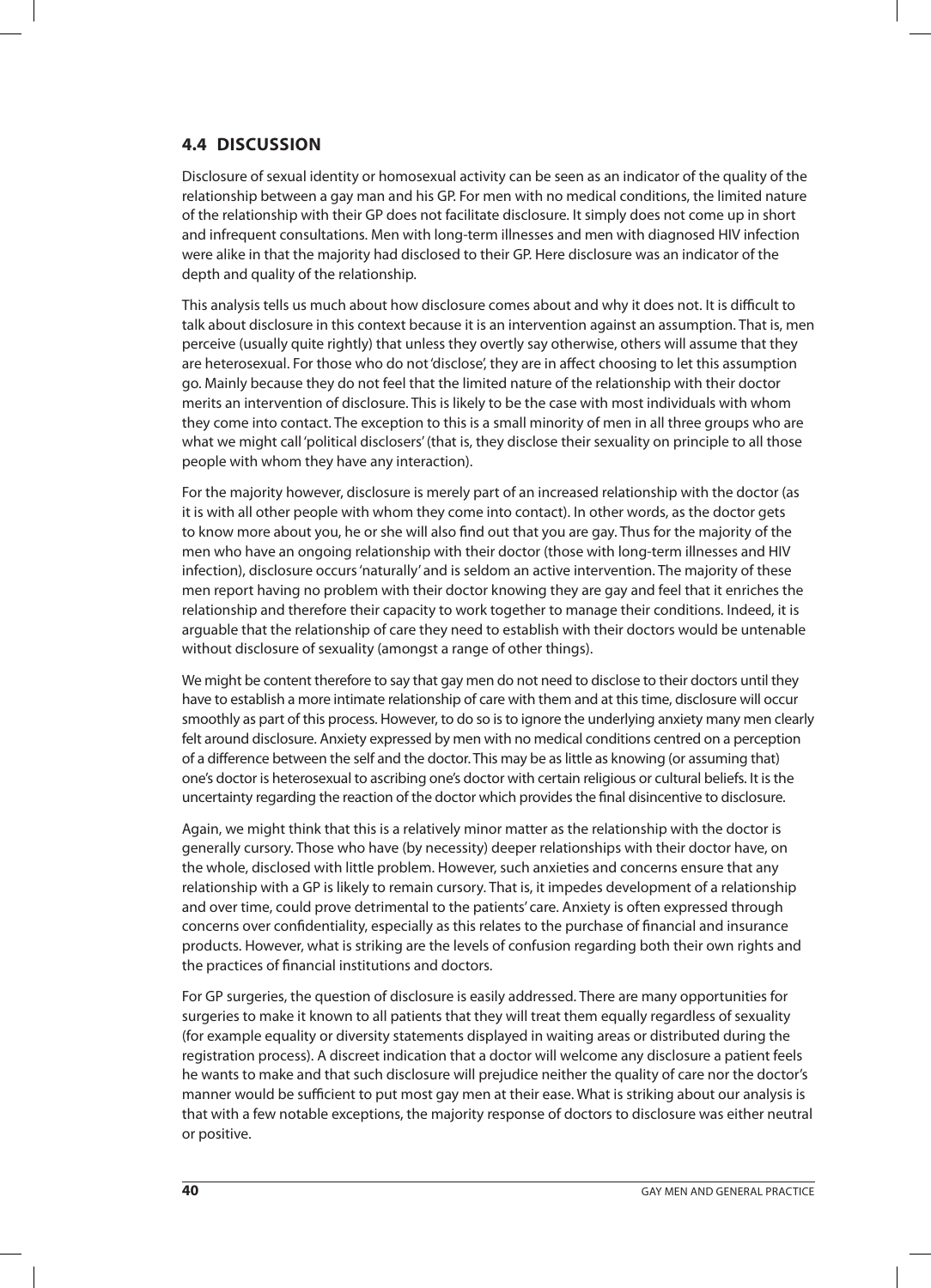## **Presenting to the GP with sexual health symptoms**

We have seen in the previous chapter that differences in the quality of the relationship between patient and GP have a fundamental effect on men's capacity to disclose their sexuality. Thus, for men with long-term illnesses, disclosure of sexuality takes place within the context of a relationship which is developing and for the most part functional. For men with no medical conditions, there is little space for this relationship to develop and the rarity of interaction combines with men's fears around their doctor's possible reaction and their concerns over confidentiality to lead to nondisclosure. Men with diagnosed HIV fall somewhere between these extremes – most had disclosed their sexuality (and HIV infection). However, their relationship with their General Practice staff was rarely very fundamental to their health care.

In this chapter, we explore the relationship between sexuality and primary care further by examining how and where men present with a range of symptoms and concerns relating to sexual health. This analysis allows insights into the way different services are perceived and used by gay men and the factors which influence which services are used in which ways. As in the previous chapters, we deal with the men with no medical conditions first, then men with long-term illness and men with diagnosed HIV infection.

## **5.1 MEN WITH NO MEDICAL CONDITIONS**

Although few men in this group had disclosed to their GP or primary care providers, some had received sexual health services in a GP surgeries. Two men had tested for HIV through their GP. The first did so without disclosing his sexuality but after disclosure of multiple sexual abuse. He was a young, relatively recent migrant to the UK and was unaware of GUM services. Although the service was entirely satisfactory to him he would use GUM services in future.

> **Why did you decide to use your GP instead of the GU? I wasn't aware… as I said, yeah, I wasn't aware. Did the doctor talk to you about why you wanted [the HIV test] or anything? No. We never talked about that. Just like I said well I would want to be tested now. But well I've been [sexually] abused before and I just don't know whether I got infected. You know. You don't have a choice if someone attacks you [...] So that's it. And I think he was understanding. So he carried [out] the test. Aged 19, Black African, NMC**

The second had always disclosed his sexuality to his GPs and had been tested for HIV in two different GP settings. Although he was aware of the range of GUM services available to him in London, he was more concerned with familiarity than anonymity. On both occasions the service was acceptable to him.

> **And I did say, 'Could I have a [HIV] test'. And he did ask why and I did say that I'd been unsafe. And he did say, 'Have you thought about all the counselling you're supposed to have before you do it'. He certainly did all that. Aged 44, White British, NMC**

Finally, a younger man had received a full sexual health screen from the practice nurse at his GP surgery which had a pre-existing relationship with his family. Although the nurse reassured him that none of their interaction would be recorded on his medical notes, he decided not to include an HIV test in the screening as he felt this might have an impact on his later prospects for financial services.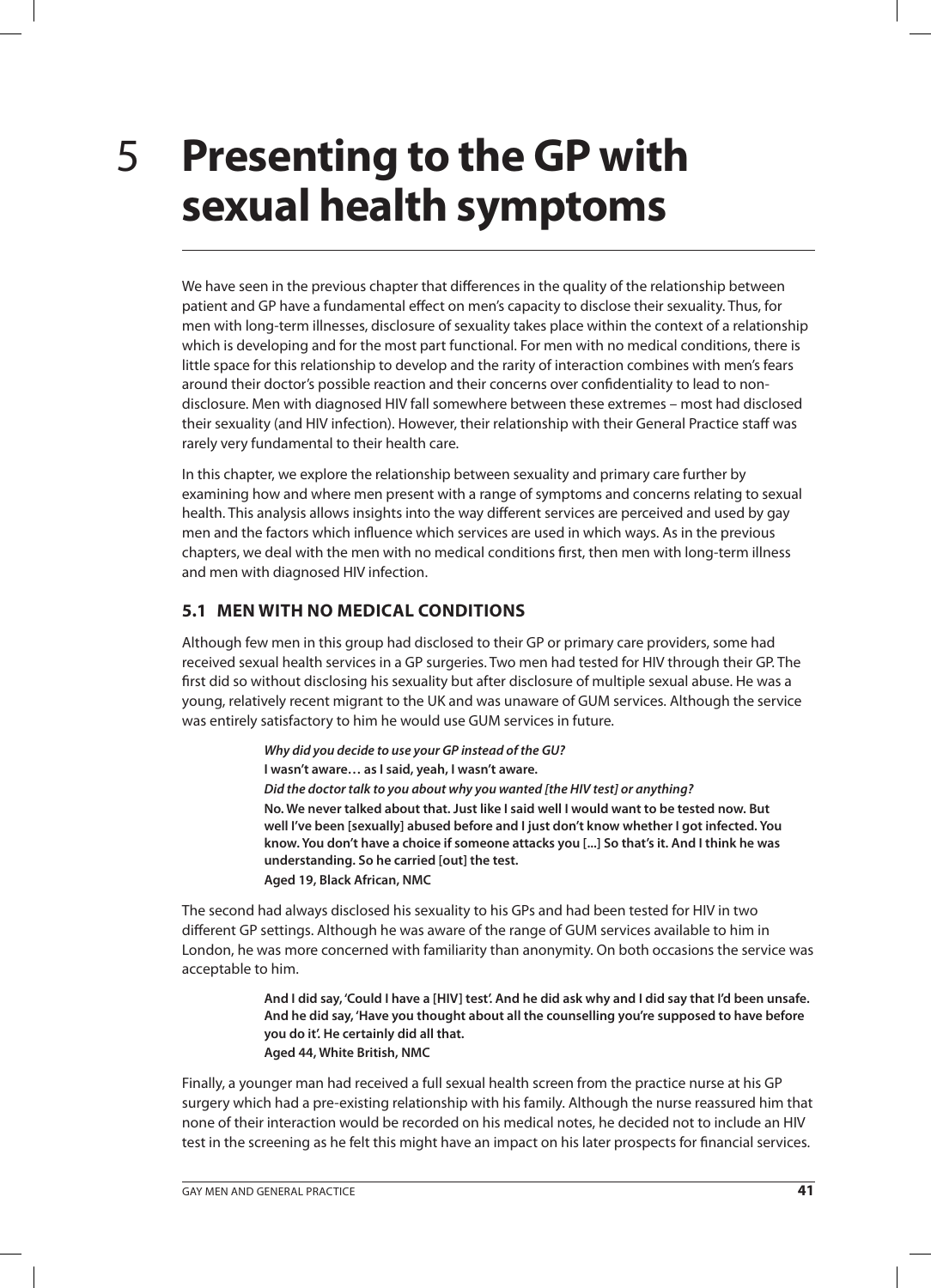**I'd just come out of a relationship. I just… basically for peace of mind. I was like I'll just go for the tests before I came to university [...] I'd never had unsafe sex and I'd never had penetrative sex before. So I was like 'OK I'm pretty sure I'm clear of everything', but I just want to get it done. So I had gonorrhea, chlamydia [tests] and there was another one, but it wasn't HIV.**

**Why did you go to that particular nurse? What was it about her?**

**Because me and my sister are quite close. And my sister had used her before [...] I didn't tell her I was gay [...] she asked me a lot of questions about how many times I'd had sex [with women and with men] in the past six months.**

**So she's obviously had some kind of… some training about sexual history ...** 

**Yeah! [laugh]**

**OK. And how did she give you the results?**

**I had to go back and make an appointment a fortnight later [...] She had the results in front of her and she went 'OK I'm just going name the test and tell you whether it's come up with any results'. And so she just did that. And there was no hesitation or anything. It was just like 'no, no, no'. And that's it. [laugh]**

**Have you ever had any concern about how information about you might be recorded or used or kept?**

**[...] when I went to see the nurse practitioner she said, 'Anything you tell me when I'm talking to you, rather than medical conditions, will not be noted on your file'. I was like 'alright'. So like the fact that I'd slept with one man would not be there. Aged 19, White British, NMC**

These three men were the exception to the rule however. The overwhelming majority of men with no medical conditions reported extreme reluctance to present to their GP practice with sexual health concerns. Several men related accounts where they had attempted to do so, but had 'lost their nerve' at the last minute.

> **I went to see [the GP] once [with a genital rash] and I couldn't actually do it. Years ago. And I think I said I'd got a toothache or something [...] I was a bit concerned it was an STD. But it was just a rash.**

**So do you remember what ended up happening instead of talking to the GP about it? Did you go elsewhere?**

**No, I put Savlon on it. [laugh] Aged 35, White British, NMC**

Other men presented with symptoms where disclosure of sexual practice would have been relevant, but did not disclose such activities to their doctor. The following man presented with haemorrhoids and, though he recognised receptive anal intercourse may be part of the cause, did not disclose that he engaged in the activity.

> **When I went to see her for the piles it was, kind of, like this is happening and there's like ten reasons why this could be happening and half of these reasons could be my sexuality**  [...] and they didn't know that about me. I would be quite happy with not having too much **information in one place and like spread it around a bit so no one gets too much information. Aged 27, Black Caribbean, NMC**

Likewise, another man with a persistent sore throat that had not responded to antibiotics did not mention his concern that it may be an STI.

**Do you think that the doctors there know that you're gay?**

**No, not at all [...] I've never had any illness that could be related. I mean with the throat thing I was a bit worried for a while. I was a bit like 'Oh!' but I waited for the doctor to see what it was before I went saying anything. And I suppose deep down I probably was a bit worried about what he might think and what I might have to have. Aged 19, White British, NMC**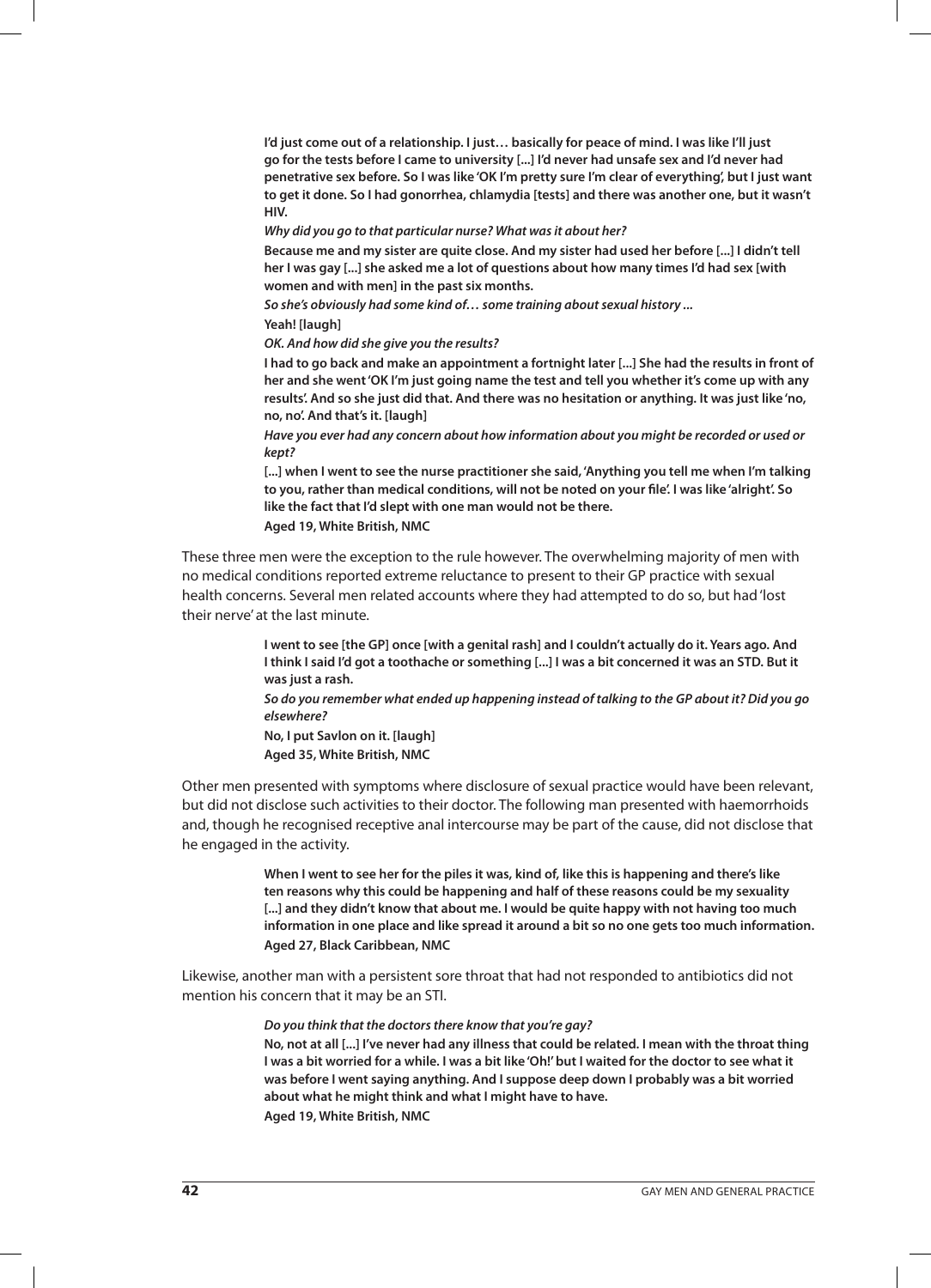We have seen in chapters 3 and 4 that men with no medical conditions have a cursory relationship to their GP practice and relatively little experience of active monitoring their health. This facilitates a relatively shallow relationship where disclosure rarely occurs. We have also seen that men felt a substantial disincentive to disclose their gay identity. The symptoms we have mentioned above require them to go further and discuss in detail, not only their sexuality, but also their sexual practices with their GP. It was clear that the majority of men found this prospect unacceptable. Questions of stigma around their sexual practices come to the fore. Some men voiced concerns that medical practice has a history of pathologising both homosexuality and homosexual activity. Thus, they were understandably sensitive when their homosexual activity led to a pathological symptom. In the following case, the respondent made the point that he was generally 'out' socially, but once his sexuality entered the medical arena (and questions of his sexual health were raised), he felt suspicious that he was open to being pathologised and thus stigmatised.

#### **So what do you think are the barriers [to presenting sexual health matters to one's GP] at the moment?**

**… in this case it isn't about me. It's about how society is [...] and the way society functions. That's one area of my life that I'm [...] quite careful about. Even though in terms of my lifestyle I'm out to everybody, my colleagues, my family, my friends and it's not an issue. But obviously it is an issue [with my doctor] because [...] I'm conscious who I've spoken to about whether I'm gay or not [...] Sexual health and so on [is] something that I like to have some measure of control over [...] Until sexuality… in this case specifically homosexuality doesn't have the stigma that it has for some people [....] there's a long way to go. Aged 41, White British, NMC** 

The question of the pathologising of homosexuality within medical discourses and practices cannot be underestimated. We might assume this to be an 'old' problem, largely eradicated with changes in policy, practice and a liberalisation in the attitudes of doctors. However, it was very much alive in the ways in which gay men organised their service use and saw their health (sexual and otherwise). However, the effects of such pathologisation were more complex and, on the surface, more benign than we might imagine.

We asked men with no medical conditions when they would see it as appropriate for them to intervene and make their sexuality known to their GP. The majority said that they would only see this as necessary if they had a good medical reason to do so. That is, a health concern related to their sexuality. Overwhelmingly, this was seen to be the testing, diagnosis and treatment of sexually transmitted infections.

#### **Have you ever thought about telling [your GP] that you're gay?**

**I haven't had reason to do so. Perhaps if I'd had a health concern, if I'd gone to see [GP] – which isn't likely I suppose – to do with perhaps wanting an HIV test. But I wouldn't go to my doctor to do that. But were I to do so then I probably would try and tell her the whole story. I wouldn't mind telling her I was gay – I should think. Aged 41, White British, NMC** 

Thus, within the GP surgery, sexuality became relevant only if it was related to a pathological symptom (an illness). This was entirely consonant with the relationship that these men (and indeed most people) would have with their GP. They do not see their GP unless they are ill and their GP responds by diagnosing and treating their illness as quickly as possible. For example, they would never consider drawing attention to their diet unless they were suffering diet-related symptoms (gut pain, weight gain or loss etc.). Likewise, they would never consider drawing attention to their sexual practice unless they were suffering related symptoms (NSU, syphilis etc.). In short, for the most part, we present to our GP as a set of basic physical symptoms (and often, what makes a GP good or bad is their capacity both to treat the symptoms and to see past them to the whole person presenting with them).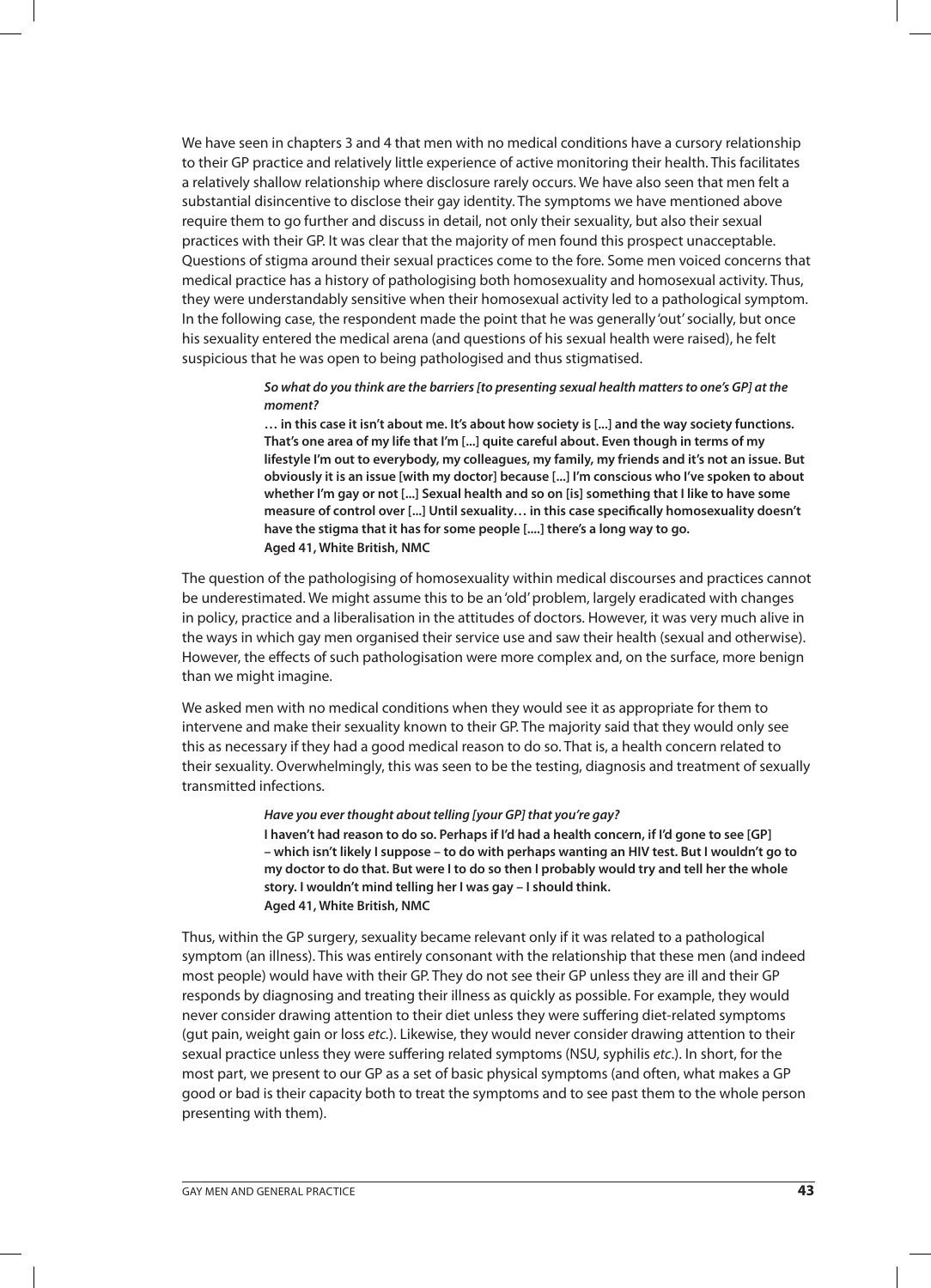However, all symptoms are not equal. Some symptoms are seen as signs of irresponsibility or lack of personal control (for example, smoking related symptoms, obesity etc. – see Gostin 1997; Katz 1997) and are thus becoming increasingly stigmatised. Other symptoms have always been the subject of stigma. A prime example of these are sexually transmitted infections. Overwhelmingly, these men would not consult their GP with symptoms related to their sexuality because, by definition, such symptoms were stigmatising.

> **What are the reasons for [not presenting to GP with sexual health symptoms]? Because I still think people perceive sex as dirty. And I'd like my GP to see me as Mr [name] who has the bad jaw. Not the gay man who's had so many partners in the last twenty five minutes and, you know, does this and does this and has had crabs seven times and all this sort of thing. I'd like them separated. Aged 35, White British, NMC**

This above quote speaks to a very particular fear that homosexuality (and indeed, any sexuality that deviates from monogamous heterosexuality) would be seen as 'dirty' and 'irresponsible' by society at large and by extension the GP. Thus, the respondent, quite understandably, did not wish to discuss his sexual behaviour with his GP because he did not want to be seen as dirty. The following respondent makes a distinction between an examination of his penis or his anus by his GP (which he would find acceptable) and discussion about his sexual practice. In this case, he did not want to be seen as irresponsible.

> **... thinking about the current GP that you have now, if he needed to examine your anus, [or] ... do a urethral swab, all that kind of thing, would you feel comfortable going to him? I would feel comfortable. Because I've never known him to be anything less than totally professional. And very charming and pleasant on a sort of superficial, cocktail party level. Do you think that you'd be able to speak to your doctor now about the kind of sex that you have? [...] Oh. It's very interesting. I mean I feel ashamed you see because I've had unsafe sex. And I think whoever I was saying it to, a relation, a friend, a straight doctor, a gay doctor, a woman doctor, I would feel embarrassed. Because I have not done as well as I could have... So you would be anticipating a response from them?**

> **Well I think their response would be completely professional and neutral or even kindly. Because that's how they're meant to do it. I don't know whether I – possibly with another gay man because we all know what we're like on occasions. It might be a little easier perhaps. But the problem would be within me. Because I always try to do my best at everything and I'm very hard on myself when I don't. And I've not done as well as I could have by taking risks with my health. So I'd be embarrassed with virtually anybody. Aged 44, White British, NMC**

Like many men, it is precisely their GPs 'ordinariness', their integration with society and the community that makes them inappropriate to discuss extra-ordinary issues such as sexual responsibility. This man would feel ashamed discussing these issues with anyone *including* his GP. Thus, the extent to which homosexuality and homosexual practice is stigmatised in wider society will be reflected within the General Practice context.

Men tended to contrast their GP surgery with their GUM clinic when it came to dealing with symptoms allied to their sexual health. The divide between the GP surgery (where all health symptoms are initially diagnosed, treated or patients referred) and the exceptionalism of the GUM clinic (which is self-referring, anonymous and specialises only in the diagnosis and treatment of clinical symptoms relating to sexual activities) allows men to keep their sexuality sequestered from their overall health care. For many men this was preferable. It is worth looking therefore at how men perceive their GUM service and what they value about it.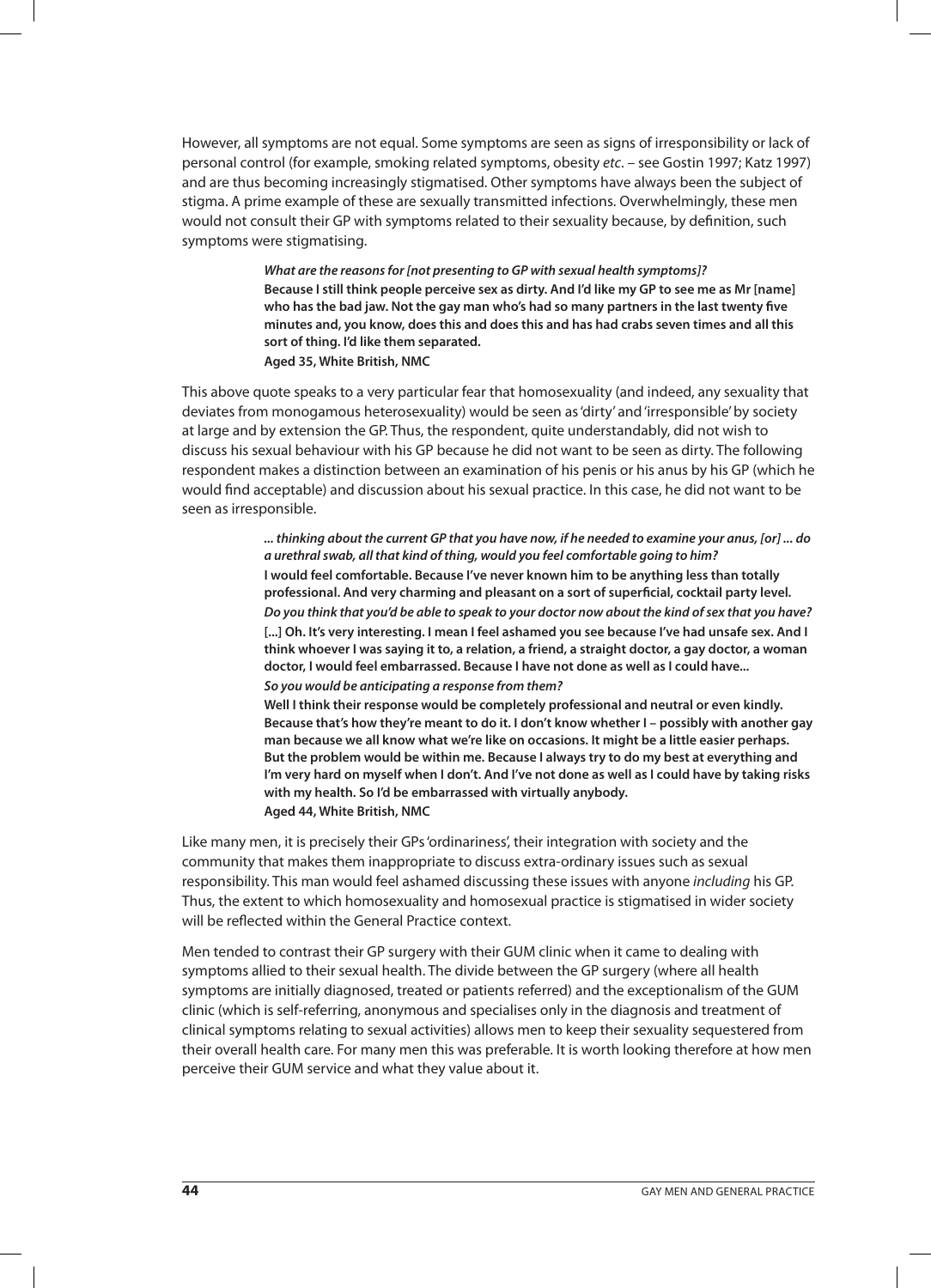**... And there's the whole stigma of sexual problems in any case. Which, maybe thinking about it, I would have considered demeaning to bring to a [GP] surgery. Almost like a lapse of lifestyle which means you have caused a silly and unnecessary problem in an overloaded environment.**

**OK. So there's a sort of moral imperative there to a degree?** 

**I think so. Certainly GU clinics always used to be dark and damp basements and everybody would be there with their tail between their legs. Probably for women as well. That seems to have changed. Certainly [clinic name] is a much more lively, understanding, hopeful, colourful environment. And there is no stigma at all. Aged 51, White European, NMC**

GUM services were seen, in opposition to GP services, as places where the normal standards of sexual probity were suspended. That is, they were seen as 'non-judgemental' and therefore less stigmatising. Thus, men could discuss their sexual practices with relative ease.

> **If I was to turn round and say, 'I've shagged seven people today and six yesterday and I was in the toilets and saunas the day before'. I don't expect them to bat an eyelid. If I said that to my GP she'd probably throw me out. Aged 35, White British, NMC**

Overwhelmingly, GUM clinic staff were characterised as having substantial personal experience in dealing with "these problems" everyday. Thus, irrespective of their own sexuality, they could be trusted not to be disapproving of (homo)sexual practices or any ill-health that arose from them.

> **[GUM staff] deal with 'that sort of thing' everyday really. I mean if I wandered into my [GP] surgery whether it was this doctor or any of the others that I have seen and said you know 'I'm gay, I have this, I'm worried about this, you know and I want to be tested' and everything, and I was as blatant as that I think they would just be horrified. It would take them a good minute or two to catch their breath and just be like 'OK lets deal with this'. Aged 27, Black Caribbean, NMC**

The GUM clinic was constructed as a specifically sexual place. This construction had several variants. For some, this was because, regardless of their sexual practices, everyone was there because they were experiencing difficulties.

> **... me and my partner were sitting in the waiting room and there was just so many different types of men. I was expecting it to be full of gay men. I didn't actually realise that straight men use the clinic as well. But it was quite obvious there were quite a few there. Aged 19, White British, NMC**

For others, it was a place where sexual minorities or those with traditionally stigmatising identities or conditions went.

> **Yeah, I mean you know prostitutes go in there [to his GUM clinic]... Aged 27, Black Caribbean, NMC**

Most men considered them to be 'gay space', or at least a 'sexualised' space, where sexual ill-health was the norm and no overt stigma was attached to it.

> **...it's funny because – Oh I don't know. I must have been ten times altogether and you get hit on every single time while you're there. And it's like, 'you're in a sexual health clinic, you really think I'm going to date you?' [laugh]. You're obviously here for a reason [...] I think I feel more comfortable because I can relax you know. It's like when you go to a bar… I very rarely go to a straight bar because I feel more comfortable in gay bars. Aged 35, White British, NMC**

What this belies is a very fractured notion of health and health treatments. That is, for men without medical conditions, doctors are there solely to treat symptoms (rather than holistically maintain health or manage an illness). As a consequence disclosure in General Practice was rare and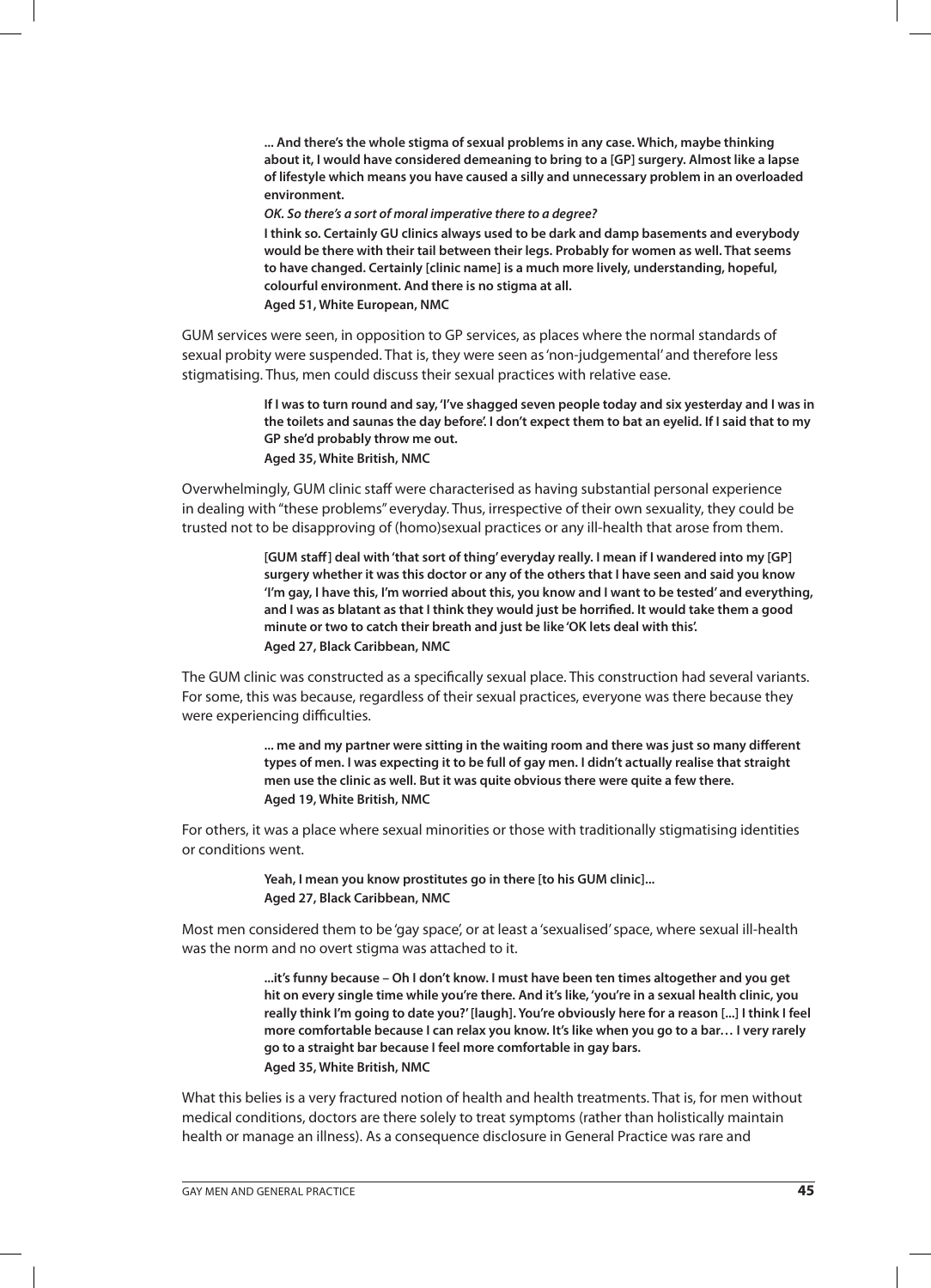anonymity was actively sought when addressing sexual ill-health. This separation of sexual (ill) health and general health was profound, but difficult for men to articulate.

> **I think there is a separation [between general health and sexual health]. How that defines itself I don't think I know myself yet [...] But it's almost instinctive [...] It's a very bizarre one isn't it. I mean I had cystitis when I was about ten I think it was and I got checked out by the GP then. I think if I were to have cystitis again now I'd be OK with the GP... But because I am a gay man my instinct would be to go for the GU clinic. Just to see if, you know, is that just a symptom of something worse that's going on.**

> **OK. So you think about it differently because it could relate to sex and if it does relate to sex then you want to be in an environment where…**

**Where I can talk fairly freely about the kind of sex I get on with. Aged 30, White British, NMC**

However, the equation of symptoms allied to sexuality with GUM medicine also tied it to pathology and stigma. That is, as GUM clinics were there to treat sexually transmitted diseases, they immediately cast homosexuality as intrinsically unhealthy or pathological. Questions of promiscuity and unpleasant stigmatising symptoms were brought to the fore. What was clear about all these accounts was that the presence of the GUM clinic did nothing to ameliorate mens sense of a broader stigma attached to their homosexuality. Rather, in a paradoxical way, by sequestering sexual symptoms to a specialist space where the normal rules of sexual probity were suspended, it strengthened those rules (and hence stigma) in other settings such as GP surgeries. In short, whilst GU services provide an excellent individual service, their capacity to reduce overall stigma must be questioned.

## **5.2 MEN WITH LONG-TERM ILLNESS (NOT HIV)**

The men with long-term illness had a deeper and richer relationship with their GP surgery because of greater need and closer involvement. As a result most had disclosed their sexuality to their GP. However, questions of stigma related to sexual ill-health influenced where they went with various complaints and the types of disclosures they made.

For the majority of men with a long-term illness, that illness was having an effect on their sexual or emotional (intimate) life. Most discussed their sexuality with their GP because they were experiencing permanent or intermittent erectile dysfunction (usually as a result of various medications).

> **Do you and your GP discuss various aspects of your sexuality? Things like… if it's part of the symptom or…**

**When it was coming to talk about the problem… as in the last ten years the nerve damage started to come into it. And then I started to find it hard to get erections. I would then get depressed and perhaps go to him and talk to him about that and he would then send me off to a hospital to see… he'd refer me to the hospital to see a specialist in that area [...] So there was a question of having intercourse with my boyfriend or something like that would come into it.**

**Aged 51, White British, LTI**

One man was suffering from stress related to his personal relationships.

**I think he knows I'm gay because when I had this trouble with the family I took… yes I think I took some letters to the surgery and he diagnosed me as having anxiety. Which I certainly did. The trauma with this boy harassing me... Aged 68, White British, LTI**

Men valued doctors who responded to disclosures regarding their sexuality in the same way they responded to other disclosures: with professionalism and clear competence. That is, it was not important whether doctors necessarily enjoyed talking about sexuality. Nor was it important that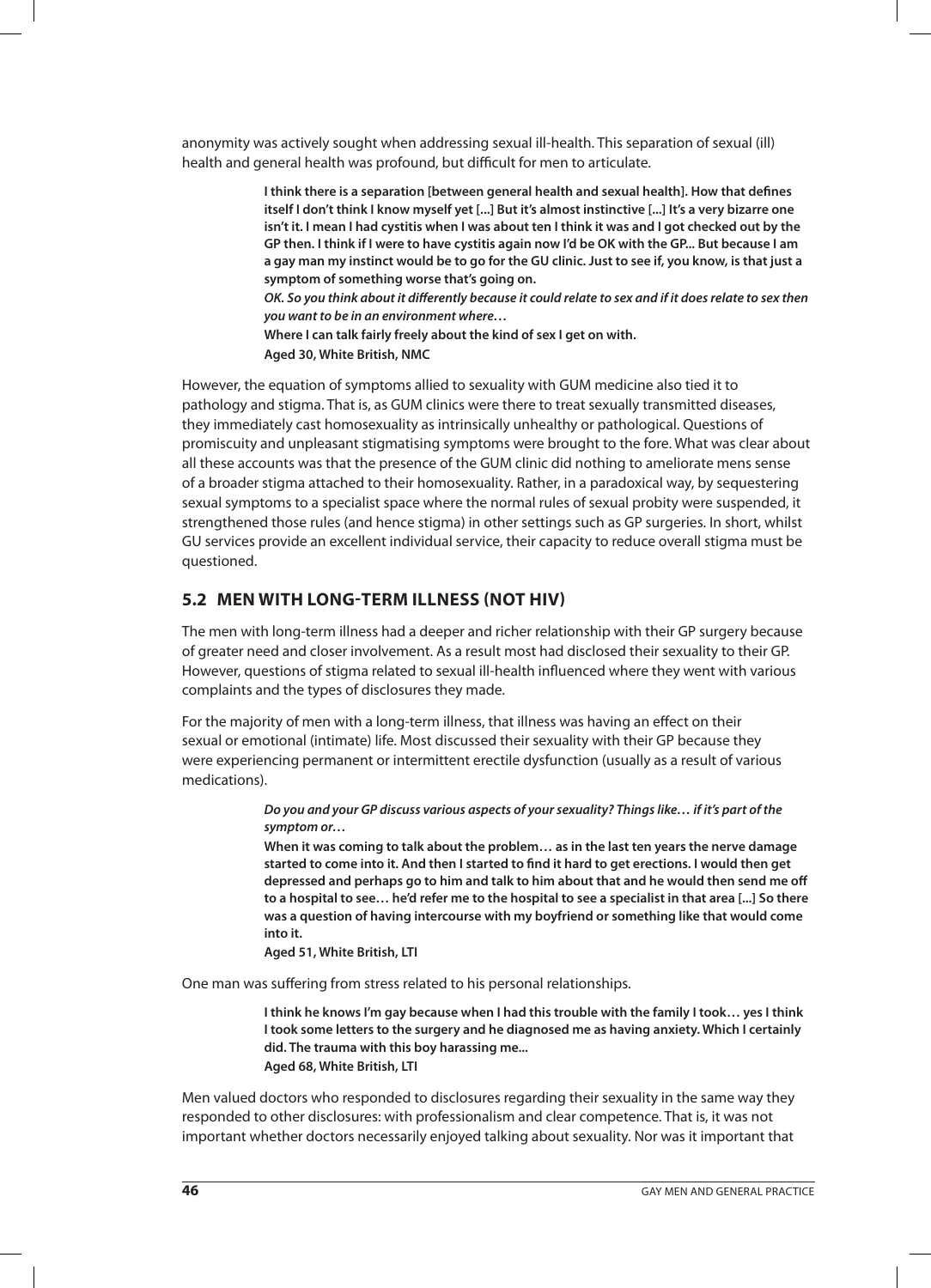they knew much about gay lifestyles or sexuality. Rather, it was important for them to be open and aware, to listen to the patient when he told them that his sexuality was relevant in this instance and to treat the patient with respect.

Men took the same range of concerns/ symptoms to other medical specialists who were treating their conditions. For example, some of the men suffering from erectile dysfunction reported their difficulties to specialists and as a result accessed other hospital services. The following respondent talks of accessing urology services. However, he makes a distinction between his consultant (who he sees to manage his MS); his GP (who dealt with his health and well-being more holistically); and the urologist he accesses for support concerning erectile dysfunction.

> **I've never told my [MS] consultant, who I see once a year. I don't know if they know. So it's not the same as your GP [knowing]? No.**

**Why is it different than your GP knowing?**

**Well I suppose it's very specialist isn't it, the MS? It's specialist symptoms and relapses and GPs it's more general. You know like when… like for instance when I split up with my partner, that was relevant that he knew about it [...] Because I was going to see him with you know complaints of… you know stress-related complaints and so it was relevant that he knew of my home situation…**

**Aged 39, White European, LTI**

Another respondent was referred to a psychologist through his diabetes clinic, who in turn gave him assistance in coming out.

> **The doctors there who would deal with me would know that I was gay. Because that all came up when the problem with the results of the diabetes effecting my body [referring to erectile difficulties]. And that brought all that out […] It was through [hospital name] that they referred me to their sexual psychologist. Because it might [not] be the diabetes that was causing the problem […] when I said I had a lot of problems with becoming gay and maybe that played on my mind. Because I'd never had any problem with girls so they said see a psychologist to talk about it and the fact that I was a very shy person and had difficulty meeting people. And that was before I found out I was gay. And of course when I found out I was gay I started getting into male relationships. I would go and discuss those things. Aged 51, White British, LTI**

The three men who were unhappy about their GPs all relied heavily on other clinical services with varying degress of success. For example, one who suffers with mental health difficulties compares an accident and emergency liaison psychiatrist he saw after a suicide attempt, to his own psychiatrist. He told the A&E psychiatrist that he was gay.

> **... he kind of went, 'OK'. And kind of nodded his head. And I think he was gay himself. And I didn't know if he was doing that because it was like the penny dropped. Oh that's why you're kind of ill. And I hope that wasn't the case. Or maybe he appreciated and he could relate to me and so I don't really know.**

**Aged 22, White British, LTI** 

Another makes up for deficiencies in his GP practice through his close relationship with the consultant and staff at his oncology clinic. He feels his treatment there is more integrated than at his GP.

> **... when I go along [to my oncologist] we have general chats and when I go and see him. And he says, 'What are you doing tonight'. And 'Oh I'm going out with my boyfriend for a meal or whatever'.**

**Aged 18, White British, LTI**

It was clear therefore that men with long-term illnesses were not averse to discussing aspects of their sexual and emotional life with their GP and other doctors or specialist staff. However, the types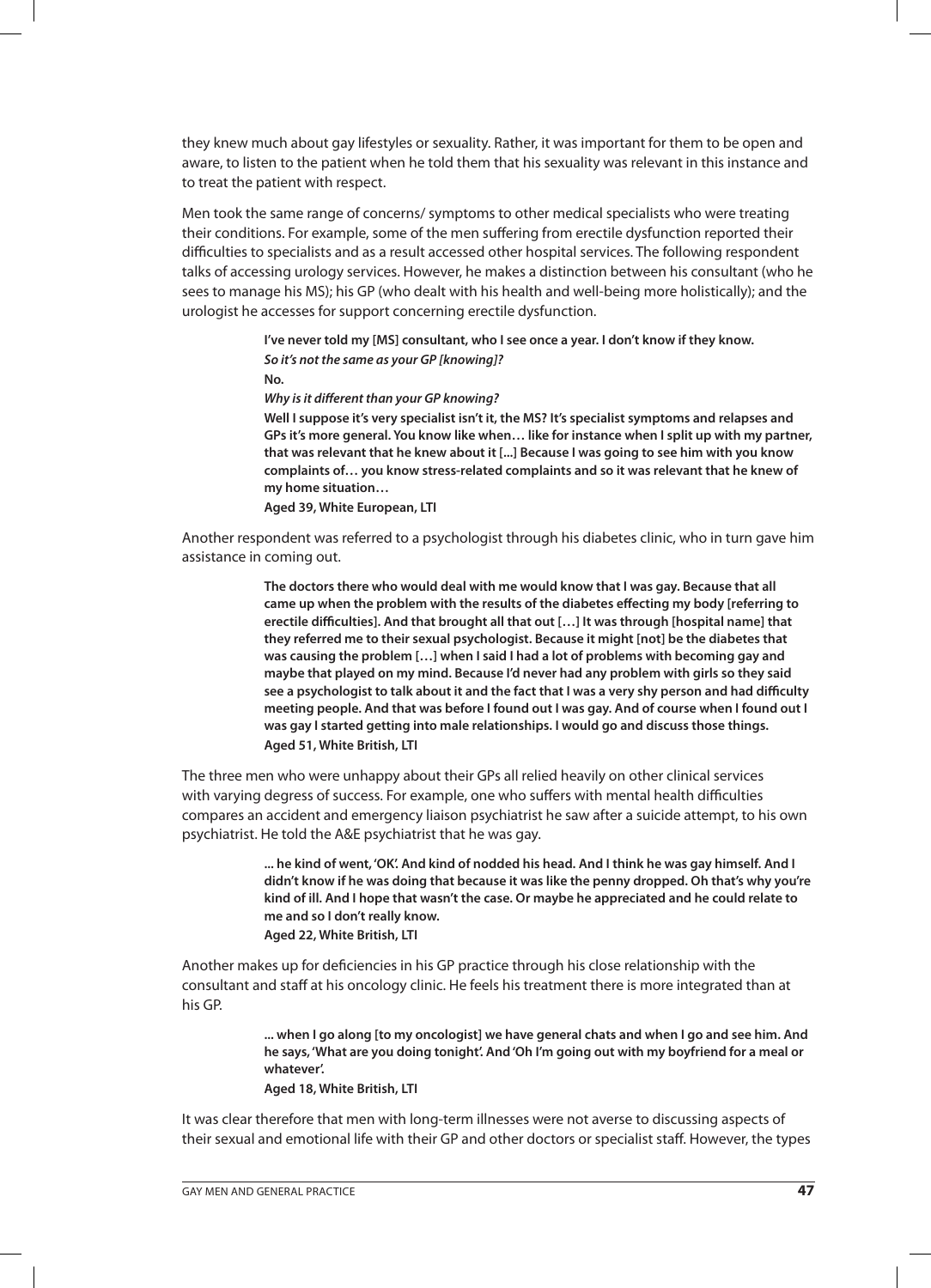of symptoms they were willing to discuss did not include sexual interactions (or infections) nor anything that required detailed discussions of their sexual lives. In other words, men took different types of sexual health symptoms to different services and they only took those which were most stigmatised – sexually transmitted infections – to their GUM clinic.

The overwhelming majority of men attended or would attend a GUM clinic for procedures and tests relating to sexually transmitted infections. Men continued to attend GUM clinics, even when they were significantly dissatisfied with the service they received there.

> **… the doctor and the nurses there are quite good. But the whole set up is awful […] You used to have to make an appointment. Now under their new scheme you can just walk in. But you can wait there for hours. And if you happen to miss hearing your name called then as far as they're concerned you've walked out. Aged 51, White British, LTI**

Men were proactive in finding a GUM service that suited them (where this was possible). Men attended GUM clinics for a range of reasons. First, they assume that if they did present to their GPs with sexually transmitted infections, they would be referred on to their GUM clinic anyway. That is, unlike all other specialist services, GUM is open access. Therefore men would prefer to cut out the need to see a GP, especially if they are symptomatic and needed treatment quickly. The GP was seen as merely adding to the protracted waiting time for GUM appointments.

> **You wouldn't go to your doctor for STDs and things I don't think. Because he would have to send you off to a clinic to be checked out. Aged 51, White British, LTI**

Men with long-term illnesses displayed the same deep reservations about discussing their sexual history and sexual risk practices with their GP as the men without medical conditions.

> **I would prefer not to see a GP full stop for any sexual health matters. It's down to discretion and, almost kind of, people-skills that you need. And it might be quite a sensitive issue. And I don't want to come up against it with a doctor who doesn't deal with these sorts of things very often. I'd like to speak to somebody who understands more. Aged 22, White British, LTI**

Like the men with no medical conditions, they saw the GUM clinic as a place where a noncensorious attitude towards sexuality was adopted.

> **Are there other differences? No. They're very just in to that. Their own special sphere. They're not asking any other questions. They're very business-like. So their approach is the same. Yeah. Yeah. It's very clinical. Professional. It's very… sterile really. Aged 51, White British, LTI**

Interesting in this respect are the kind of genito-urinary or rectal complaints men did bring to their GP. Most made distinctions between those that were related to STIs (which they would bring to their GUM) and those which were not related to STIs (which they brought to their GPs).

> **I've been to my GP on one occasion […] when I came back from abroad and I had the itches […] And it's turned out to be some sort of crabs or something […] probably been caught travelling on ferry boats between the Greek islands. You catch something off the blankets you know basically […] Because I knew I didn't have any sex with anyone for those two weeks.**

**Aged 39, White European, LTI**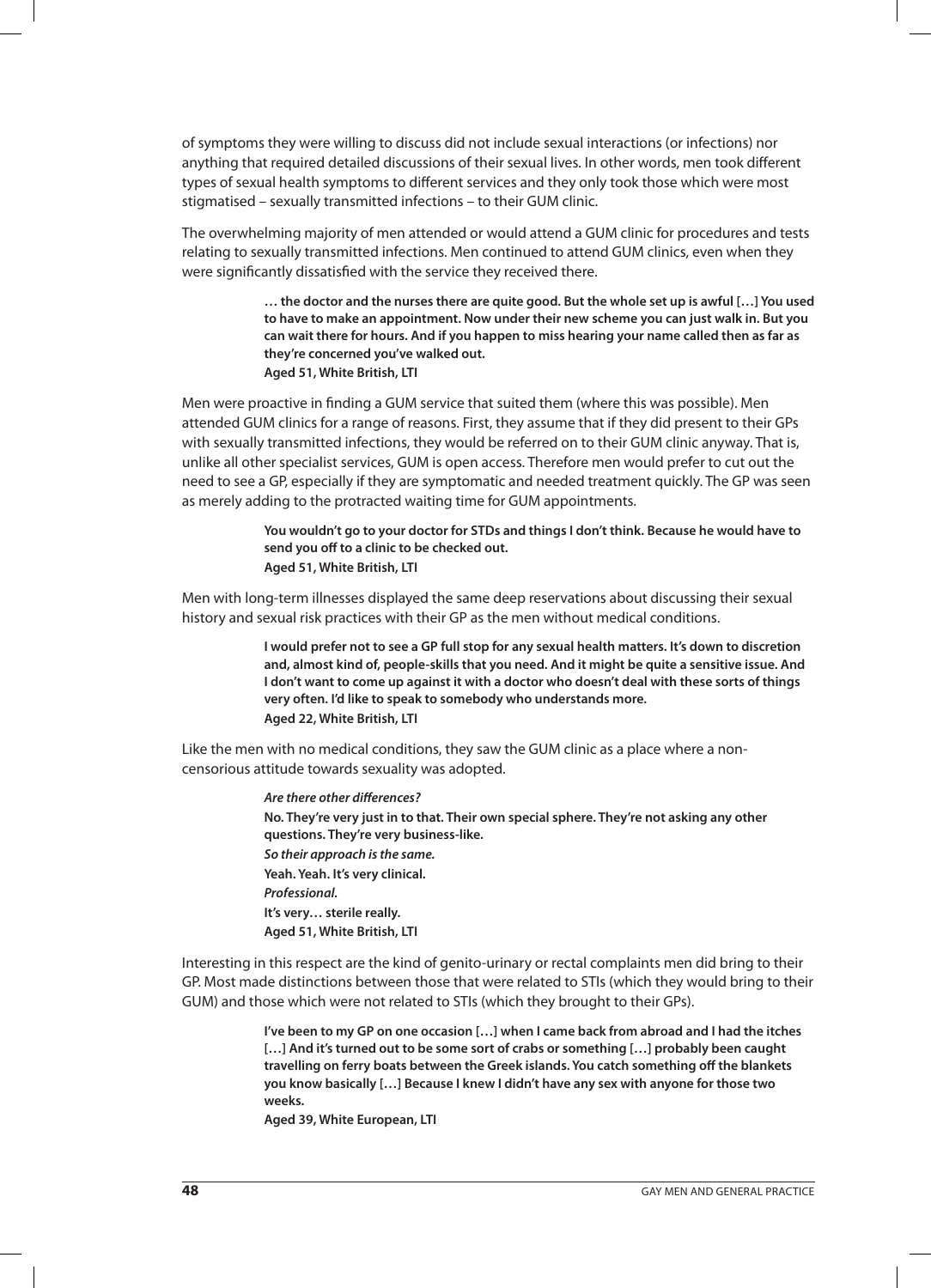Most telling in this respect was that none of the men who suffered from erectile dysfunction had ever considered taking these symptoms to a GUM clinic.

> **...except when it came to a problem with my diabetes and my sexual organs, then I would discuss that with my GP. I wouldn't go and discuss that with a GU clinic because it's not the sort of expertise that they would have. Aged 51, White British, LTI**

Therefore, the effects of stigma inherent in the practices of the men with no medical conditions persist, in a more nuanced way, in the practices of the men with long-term illnesses. That is, despite having disclosed their sexuality and often discussed symptoms and difficulties associated with their sexual practice both with their GP and with other specialists, men with long-term illnesses still bring symptoms associated with sexual risk to their GUM clinic. They do so because such symptoms remain stigmatised and therefore unacceptable in a GP context. Although, their reasons for bringing these symptoms to GUM clinics were also connected to the GUMs specialism (carrying out procedures and tests), they are also related to the GUM's capacity to suspend the normal rules of sexual probity (in other words, to be 'non-judgemental').

GPs were seen as managing general health. What was absent from the accounts of GUM given to us was any notion that their use and experience of GUM care was related to other aspects of their health or their illness. That is, there was no notion of 'sexual health' and no sense in which GUM might be integrated with or even overlap with either their other specialist care or the care they received from their GP. This, in spite of the fact that a sizeable proportion of men suffered from ongoing erectile dysfunction related to their illnesses or treatments.

## **5.3 MEN WITH DIAGNOSED HIV**

Like those with other long-term illnesses, men with diagnosed HIV were more open with their GPs about their sexuality. However, such men also had a range of places to go to in order to get symptoms allied to sexual health treated. When it came to such symptoms, similar themes emerged regarding the division of different types of symptoms to different health practitioners. However, men with HIV could also consult their HIV specialists and nursing staff. This introduced a further dimension to their care. The construction of one symptom in different ways to suit different practitioners is illustrated well in the case of the following man who consulted both his GP and his GUM clinic with anal warts. The condition was extreme and, at the time of interview, he was on a waiting list to have them removed under general anaesthetic. However, when he first presented to his GP, he presented them as haemorrhoids.

> **I thought they were haemorrhoids to start with. They [GP] didn't look, it was my mistake. I said I think I've got haemorrhoids, so he gave me gel for haemorrhoids which seemed to work. And then finally after a few months of that I said, 'This isn't working'. And they actually took a look and said, 'Oh they're not haemorrhoids or anything like that'. The last time I went was about the anal warts just to ask the GP's advice even though I was going to the GUM clinic anyway. Just to see if there's anything she could do to help relieve the pain and she gave me some nappy rash cream […]**

**Have you ever considered telling her that you're gay?** 

**No, I wouldn't tell her I'm straight either.** 

**In terms of the anal warts don't you think that might make it more urgent if she knew that you were gay?**

**Why? It shouldn't do. Presumably heterosexual people can get anal warts. Aged 49, White British, HIV+**

Likewise, there can often be confusion as to whether a symptom is an STI or related to HIV. In the following case, the respondent considered taking a bowel problem to his GP. Because the wait for an appointment was so long, he presented it at his regular appointment with his HIV clinician who diagnosed it as chlamydia.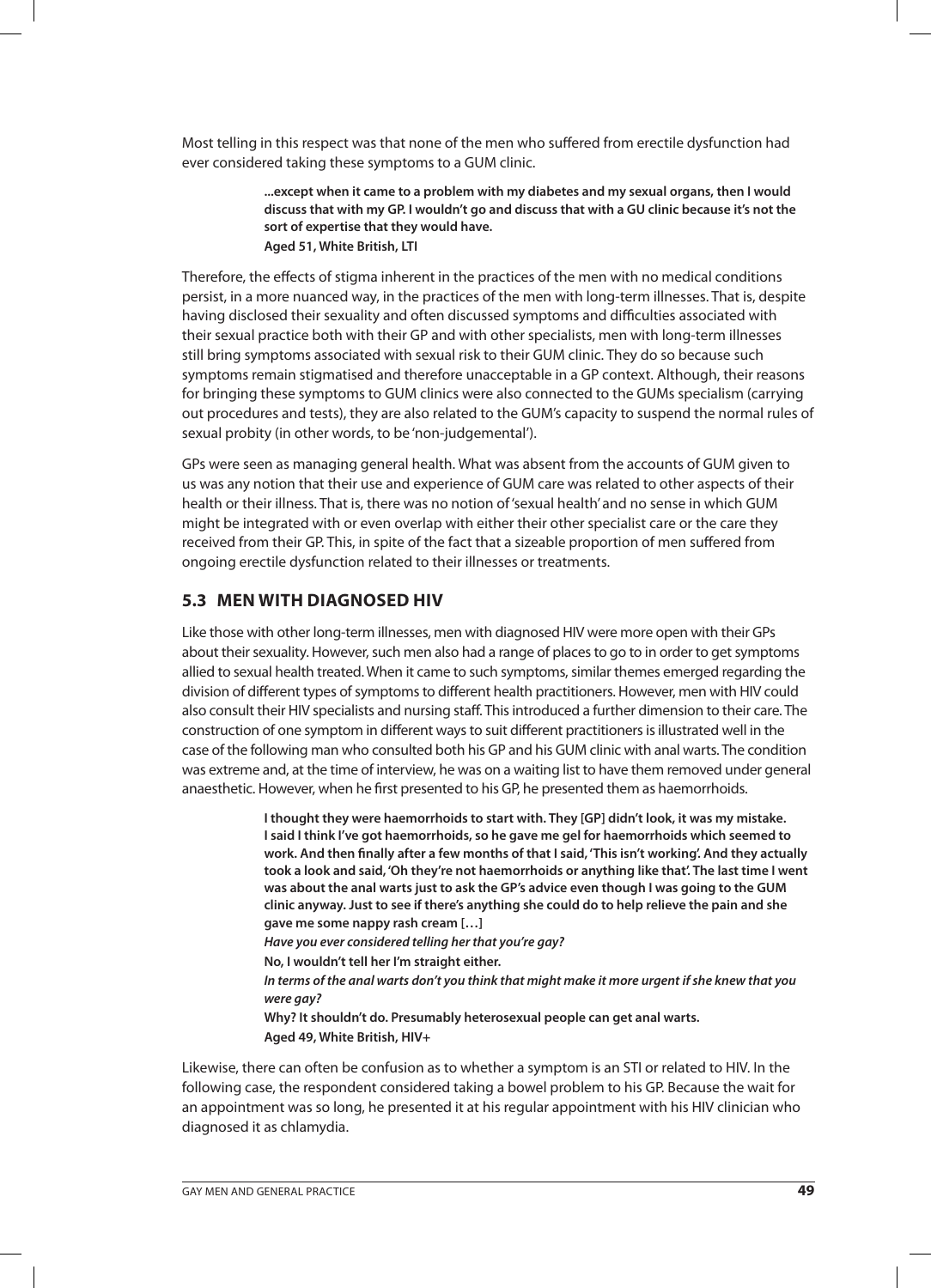**I had a really bad bowel problem and I just thought it was either a side-effect of the medication or it was something related to HIV. I hadn't had chlamydia before when I first got it so I went to the doctor and my doctor's appointment was another three weeks so I just left it thinking well it's not that bad but it just got worse and worse. When he [HIV clinician] examined me it was chlamydia that was causing the bowel problem. I wasn't aware that I had contracted chlamydia. Then he suggested that maybe I ought to go every three to six months and have a full MOT anyway […] Well the HIV clinic deals with everything that's related to HIV. I go every three months and have a complete sexual check-up because I still am active sexually.** 

**Aged 46, White British, HIV+**

Other men with HIV showed a similar reticence to consult their GPs with symptoms related to sexually transmitted diseases. All the men with infections chose to attend either their GUM clinic or their HIV clinic to have the STIs diagnosed and treated. HIV and GUM clinics are often located in close proximity or are actually the same clinic. Therefore, men tended to treat both services as interchangeable. The men with diagnosed HIV were distinct from the rest of the men interviewed in that their long-term illness (HIV) was usually managed within an HIV (GUM) out-patients context, with little or no input from their GP.

> **In the last two years how often would you have gone to the GUM do you think? About twice I think. In any case it's a bit redundant because the GU and the [HIV] clinic are in the same building. Aged 30, White British, HIV+**

Moreover, they often receive GU services as part of their HIV health care.

**If something is wrong with me and I'm going to see my consultant on Monday and he says 'Is there anything wrong with you?' and I say, 'I've got this or that and I don't know what it is'. He looks and says 'I think it might be this'. He will then treat it and deal with it there and then, rather than sending me to the GU clinic. Aged 46, White British, HIV+**

Men valued both their GUM and HIV clinics in that they were 'non-judgemental'. Like the men in the other two groups, they did not feel stigmatised when they presented with symptoms allied to sexually transmitted infections. Similarly, men with HIV reported that they felt uncomfortable consulting their GP about an STI.

#### **In terms of the GU would you expect a GU clinic to provide services that are different from those that your GP provides?**

**Yes I suppose so because they should have more advice on sexual transmitted diseases and things. They should be able to offer you counselling there […] I think if you have to be honest about whatever sexual activity you're taking part in, to find out the root cause of why you've caught a particular STI. I don't think they should be judgmental about what you're doing because that's your choice whether you want to do a certain thing or not. I've only encountered it once at the GU clinic where I thought a doctor was judgmental about my sexual life but nine times out of ten they're fine about it. Because I think they're there to look after you and to treat you and maybe offer advice or whatever. But I don't think they're there to actually preach to you.** 

**Aged 46, White British, HIV+**

What is clear from these accounts is that these men have a choice of places to obtain treatment of STIs. Moreover, their HIV care, general health care and GUM care was often highly integrated.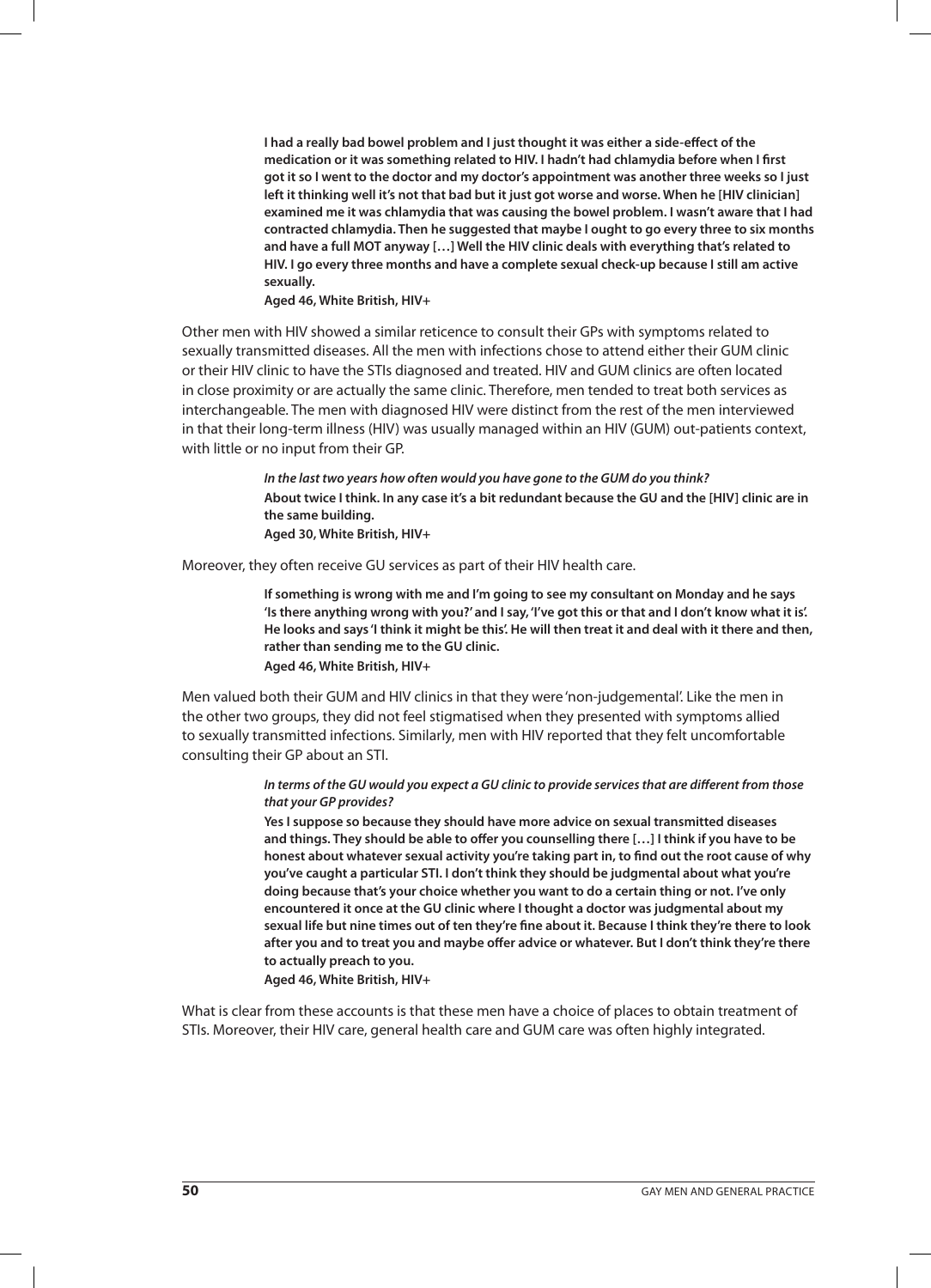## **5.4 DISCUSSION**

We have seen in chapter 4 that there continues to be a stigna attached to disclosing one's sexual identity to a GP. The stigma enacted in the GP consulting room is merely a reflection of the stigma attached to homosexuality in broader society and results from the association of gay identity with transgressive homosexual practices. This chapter examines the even greater stigma attached to the presentation of pathological symptoms (such as an STI). Our analysis highlights the difference between disclosure and discussion of one's identity as a gay men (within a social or interpersonal context) with a GP and consulting a GP with pathological symptoms related to homosexual practices.

The majority of men in all groups were reticent to consult their GP with symptoms which resulted from their sexual practices and interactions (symptoms of sexual ill-health) preferring instead to take these to GUM settings where the normal rules of sexual probity and judgement are lifted.

The experiences of the men with long-term illnesses highlight the distinction between sexuality related to health and sexuality as the cause of pathology or sexual risk. Here the men discuss with their GP sexual symptoms which are a result of their conditions or their medications (such as erectile dysfunction) rather than symptoms which result from the sex they have (such as STIs).

The case of men with HIV adds a further dimension. Because they access their HIV clinic (which often takes over their care) through their GUM clinic (which is often in the same place), there is a strong link between their specialist care provider (HIV clinic), their general care provider (often also the HIV clinic) and their GUM clinic (often in the same building or sharing staff with the HIV clinic). However, all too often, the one player missing here is the GP who usually falls out of the care loop for men with diagnosed HIV.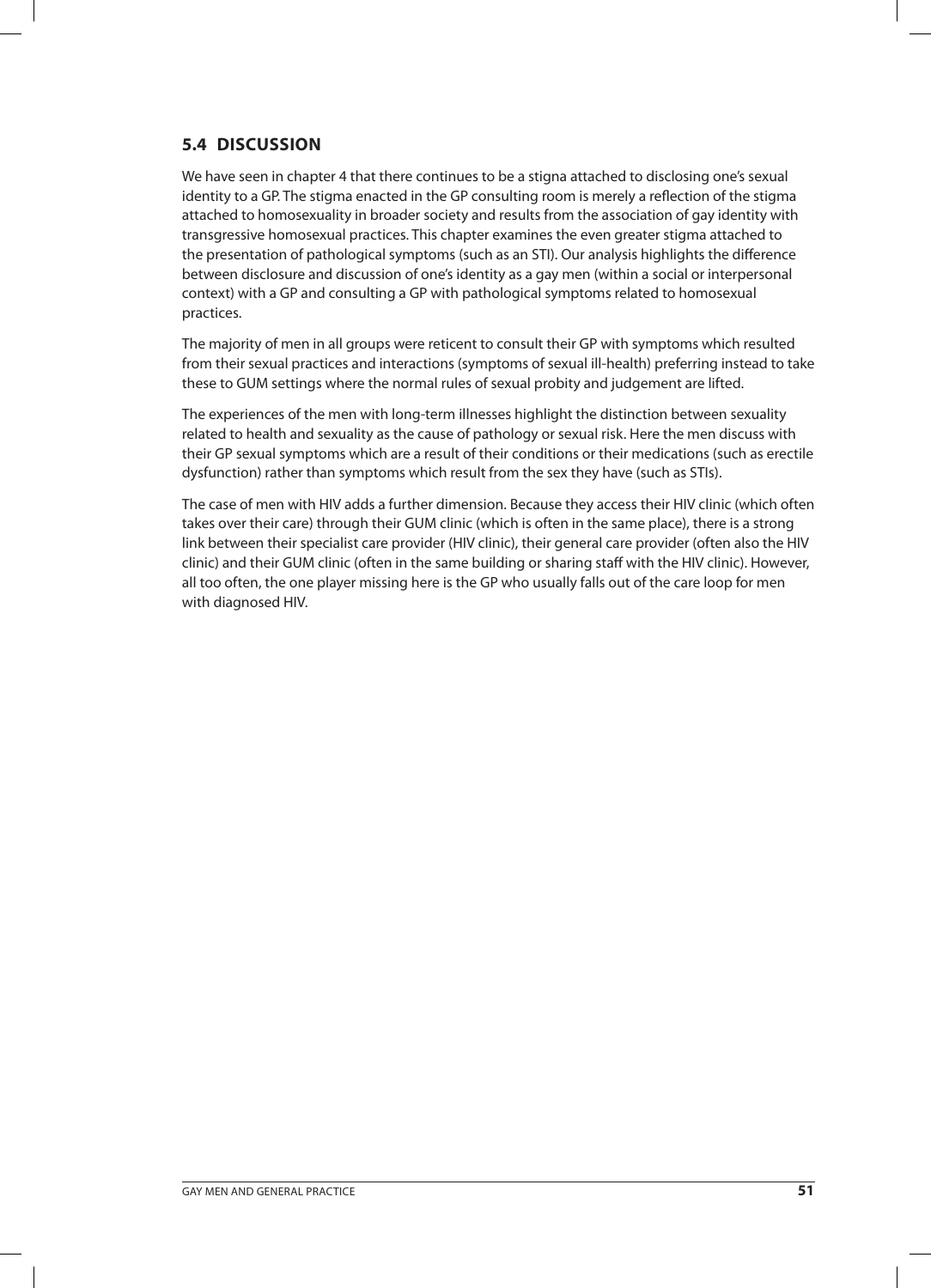## **Conclusions and recommendations** 6

In this study, we aimed to provide data which would enable us to comment on the acceptability of GP services for gay men, especially in relation to 'level 1' sexual health services. Before we draw conclusions or make any recommendations, it is necessary to elaborate on the distinction we drew in the introduction of this report: that is, between gay men's views on general health services and sexual health services.

## **6.1 TALKING ABOUT BEING GAY IN CLINICAL SETTINGS**

The question of whether sexuality is relevant to health for gay men is vexed. From a health promotion and social care perspective we would say it is because it influences quality of life and individual capacities to maintain or maximise health. From a clinical perspective, homosexual activities also make men particularly vulnerable to a range of sexually transmitted infections including HIV. Moreover, it is important to understand the exact nature of those sexual activities to diagnose and treat symptoms properly.

However, when we turn to generic primary care services, especially General Practice, the majority of gay men have not disclosed their sexuality and many insist that their sexuality is not relevant to their relationship with their GP. This study shows that for men who do not have a medical condition (those who have a limited relationship with their GP), the fact that they are gay is rarely raised and their GP is unlikely to know of their sexual identity or practice. The fact that a patient is gay may emerge, relatively unproblematically, when his relationship with his doctor deepens (when he is diagnosed with a long-term illness or in some cases with HIV). His being gay emerges along with a range of other facts about his personal or intimate life.

In the context of the cursory, limited relationship enjoyed by most men with their GP, it is hard to see where exactly the question of a man's sexual identity fits. How might men talk about their sexuality? How much talk is appropriate and what is the most appropriate response of the GP? One way of understanding this difficulty is to see that no matter how he does it (whether told directly, slipped into the conversation or merely implied), telling his doctor (or indeed anyone else in health settings) is always a *disclosure*: an action which challenges the range of assumptions made by individuals in social settings. Gay men are reticent to make this disclosure for a range of reasons. Men are concerned about safeguarding their privacy, about negative reactions, about confidentiality in notes, about being seen as deviant or even as foolish or of making a fuss over something which has limited relevance to the illness they are presenting with. The problem is, unless the disclosure is made, the GP and the other surgery staff will assume that the patient is heterosexual. It is important therefore to attempt to clarify the place of gay identity in the GP consulting room. To do so, it is important to disentangle a number of elisions and confusions.

The first is the elision between gay (or bisexual) identity and homosexual behaviour. That is, between who someone is and what they do. If we do not make this distinction, we risk maximising the detrimental affects of stigma related to both gay identity and homosexual practices and consequently not improving services. This distinction becomes clearer when we compare the situation of a gay man to his heterosexual counterpart. If a heterosexual man happens to mention to a doctor that he has (or does not have) a wife or (female) partner, we would be hard-pressed to call this a particularly intimate disclosure. However, for a gay man to mention that he has a (male) partner is a relatively intimate disclosure. We heard repeatedly, men say that their sexuality is or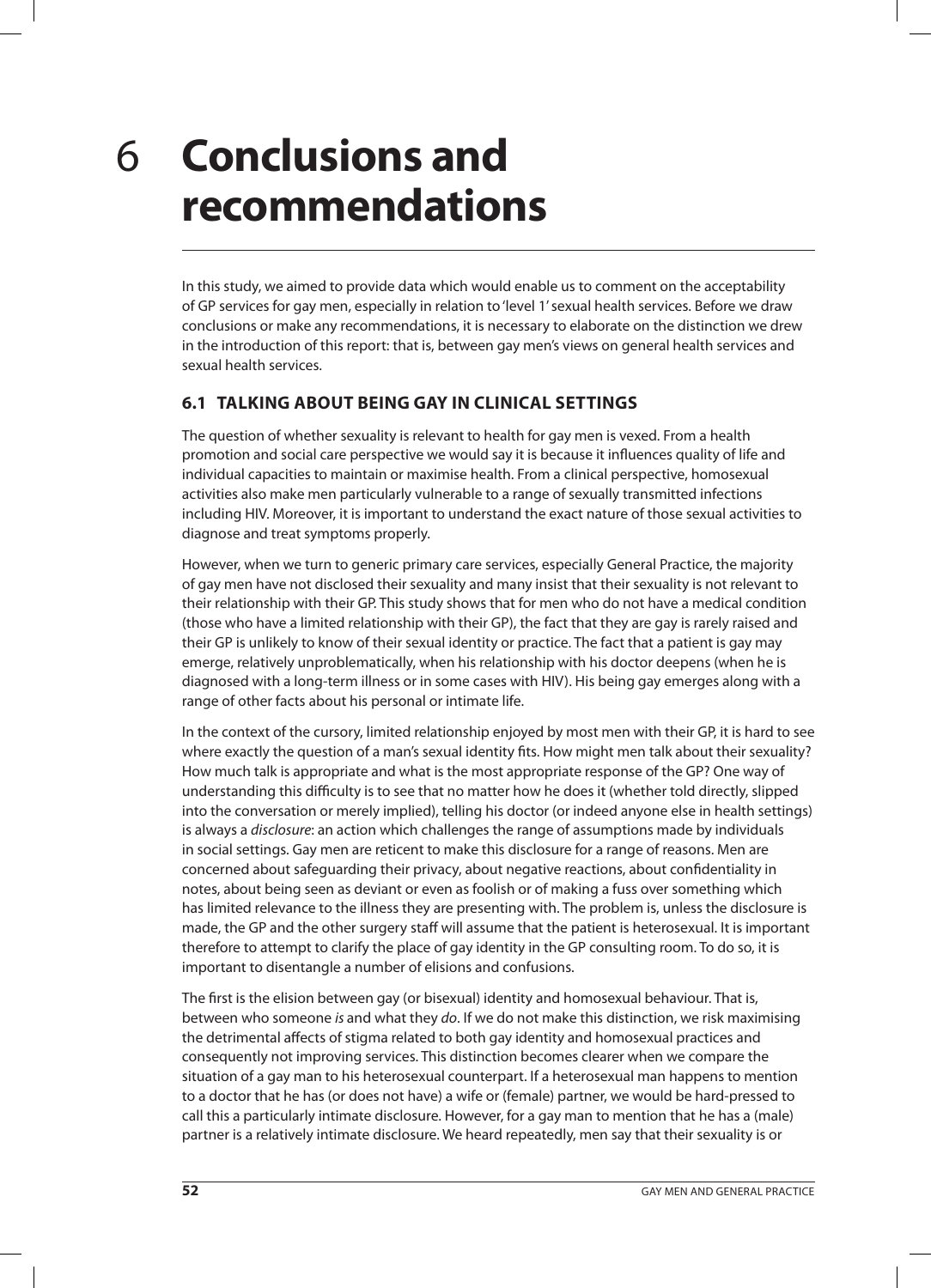is not relevant to their health or their relationship with their doctor. It is likely that heterosexuals would say the same. However, they might also say it is relevant that their doctor knows whether or not they have children or live with a partner.

This comparison provides us with a key to understanding the specific problem of disclosure for gay men in GP (and other NHS) settings. Heterosexuals can talk about their family, children etc. without an immediate mobilisation of the question of their sexuality relating to their sexual practice. Their heterosexuality is taken for granted (this is not to say that cultural differences between doctor and patient may colour their perceptions of what a family should be) and essentially banal. This is precisely the way in which heterosexism operates, on the basic assumption that 'normal' lives are lived heterosexually, with little regard for the notion that other 'normal' existence might take place out of that paradigm. Thus for gay men to mention their intimate life is *immediately* connected with revelations that are directly tied to 'deviant' sexual practice. Most gay men do not want to risk eliciting such imagery with a relative stranger in a clinical setting where they are already in the disempowered role of being a patient. The question becomes therefore: how can a gay man talk about his intimate life (his biological family, his domestic arrangements, the presence or absence of a partner, his social life) to a medical practitioner without such a conversation being immediately framed as a disclosure of his sexuality and his sex life?

The problem lies not with the gay men nor with their doctors, but in the way that any discussion of a gay men's personal life is framed in a social and cultural context and re-constituted through institutional settings such as a GP surgery. This relates to the second elision. Because health care is oriented towards diagnosing and treating pathological symptoms and meeting need, disclosures within GP settings are cast within this overall discourse of need or clinical pathology. In other words, it is difficult to tell your GP something without immediately connecting the disclosure to a need or a pathology. Thus, the elision from a disclosure to a need or a pathology becomes automatic in a setting geared almost entirely to diagnosing ill-health. Quite appropriately, the majority of gay men are concerned about having their sexuality constructed in such a way. This is directly reflected through their discussions about the loss of control that they might have over the outcomes of their disclosure once it is made (ie. it might be recorded in their notes and then non-clinical staff might find out and make judgements, or it could affect insurance applications etc.). In this way the broader social stigma attached to homosexuality is continually maintained by social practices whereby gay men feel they may have less to lose if they simply keep all revelations about being gay within a quite select and accepting circle. Ultimately, this can be regarded at the individual level as quite a rational response to a hostile social environment, and change needs to be initiated through widespread cultural adaptation.

There is a third and final factor which inhibits disclosure of sexuality to GPs and that is GUM services. Gay men are used to attending GUM clinics to have ill-health associated with their homosexual practices diagnosed and treated. GUM services exist in an environment where the stigma or moral opprobrium attached to homosexual practices are suspended in order to treat such symptoms. The sequestering of symptoms allied to sexuality solely to GUM services has three major effects. First, it reinforces a connection between talking about your gay identity in a clinical setting and the presence of clinical pathology (such as an STI) or detailed analysis of sexual practices (such as sexual history taking). Thus, to talk about being gay is to talk about sex or pathology, not about your day-to-day life and the dominant framework of pathology is strengthened rather than challenged. Second, GUM also allows gay men to treat their sexuality as something separate, related only to their genital health and perceived as not having a role in their general health. Finally, by lifting moral opprobrium or being 'non-judgemental', GUM services strengthen the expectation that it is somehow less acceptable to talk about gay sexuality in other clinical settings and that perhaps, men should expect to be judged in those settings.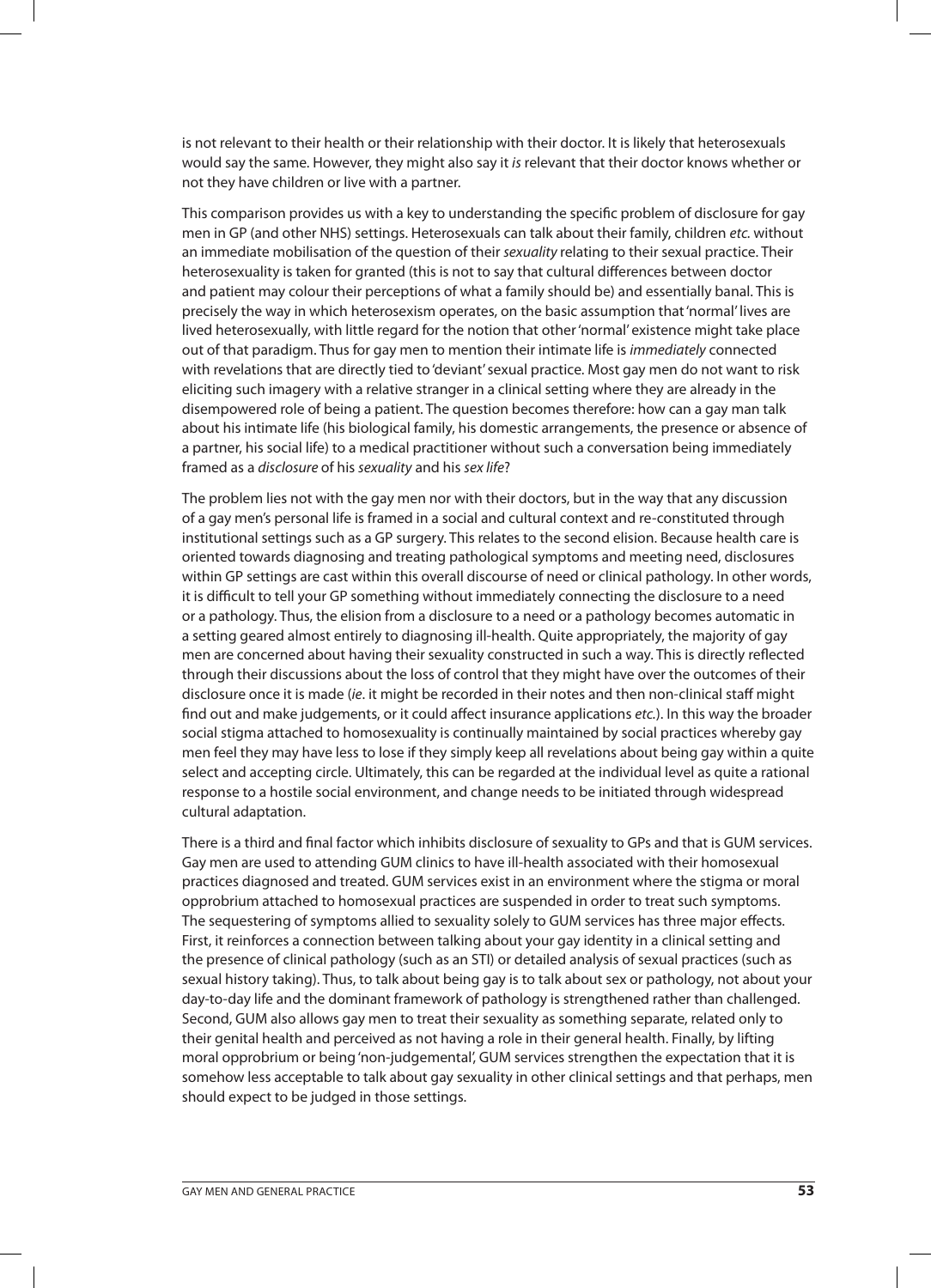The experiences of the men with long-term illness shows us that, on an individual basis, these problems around disclosure are easily resolved. The ease with which men's sexuality emerges in relation to their day-to-day life and (for the most part) the positive response of the doctor should alert us to the fact that the problem of disclosure is more symbolic than real. That is, disclosure is a problem until it occurs. Then, it emerges that it probably should not have been a problem in the first place. Men with long-term illness show us how sexuality can be talked about within a GP setting without questions of need, pathology or moral judgement being mobilised.

## **6.2 A GAY GP OR A GOOD GP?**

For the most part, the men in both our qualitative and quantitative studies found their GP services satisfactory. Their GP served their purpose to a greater or lesser extent. Men with no medical conditions expected to see their GP as little as possible for as short a time as possible, and only when they had 'routine' illness. Men with long-term illnesses expected their GP to be a partner in their treatment and care. The majority of men with HIV were relatively unconcerned about their GP because they received the majority of their care elsewhere. For the most part, men's expectations of their GP were low, and this was especially common with regard to sexuality or sex. This finding confirms the results of prior research (Cant 1999; Webb 1999; Klitzman & Greenberg 2002).

Very few of our respondents wanted a gay GP or even a GP who was versed in 'gay lifestyles'. Rather they wanted a good GP. Alongside professionalism and knowledge, personability and communication skills were highly prized. A good GP is a doctor who can see both the symptom and the person, who appears to listen and comprehend and who does not make the patient feel demeaned or rushed. A good GP is willing to recognise the limits of his or her understanding and refer on where appropriate. A good GP takes an interest in the patient's life. Finally, a good GP should is able to understand the patients life and lifestyle despite cultural, religious or moral differences between patient and doctor. When men expressed satisfaction with their GP it was invariably with reference to the above qualities rather than some intrinsic 'gay-friendliness'.

A bad GP will make all of his or her patients feel uncomfortable (including the gay ones) through an inability to communicate, through being too rushed or through being dismissive of the patient. When men complained about their GP, it was often because they had these attributes rather than a perception that they were homophobic. In short, a bad GP will never have the chance to show whether or not he or she is homophobic because the patient is unlikely to disclose to them.

We might conclude therefore, that what makes a GP 'gay-friendly' is his or her capacity to communicate effectively with the patient. To the extent that this is the case with the individual doctor, it is also the case with all of the surgery staff (especially nurses and receptionists). A large part of making people feel at ease within their GP surgery is letting them know that they will be treated equally and respectfully. This needs to be made clear to all patients including gay men. It is up to every practice to ensure that all patients know that they will be treated equally and with respect by all staff regardless of their sexuality (whether or not they choose to disclose it directly). A GP surgery which cannot guarantee this and which cannot communicate it to it's patients is simply not offering a good enough service. There are numerous resources available which underscore these points and detail the specific ways in which GP settings can improve access to equitable health care for all of their clients including gay men (Bains & Cross 1997; Carter et al. 1998; Scott 1998; Webb 1999; Cant 1999; Adams 2001).

We are saying nothing new when we conclude that the acceptability of GP services to gay men could be increased by: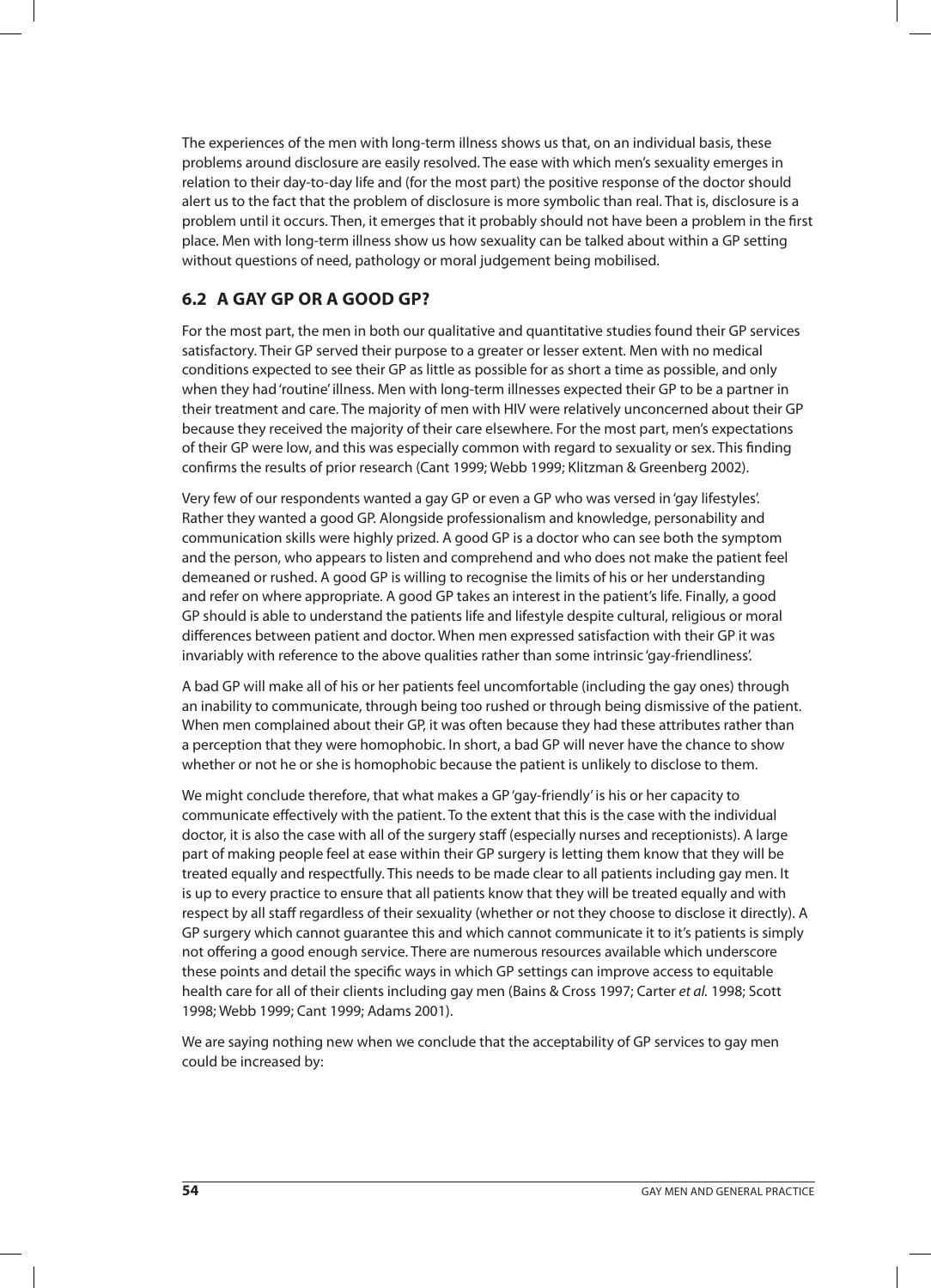- increasing all clinic staff's capacity for meaningful communication with patients.
- requiring all GP practices to develop and prominently display equality policies, statements and guidelines which explicitly include sexual orientation.
- requiring all GP practices to adhere to clear guidelines around confidentiality and patient notes and to make those guidelines clear to patients.
- requiring all staff to act according to these guidelines.

Such interventions are likely to increase acceptability of GP services to all patients including gay men.

Alongside such interventions it is important to address gay and bisexual men directly concerning their rights in primary care contexts. Gay men and bisexual men have every right to be concerned about heterosexism and homophobia in NHS settings. However, many men understood poorly – or not at all – their rights regarding access to their medical notes or that they could challenge how items had been (or would be) recorded. Without a thorough understanding of the process of recording information on their notes and what rights of access non-NHS agencies had (especially in respect of financial services) many men recalled horror stories from the 1980s and 1990s where men were denied financial services such as mortgages and life insurance or had to pay inflated prices for such products. Historical fears, and lack of clarity on their rights, had a huge impact on many men's willingness to even consider disclosure of sexual identity or sexual practice in a GP context. These fears should be addressed in national information campaigns targeted at gay men and bisexual men.

## **6.3 SEXUAL HEALTH PROMOTION IN GENERAL PRACTICE**

The Department of Health wants to increase the capacity of General Practice surgeries to provide 'level 1' sexual health services to men (see section 1.2 for an overview of the relevant documents). For men these include: sexual history taking and risk assessment; HIV testing and counselling; assessment and referral of men with STI symptoms; and hepatitis B immunisation.

In order to achieve this, the Department of Health will need to attend to two major impediments to change. First, it will need to find direct means of addressing the social stigma that prevents gay men from disclosing their sexuality to their GPs. Second, they will need to be particularly mindful of the ongoing role that GUM services play in broader public and clinical perceptions of homosexuality as fundamentally pathological. For example, if the GUM clinic is allowed to maintain its current 'exclusive' rights over the sexual domain, then it is unlikely that GP practice will ever manage to take the whole patient (inclusive of his sexuality and his homosexual practice) into its care. The existing boundaries, and to some extent the protectionism that is evident in these clinical settings, will prevent any sense among patients that they have a real choice about how and where to get their sexual health needs met.

We suggest that to a large extent, an initial means through which the first barrier of broader stigma should be breached is the creative, thoughtful, and mandated application of the recommendations made above in section 6.2. As for the second barrier of structural and symbolic boundaries between GP surgeries and GUM clinics, we recommend that active steps need to taken in order to increase the levels of communication among staff in these different settings. The GP with Special Interest in Sexual Health initiative appears to be an ideal place to begin this process. To develop an ongoing and synergistic relationship between these two sites for sexual health services, we envisage crosstraining programmes and professional networks aimed at skill-sharing around specific topics such as: sexual history taking within the context of new patient registration; or reception skills and waiting area practices which are inclusive for a range of sexually diverse clients.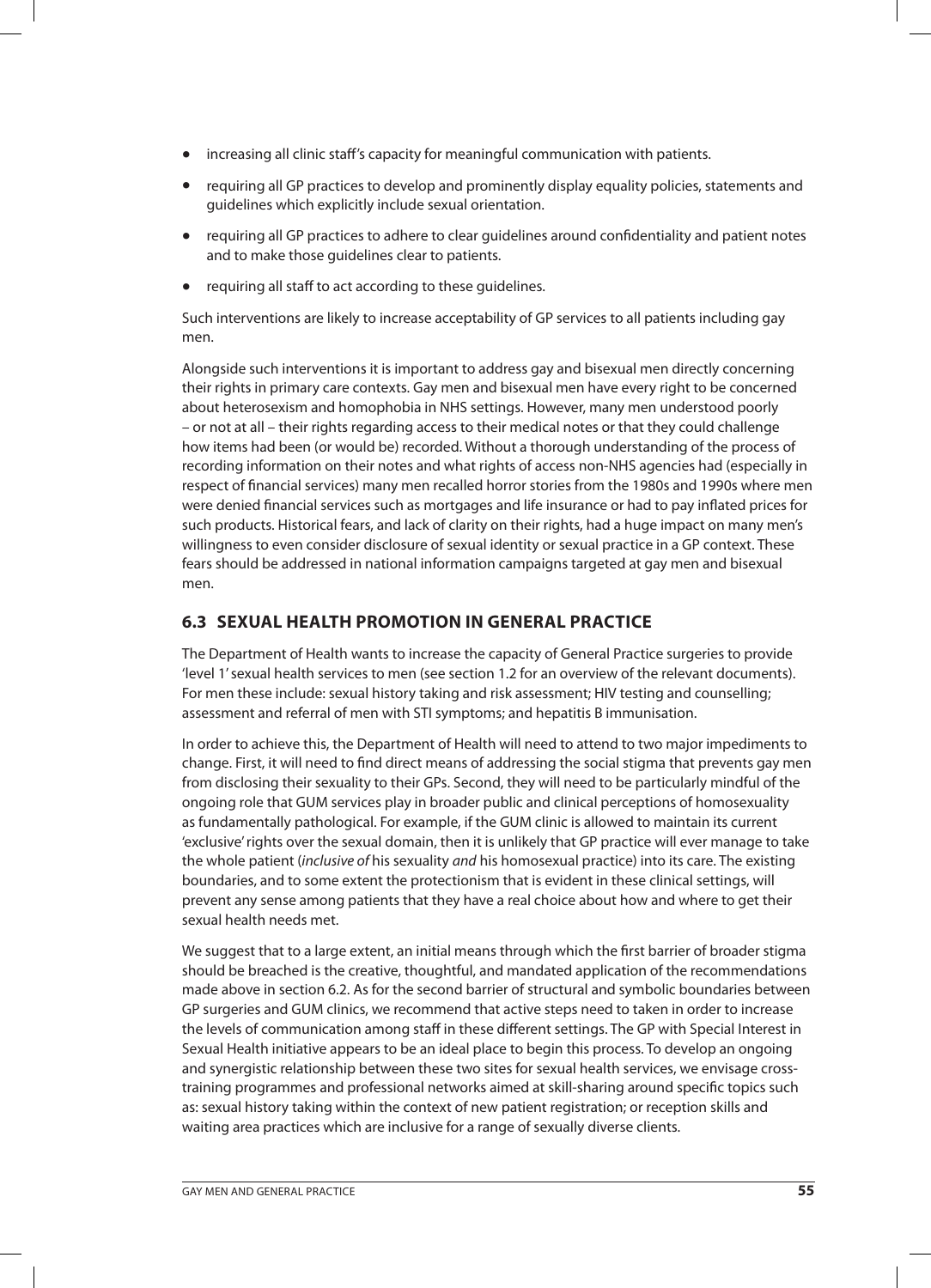## **References**

Adams J (2001) Getting better with practice: practical strategies for primary care teams offering sexual health services and support for young people. Sheffield, Centre for HIV & Sexual Health. U www.sexualhealthsheffield.co.uk/resources/

Bains A, Cross E (1997) Primary health care and gay and bisexual men. Sheffield, Sheffield Health.

Bendelow G (2000) Pain and gender. Harlow, Essex, Prentice Hall/ Pearson Education.

Bluespruce J, Dodge WT, Grothaus L, Wheeler K, Rebolledo V, Carey JW, McAfee TA, Thompson RS (2001) HIV prevention in primary care: impact of a clinical intervention. AIDS: Patient Care and STDs, 15(5): 243-253.

Boreham R, Airey C, Erens B, Tobin R (2002) National surveys of NHS patients: 2002. London, Department of Health. U www.dh.gov.uk/assetRoot/04/02/40/50/04024050.pdf

Bush J (2000) 'It's just part of being a woman': cervical screening, the body and femininity. Social Science and Medicine, 50(3): 429-444.

Cameron E, Bernardes J (1998) Gender and disadvantage in health: men's health for a change. Sociology of Health and Illness, 20(5): 673-693.

Cant B (1999) Primary Care and gay and bisexual men: report of research into the Primary Care needs of gay and bisexual men and their perceptions of Primary Care practice. London, Bromley Health Authority.

Carter Y, Moss C, Weyman A (Eds.) (1998) RCGP handbook of sexual health in primary care. London, Royal College of General Practitioners.

Curtis H, Hoolaghan T, Jewitt C (Eds.) (1995) Sexual health promotion in General Practice. Oxford, Radford Medical Press.

D'Augelli AR (2004) High tobacco use among lesbian, gay, and bisexual youth – Mounting evidence about a hidden population's health risk behavior. Archives of Pediatric and Adolescent Medicine, 158 (4): 309-310.

Department of Health (1980) Inequalities in health: report of a research working group. London, Department of Health and Social Security.

Department of Health (2001) The national strategy for sexual health and HIV. London, Department of Health. U www.dh.gov.uk/assetRoot/04/05/89/45/04058945.pdf

Department of Health (2002) The national strategy for sexual health and HIV: implementation action plan. London, Department of Health. U www.dh.gov.uk/assetRoot/04/01/95/90/04019590.pdf

Department of Health (2003a) Effective commissioning of sexual health and HIV services: a sexual health and HIV commissioning toolkit for Primary Care Trusts and Local Authorities. London, Department of Health.

U www.dh.gov.uk/assetRoot/04/01/97/04/04019704.pdf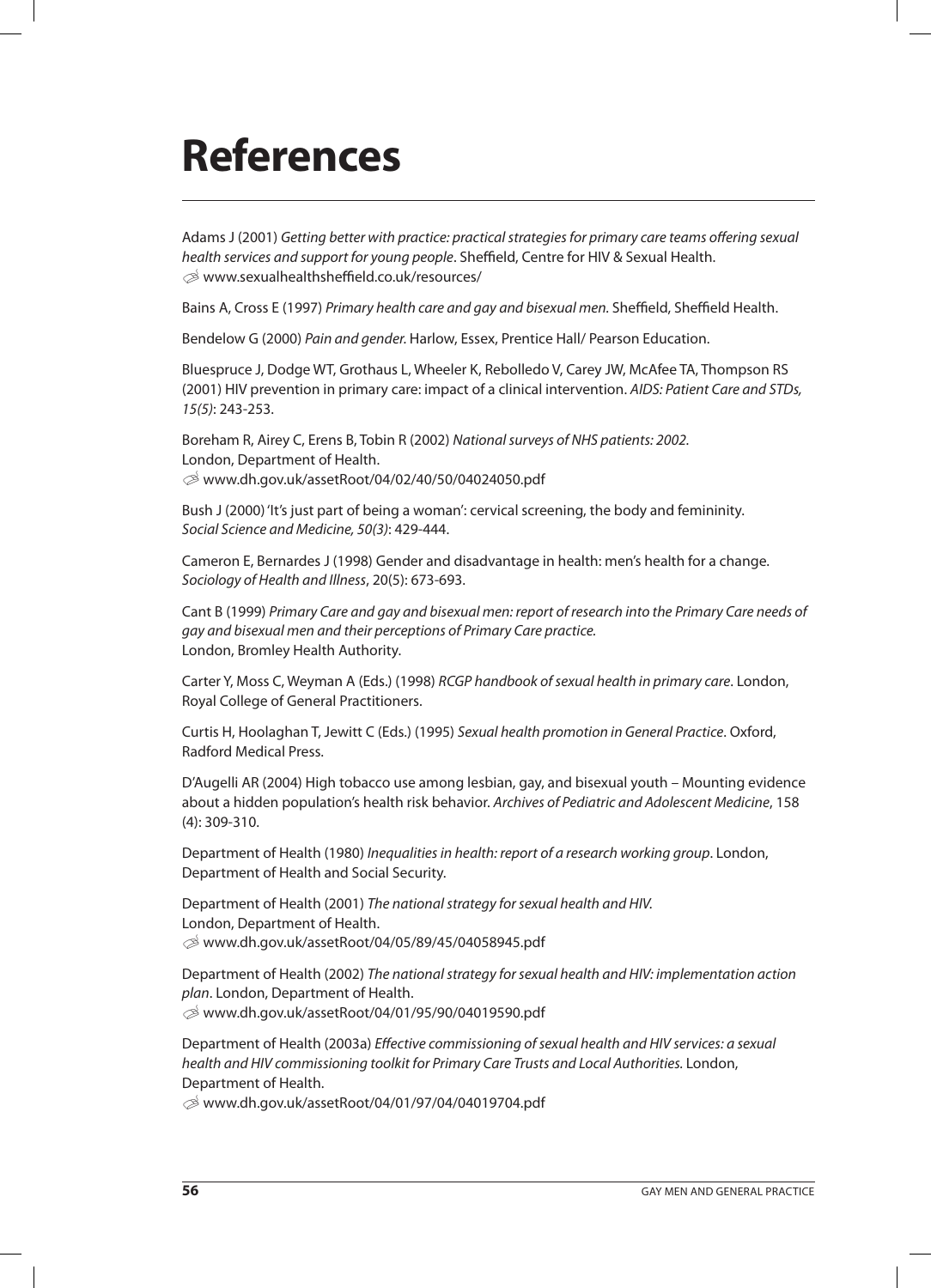Department of Health (2003b) Guidelines for the appointment of general practitioners with special interests in the delivery of clinical services: sexual health. London, Department of Health. U www.dh.gov.uk/PolicyAndGuidance/OrganisationPolicy/PrimaryCare/GPsWithSpecialInterests

Fitzpatrick R, Dawson J, Boulton M, McLean J, Hart G, Brookes M (1994) Perceptions of General Practice among homosexual men. British Journal of General Practice, 44(379): 80-82.

Green AI (2003) 'Chem friendly': the institutional basis of 'club-drug' use in a sample of urban gay men. Deviant Behavior, 24 (5): 427-447.

Gostin L (1997) The legal regulation of smoking (and smokers): public health or secular morality? In Brandt AM & Rozin P (Eds.) Morality and Health. New York, Routledge.

Harding J (1997) Bodies at risk: sex, surveillance and hormone replacement therapy. In Peterson A & Bunton R (Eds.) Foucault: Health and Medicine. London, Routledge.

Hickson F, Reid D, Weatherburn P, Henderson L, Stephens M (1998) Making data count: findings from the National Gay Men's Sex Survey 1997. London, Terrence Higgins Trust. (020-7831 0330).

Hickson F, Weatherburn P, Reid D, Henderson L, Stephens M (1999) Evidence for change: findings from the National Gay Men's Sex Survey 1998. London, Sigma Research. U www.sigmaresearch.org.uk/downloads/report99g.pdf

Hickson F, Reid D, Weatherburn P, Stephens M, Brown D (2001) Time for more: findings from the National Gay Men's Sex Survey 2000. London, Sigma Research. U www.sigmaresearch.org.uk/downloads/report01c.pdf

Hickson F, Weatherburn P, Reid D, Stephens M (2003) Out and about: findings from the Gay Men's Sex Survey 2002. London, Sigma Research. U www.sigmaresearch.org.uk/downloads/report03f.pdf

Hunt K, Annandale E (1999) Relocating gender and morbidity: examining men's and women's health in contemporary Western societies. Introduction to special issue on Gender and Health. Social Science and Medicine, 48(1): 1-5.

Independent Advisory Group for Sexual Health and HIV (2004) Sexual Health IAG Newsletter. London, Department of Health (Issue One). U www.dh.gov.uk/assetRoot/04/08/17/61/04081761.pdf

Jewitt C, Bonell C (1995) Sexual history taking in General Practice. London, The HIV Project.

Jillson IA (2002) Opening closed doors: improving access to quality health services for LGBT populations. Clinical Research and Regulatory Affairs, 19(2-3): 153-190.

Katz S (1997) Secular morality. In Brandt AM & Rozin P (Eds.) Morality and Health. New York, Routledge.

Khadra A, Oakeshott P (2002) Pilot study of testicular cancer awareness and testicular selfexamination in men attending two South London General Practices. Family Practice, 19(3): 294-296.

King M, McKeown E, Warner J, Ramsay A, Johnson K, Cort C, Wright L, Blizard R, Davidson O (2003) Mental health and quality of life of gay men and lesbians in England and Wales – Controlled, crosssectional study. British Journal of Psychiatry, 183: 552-558.

Klitzman RL, Greenberg JD (2002) Patterns of communication between gay and lesbian patients and their health care providers. Journal of Homosexuality, 42(4): 65-75.